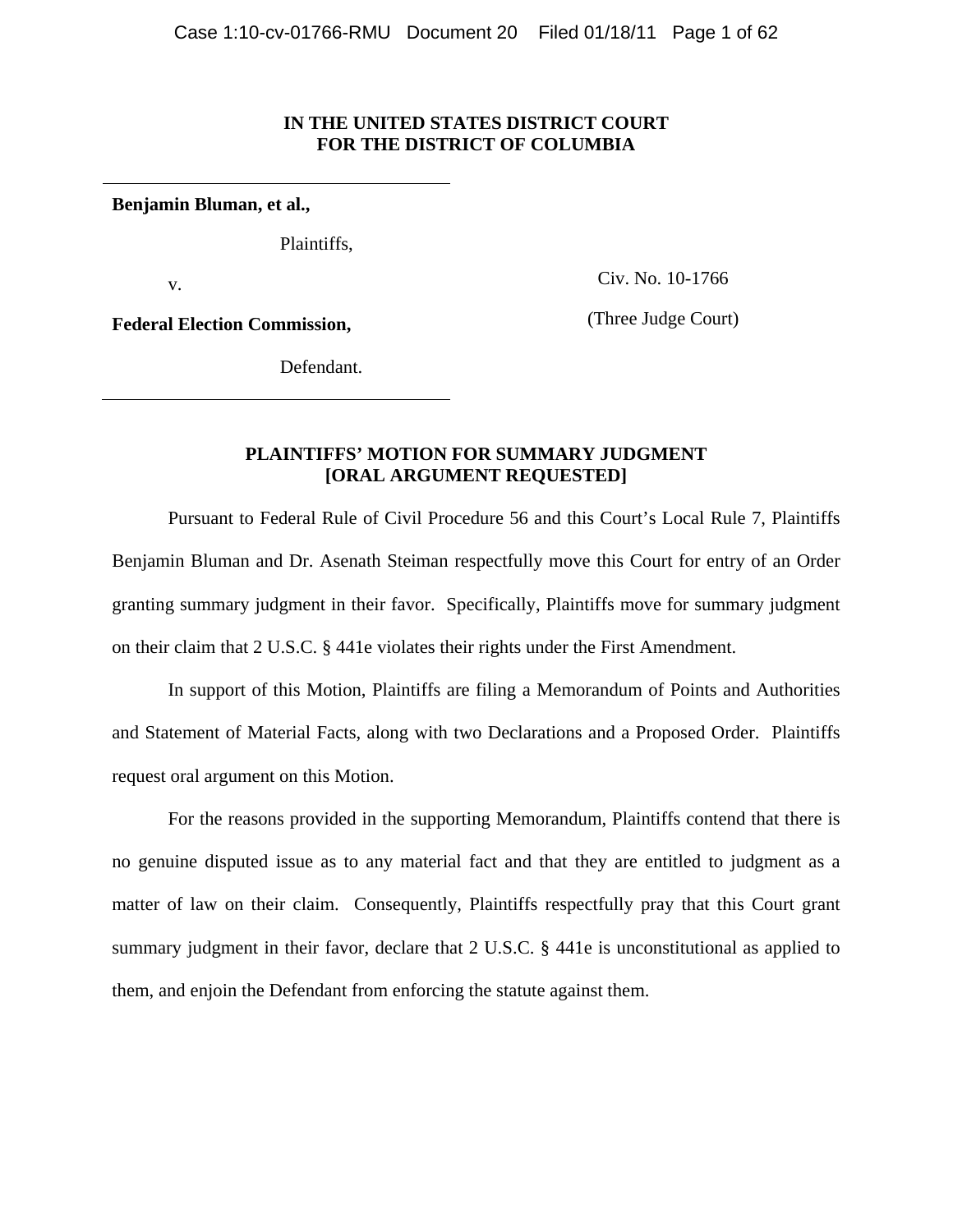Dated: January 18, 2010 Respectfully submitted,

/s/ Jacob M. Roth\_\_\_\_\_\_\_\_\_

Jacob M. Roth (D.C. Bar No. 995090) Warren D. Postman (D.C. Bar No. 995083)

JONES DAY 51 Louisiana Avenue N.W. Washington, DC 20001 Telephone: (202) 879-3939 Facsimile: (202) 626-1700 yroth@jonesday.com wpostman@jonesday.com

# **Counsel for Plaintiffs**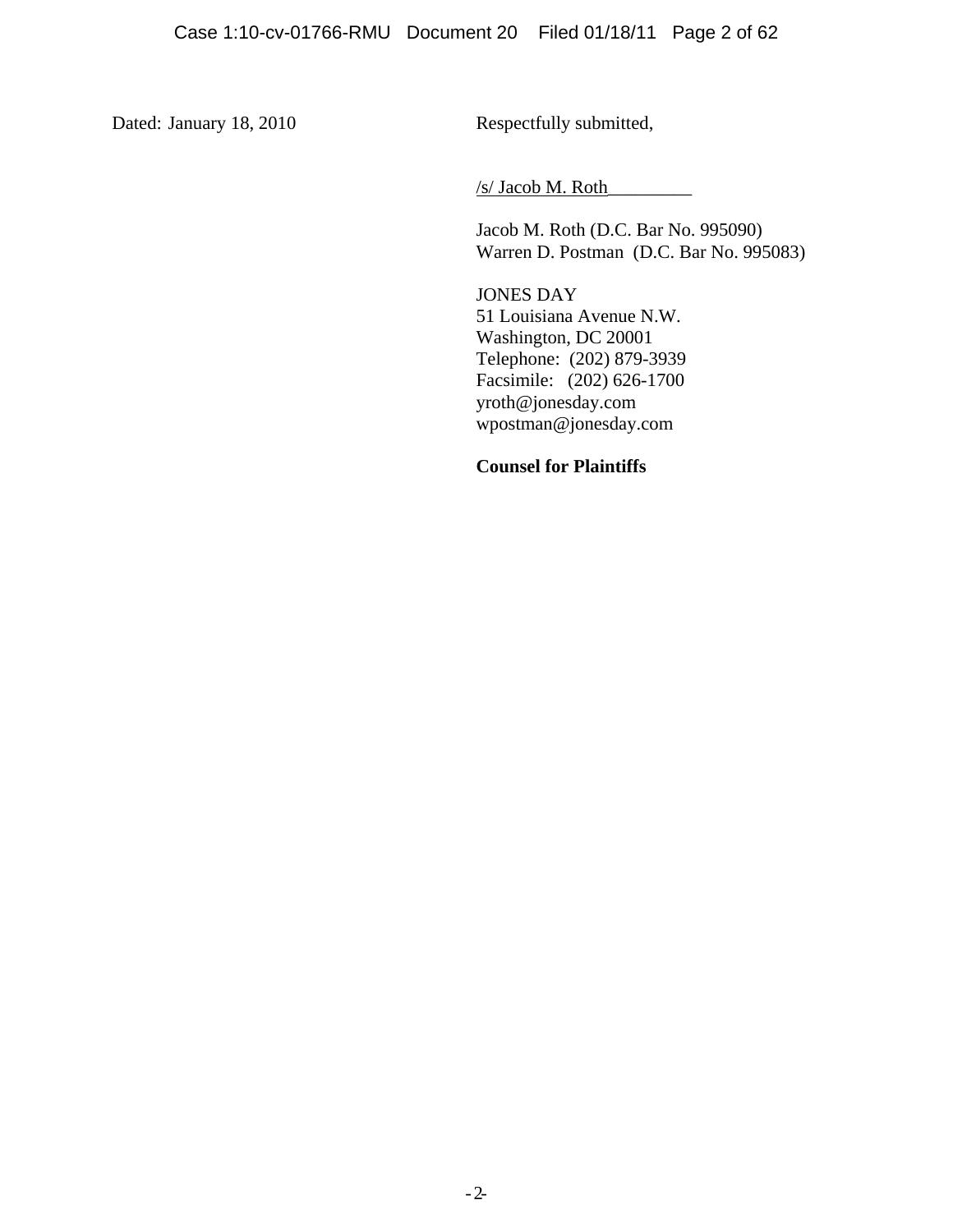# **IN THE UNITED STATES DISTRICT COURT FOR THE DISTRICT OF COLUMBIA**

**Benjamin Bluman, et al.**

Plaintiffs,

v.

Civil Action No. 10-1766

**Federal Election Commission,** 

Defendant.

(Three Judge Court)

MEMORANDUM OF POINTS AND **AUTHORITIES** 

# **MEMORANDUM IN SUPPORT OF PLAINTIFFS' MOTION FOR SUMMARY JUDGMENT AND IN OPPOSITION TO DEFENDANT'S MOTION TO DISMISS**

Jacob M. Roth D.C. Bar No. 995090

Warren D. Postman D.C. Bar No. 995083

JONES DAY 51 Louisiana Avenue N.W. Washington, DC 20001 Telephone: (202) 879-3939 Facsimile: (202) 626-1700 yroth@jonesday.com wpostman@jonesday.com

**Counsel for Plaintiffs**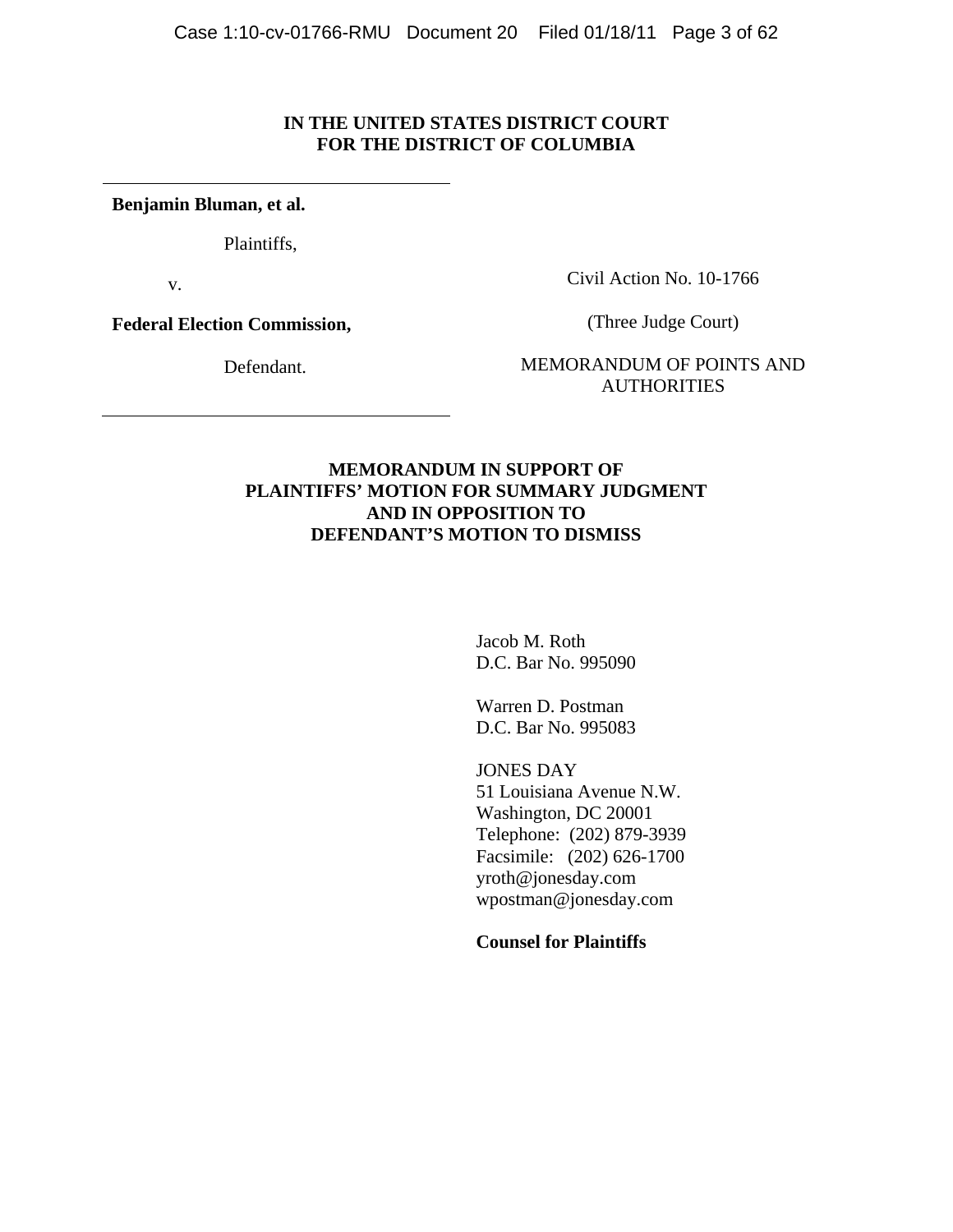# **TABLE OF CONTENTS**

# **Page**

| I.   |                                                          |                                                                                                             |                                                                                                                                                 |  |
|------|----------------------------------------------------------|-------------------------------------------------------------------------------------------------------------|-------------------------------------------------------------------------------------------------------------------------------------------------|--|
| Π.   |                                                          |                                                                                                             |                                                                                                                                                 |  |
|      |                                                          |                                                                                                             |                                                                                                                                                 |  |
| I.   | THE FIRST AMENDMENT PROTECTS ALL LAWFUL RESIDENTS OF THE |                                                                                                             |                                                                                                                                                 |  |
|      | A.                                                       |                                                                                                             | Text: The Constitution Does Not Limit Free Speech Rights to Citizens.  9                                                                        |  |
|      | <b>B.</b>                                                |                                                                                                             | History: At the Founding and Beyond, Aliens Broadly Participated in First<br>Amendment Activities, Including Domestic Political Expression.  10 |  |
|      | $\mathcal{C}$ .                                          |                                                                                                             | Precedent: The Supreme Court Has Long Accorded First Amendment                                                                                  |  |
|      | D.                                                       |                                                                                                             | Plaintiffs Lawfully Reside and Work in the United States, and Therefore                                                                         |  |
| Π.   |                                                          | THE FIRST AMENDMENT PROTECTS THE EXPRESSION OF POLITICAL<br>VIEWS THROUGH CONTRIBUTIONS AND EXPENDITURES 17 |                                                                                                                                                 |  |
|      | A.                                                       |                                                                                                             | A Complete Ban on Contributions Is Subject to Strict Scrutiny Under the                                                                         |  |
|      | <b>B.</b>                                                |                                                                                                             | A Complete Ban on Expenditures Is Subject to Strict Scrutiny Under the                                                                          |  |
| III. |                                                          |                                                                                                             | THE GOVERNMENT CANNOT MEET ITS BURDEN TO JUSTIFY THE                                                                                            |  |
|      | A.                                                       |                                                                                                             | The Government Cannot Prohibit Political Speech Merely Because the                                                                              |  |
|      |                                                          | 1.                                                                                                          | Even those who cannot vote are entitled to express their views on                                                                               |  |
|      |                                                          | 2.                                                                                                          | In any event, the statutory restrictions are not tied to the right to                                                                           |  |
|      | <b>B.</b>                                                | Plaintiffs' Nationalities and the Threat of "Foreign Influence" Provides                                    |                                                                                                                                                 |  |
|      |                                                          | 1.                                                                                                          | Foreign Allegiance: The First Amendment does not countenance                                                                                    |  |
|      |                                                          | 2.                                                                                                          | Anti-Circumvention: The Alien Gag Law is not tailored to prevent                                                                                |  |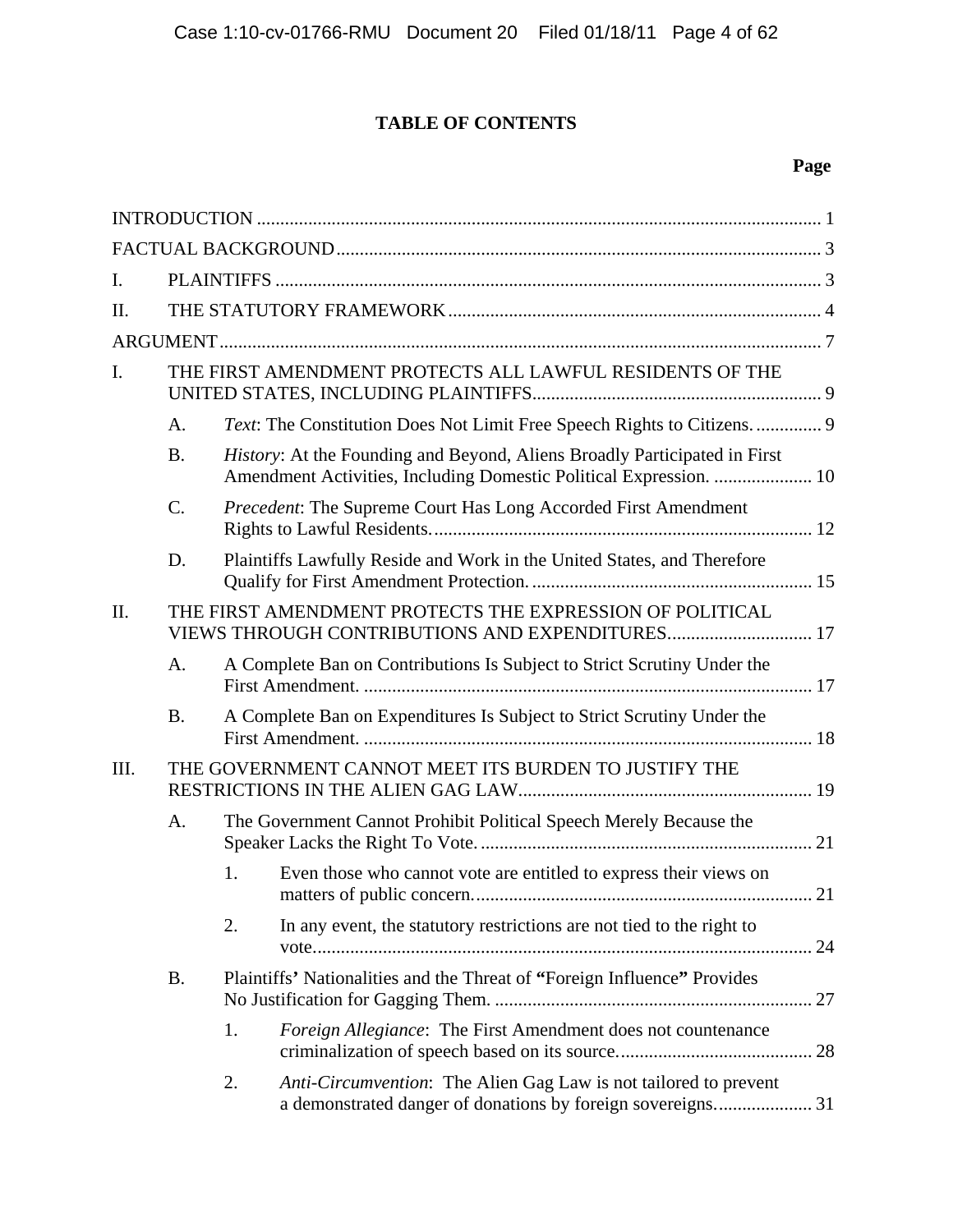| ARE IRRECONCILABLE WITH DECADES OF CONTROLLING                            |  |
|---------------------------------------------------------------------------|--|
|                                                                           |  |
| The Government's "Plenary Power" Cannot Justify The Prohibitions of<br>A. |  |
| Congress's "plenary power" over immigration does not override<br>1.       |  |
| In any event, the Alien Gag Law does not regulate immigration 41<br>2.    |  |
| Β.<br>The Commission's Parade of Horribles Is Unfounded and Anyway No     |  |
|                                                                           |  |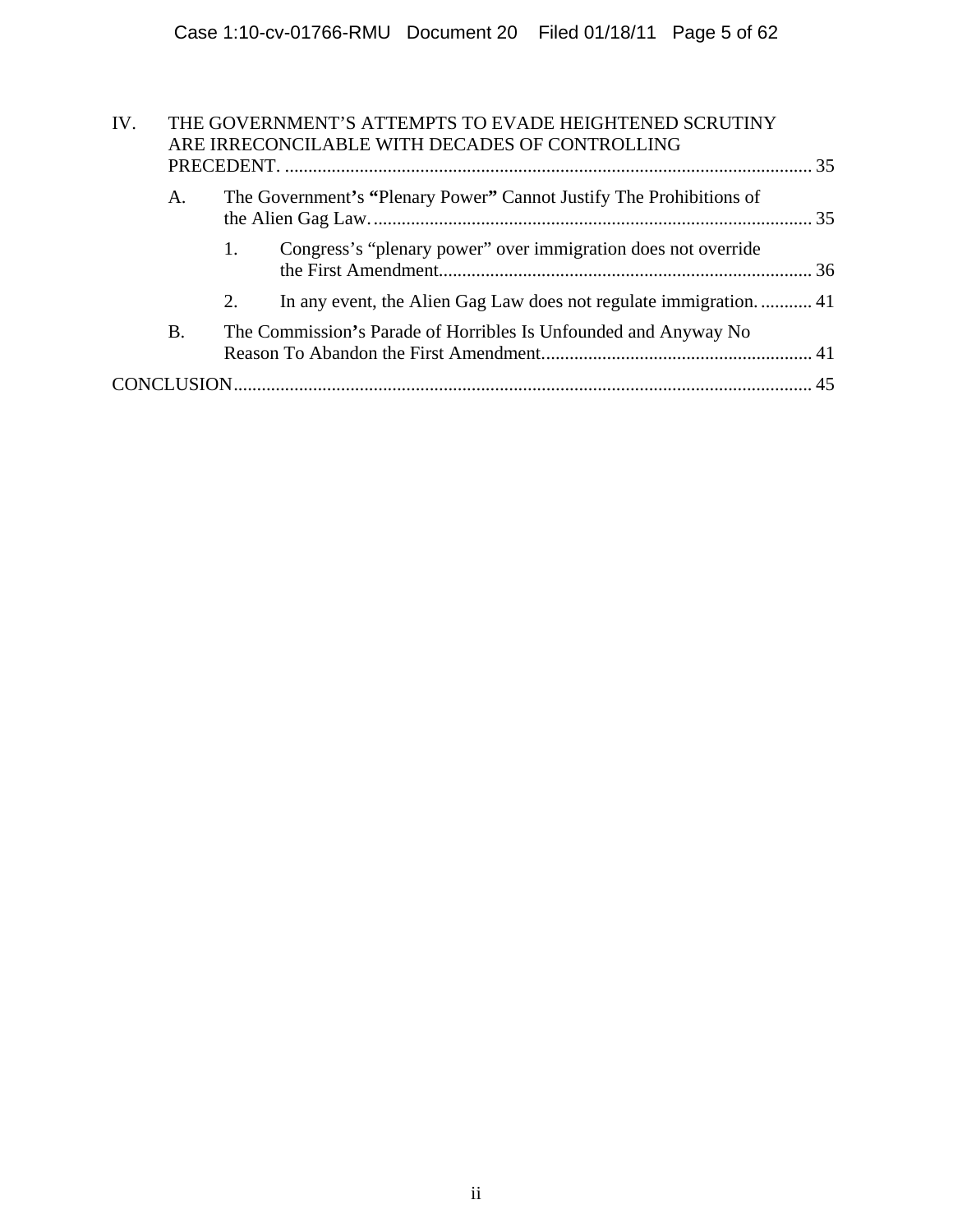# **TABLE OF AUTHORITIES**

Page(s)

| <b>CASES</b>                                           |
|--------------------------------------------------------|
| Abrams v. United States,                               |
| Ambach v. Norwick,                                     |
| * American-Arab Anti-Discrimination Committee v. Reno, |
| Ashcroft v. Free Speech Coalition,                     |
| Austin v. Michigan Chamber of Commerce,                |
| Bartnicki v. Vopper,                                   |
| Bernal v. Fainter,                                     |
| Bolling v. Sharpe,                                     |
| Boumediene v. Bush,                                    |
| Brandenburg v. Ohio,                                   |
| Bridges v. California,                                 |
| * Bridges v. Wixon,                                    |
| Brunnenkant v. Laird,                                  |
| * Buckley v. Valeo,                                    |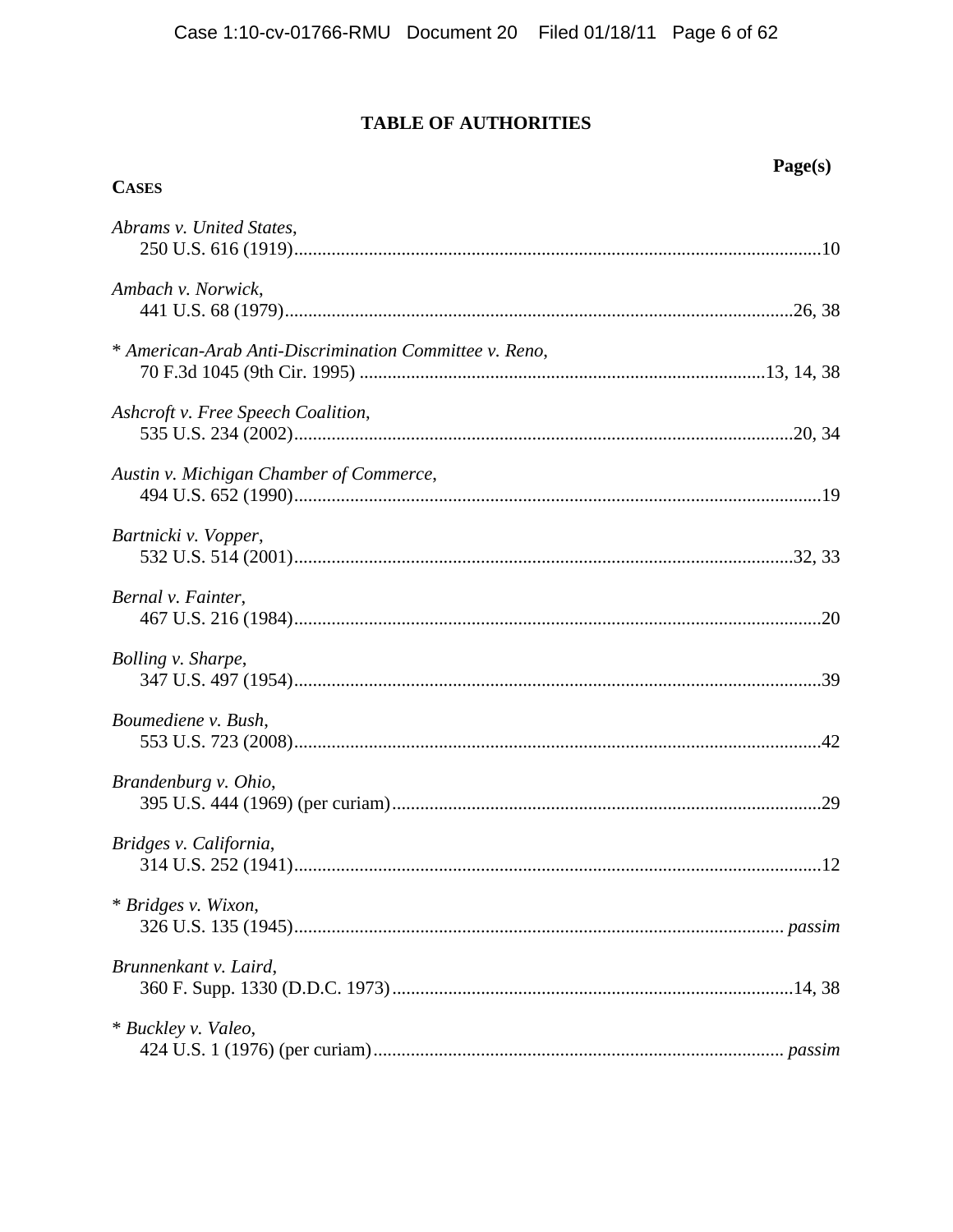| Cabell v. Chavez-Salido,                     |  |
|----------------------------------------------|--|
| * Citizens United v. FEC,                    |  |
| Colo. Republican Fed. Campaign Comm. v. FEC, |  |
| Communist Party of Ind. v. Whitcomb,         |  |
| Dennis v. United States,                     |  |
| Edwards v. Johnson,                          |  |
| FCC v. League of Women Voters of Cal.,       |  |
| FEC v. Colo. Republican Fed. Campaign Comm., |  |
| FEC v. Wisc. Right to Life, Inc.,            |  |
| Fed. for Am. Imm. Reform v. Klutznick,       |  |
| First Nat'l Bank of Boston v. Bellotti,      |  |
| Florida Star v. BJF,                         |  |
| Foley v. Connelie,                           |  |
| Fong Yue Ting v. United States,              |  |
| Galvan v. Press,                             |  |
| Haig v. Agee,                                |  |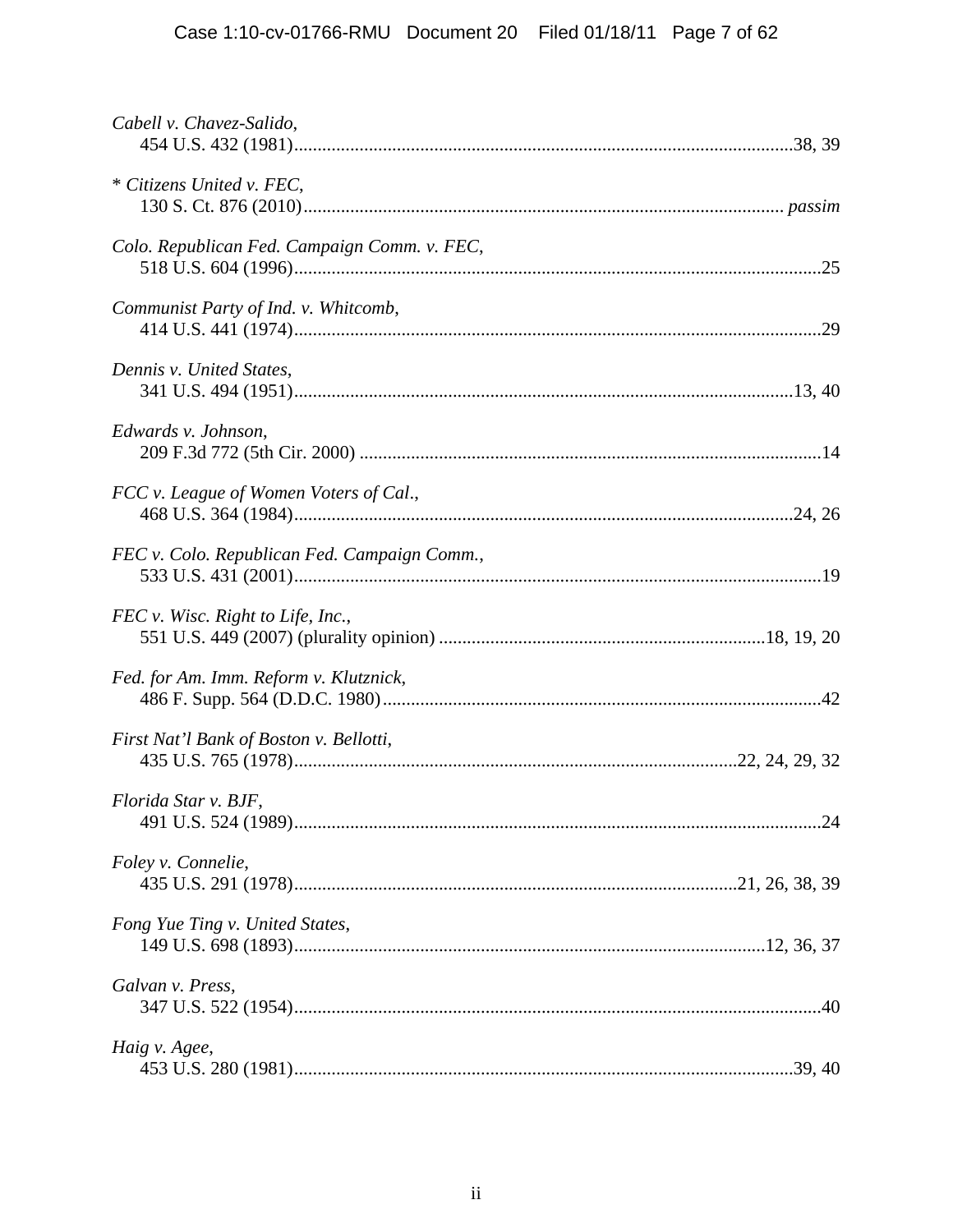| Hampton v. Mow Sun Wong,     |
|------------------------------|
| Harisiades v. Shaughnessy,   |
| In re Weitzman,              |
| INS v. Chadha,               |
| Kleindienst v. Mandel,       |
| Kwong Hai Chew v. Colding,   |
| Mathews v. Diaz,             |
| * McConnell v. FEC.          |
| McDonald v. Smith,           |
| Miller v. Johnson,           |
| Minor v. Happersett,         |
| Monitor Patriot Co. v. Roy,  |
| Moving Phones P'ship v. FCC, |
| NAACP v. Button,             |
| Parcham v. INS,              |
| Plyler v. Doe,               |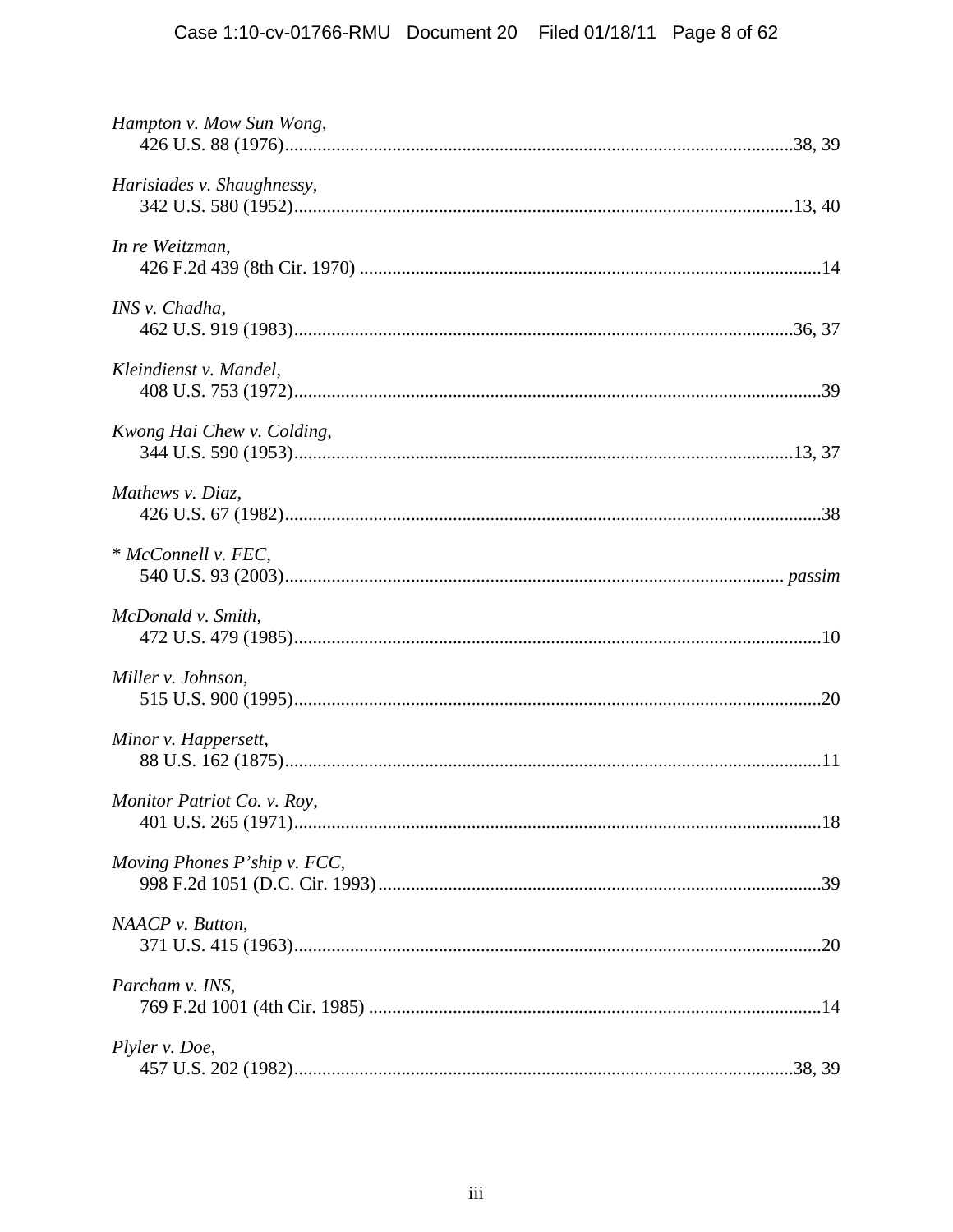| Rafeedie v. INS,                                  |  |
|---------------------------------------------------|--|
| Randall v. Sorrell,                               |  |
| Reno v. Am.-Arab Anti-Discrimination Comm.,       |  |
| Schneider v. Kissinger,                           |  |
| Smith v. Daily Mail Publishing Co.,               |  |
| Sugarman v. Dougall,                              |  |
| Tashjian v. Republican Party of Conn.,            |  |
| Thornhill v. Alabama,                             |  |
| Tinker v. Des Moines Indep. Community Sch. Dist., |  |
| United States ex rel. Turner v. Williams,         |  |
| United States v. Comstock,                        |  |
| United States v. Curtiss-Wright Export Corp.,     |  |
| United States v. Hsia,                            |  |
| United States v. Kanchanalak,                     |  |
| United States v. Morrison,                        |  |
| United States v. Playboy Ent' mt Group, Inc.,     |  |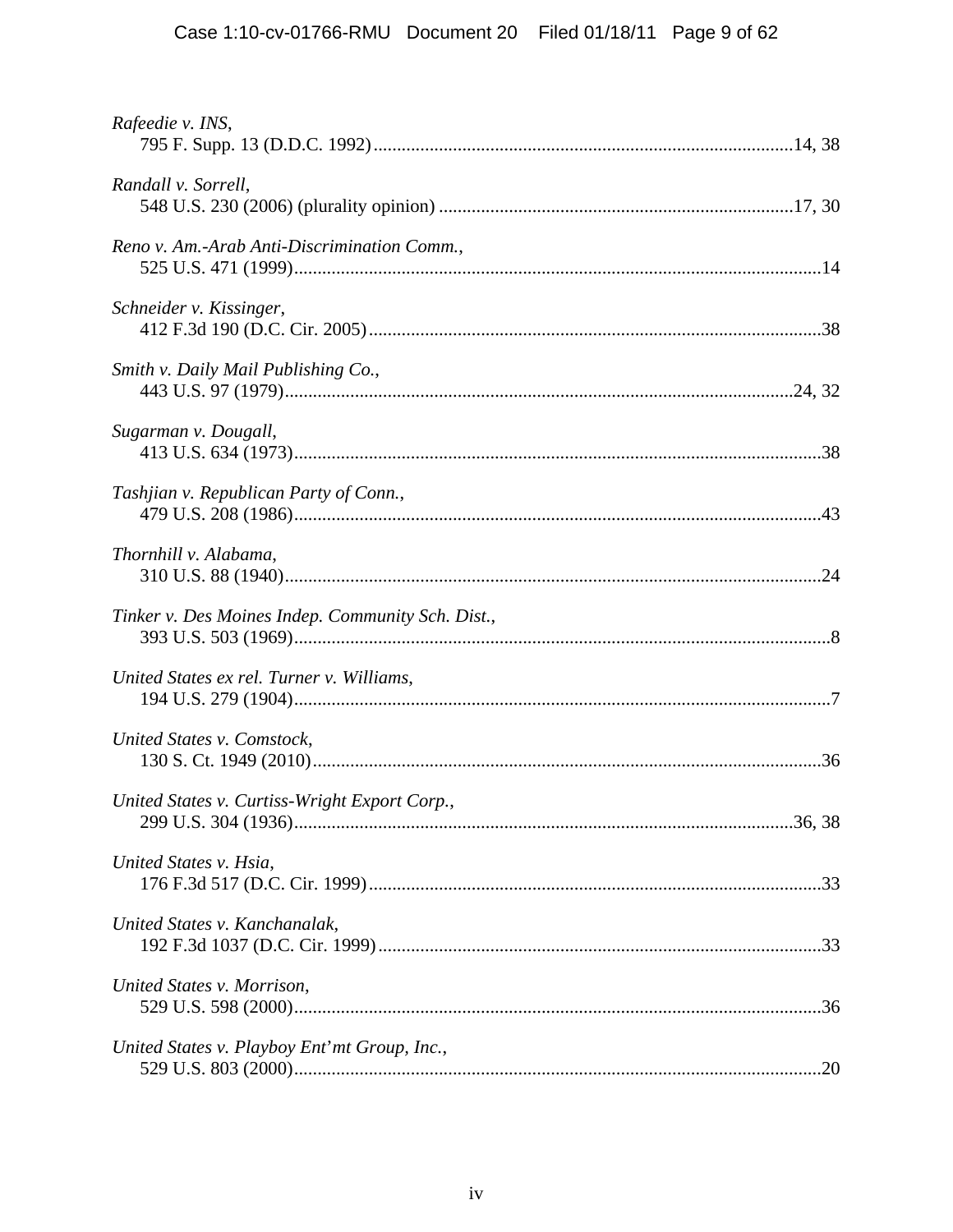| * United States v. Verdugo-Urquidez, |  |
|--------------------------------------|--|
| * Vannatta v. Keisling,              |  |
| Wong Wing v. United States,          |  |
| Yick Wo v. Hopkins,                  |  |
| <b>CONSTITUTIONAL AUTHORITIES</b>    |  |
|                                      |  |
|                                      |  |
|                                      |  |
|                                      |  |
|                                      |  |
|                                      |  |
|                                      |  |
| <b>STATUTES</b>                      |  |
|                                      |  |
|                                      |  |
|                                      |  |
|                                      |  |
|                                      |  |
|                                      |  |
|                                      |  |
|                                      |  |
|                                      |  |
|                                      |  |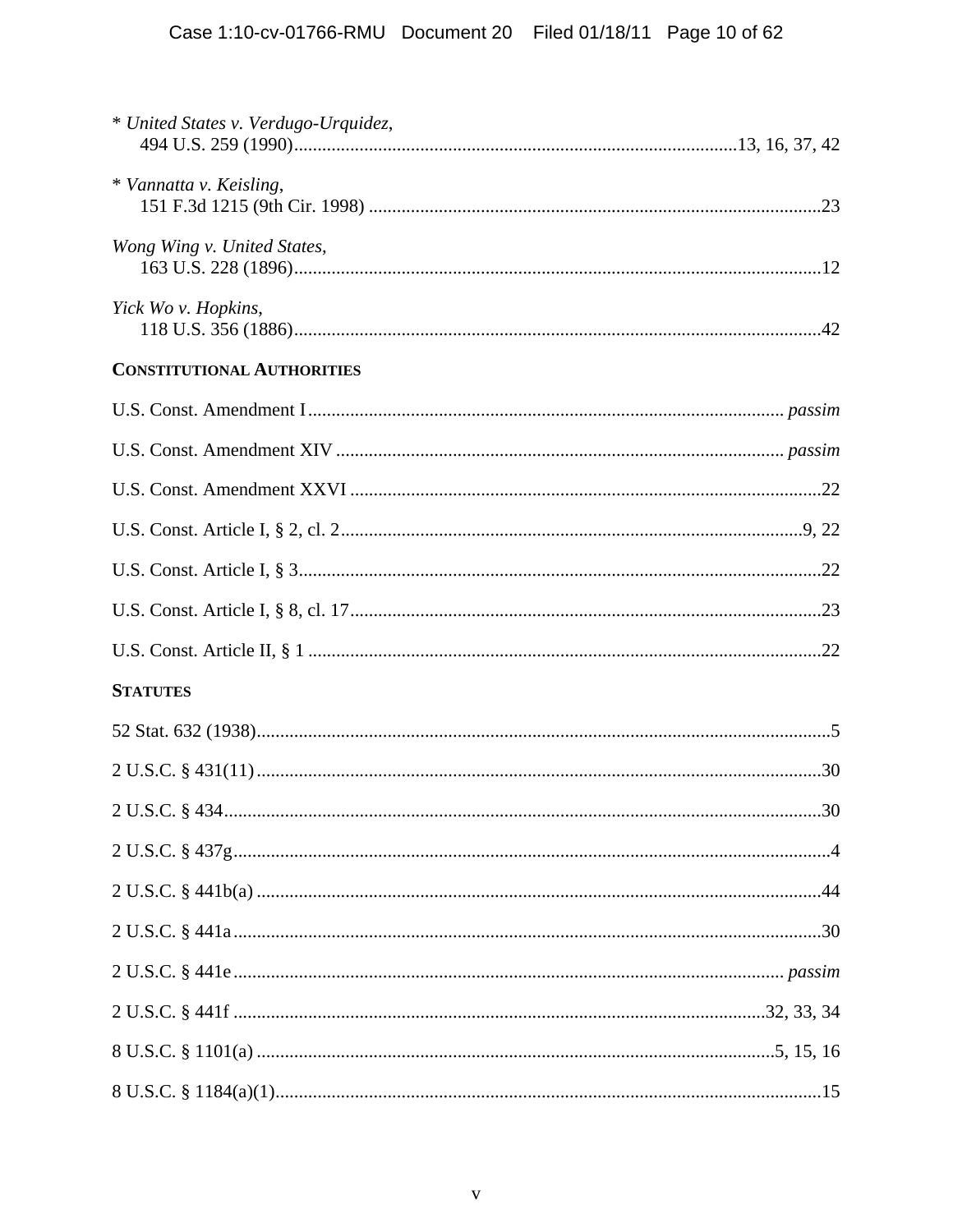| Bi-Partisan Campaign Reform Act, Pub. L. No. 107-155, 116 Stat. 96 (2002) 7, 8  |  |
|---------------------------------------------------------------------------------|--|
|                                                                                 |  |
|                                                                                 |  |
| Federal Election Campaign Act Amendments of 1974, Pub. L. No. 93-443, § 101(d), |  |
| Federal Election Campaign Act Amendments of 1976, Pub. L. 94-283, 90 Stat. 475  |  |
|                                                                                 |  |
|                                                                                 |  |
|                                                                                 |  |
|                                                                                 |  |
|                                                                                 |  |
|                                                                                 |  |
|                                                                                 |  |
|                                                                                 |  |
| <b>REGULATIONS</b>                                                              |  |
|                                                                                 |  |
|                                                                                 |  |
| Contribution Limitations and Prohibitions, 67 Fed. Reg. 69928 (Nov. 19, 2002)   |  |
| <b>OTHER AUTHORITIES</b>                                                        |  |
|                                                                                 |  |
| T. Alexander Aleinikoff, Federal Regulation of Aliens and the Constitution,     |  |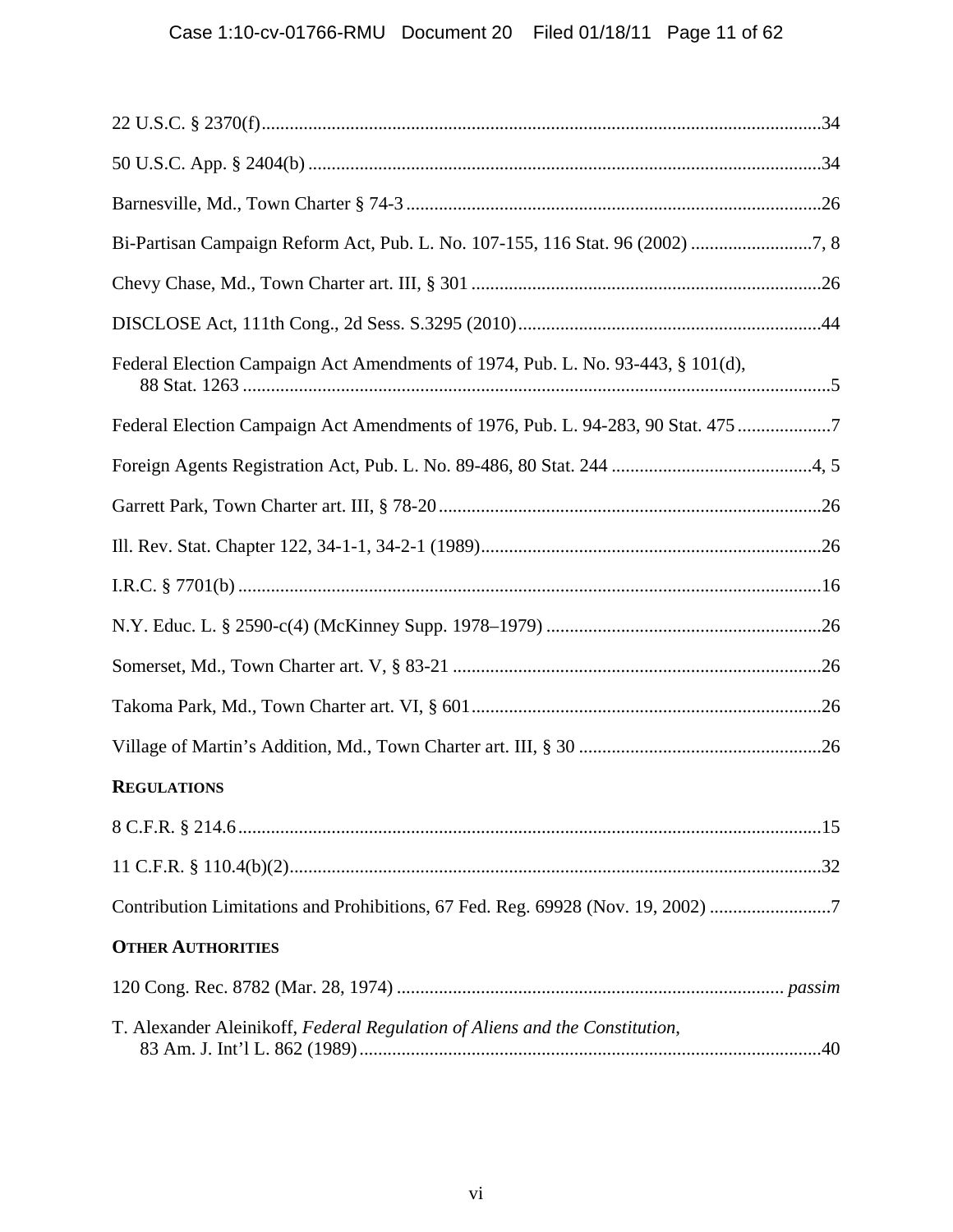| Jonathan Allen, Oberstar Has One Donor in District, Politico.com, Oct. 13, 2010,                                                                                                                                                     |
|--------------------------------------------------------------------------------------------------------------------------------------------------------------------------------------------------------------------------------------|
| Akhil Reed Amar, The Bill of Rights and the Fourteenth Amendment,                                                                                                                                                                    |
| Leon E. Aylsworth, The Passing of Alien Suffrage, 25 Am. Pol. Sci. Rev. 114 (1931)11                                                                                                                                                 |
| Bruce D. Brown, Alien Donors: The Participation of Non-Citizens in the U.S. Campaign                                                                                                                                                 |
| Lori F. Damrosch, Politics Across Borders: Nonintervention and Nonforcible Influence                                                                                                                                                 |
| Dep't of Homeland Security, Office of Immigration Statistics, Nonimmigrant Admissions<br>to the United States: 2009, App. A (Apr. 2010), available at<br>http://www.dhs.gov/xlibrary/assets/statistics/publications/ni_fr_2009.pdf16 |
|                                                                                                                                                                                                                                      |
|                                                                                                                                                                                                                                      |
|                                                                                                                                                                                                                                      |
| Richard L. Hasen, Citizens United and the Illusion of Coherence,                                                                                                                                                                     |
| Brian C. Mooney, Outside Donations Buoyed Brown, Boston Globe, Feb. 24, 201023                                                                                                                                                       |
| Gerald L. Neuman, "We Are the People": Alien Suffrage in German and American                                                                                                                                                         |
| Note, "Foreign" Campaign Contributions and the First Amendment, 110 Harv. L. Rev.                                                                                                                                                    |
| Jamin B. Raskin, Legal Aliens, Local Citizens: The Historical, Constitutional and<br>Theoretical Meanings of Alien Suffrage, 141 U. Pa. L. Rev. 1391 (1993)11                                                                        |
| Roberto Suro, Clinton Fund-Raiser to Plead Guilty, Wash. Post, May 22, 1999 33                                                                                                                                                       |
| Chilton Williamson, American Suffrage from Property to Democrary 1760-1860 (1960)11                                                                                                                                                  |
| Michael J. Wishnie, <i>Immigrants and the Right to Petition</i> , 78 N.Y.U. L. Rev. 667 (2003)10                                                                                                                                     |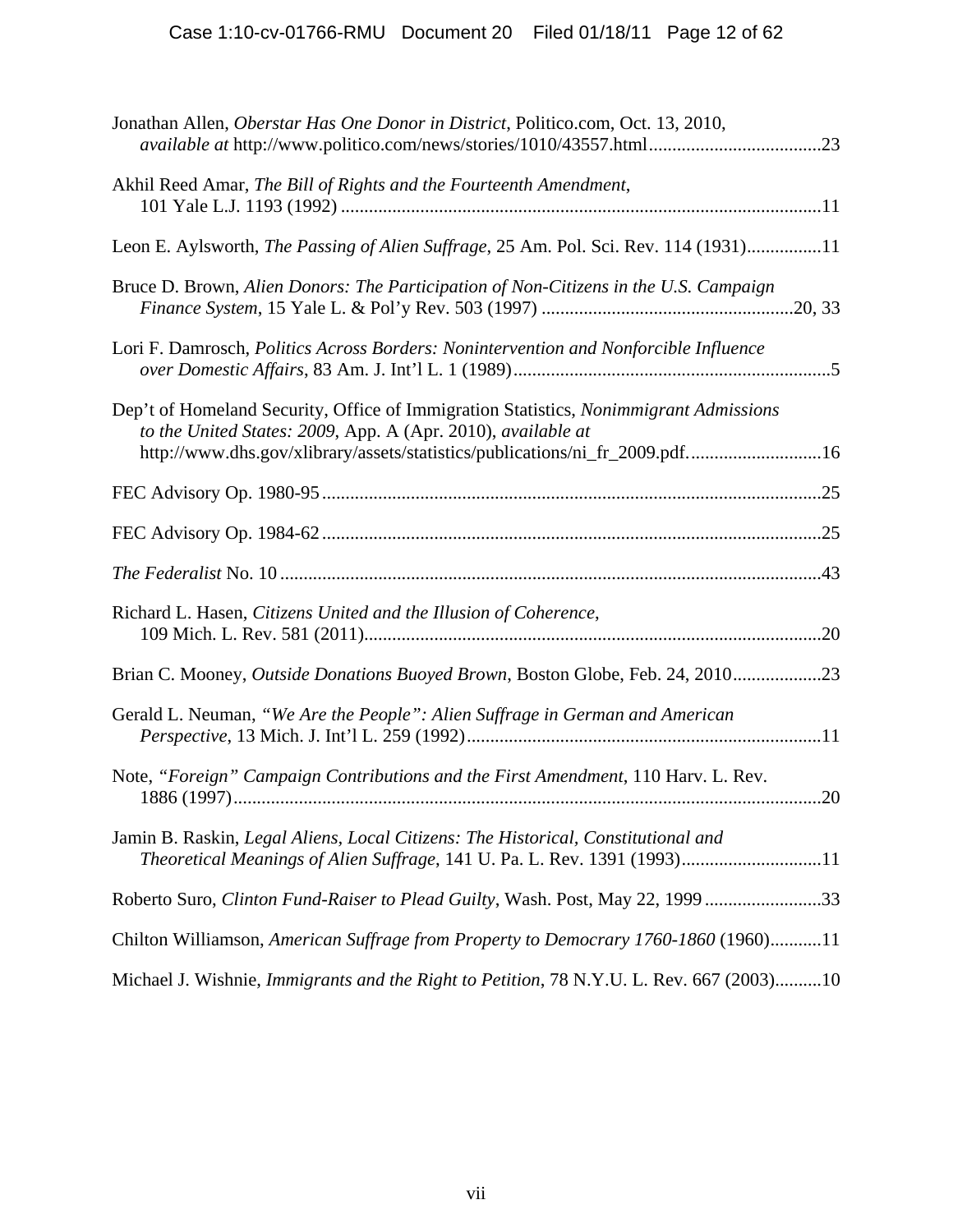#### **INTRODUCTION**

 All that Plaintiffs seek in this lawsuit is to vindicate their core First Amendment rights to political association and expression. They lawfully reside in the United States. They lawfully work in the United States. They pay taxes imposed by the United States. They abide by the laws of the United States. And they will be doing all of this for *years*. Yet, under 2 U.S.C. § 441e, it is a *crime* for Plaintiffs to engage in basic political expression by making campaign contributions or spending money on election-related speech. A crime, simply because Plaintiffs are not U.S. citizens or permanent residents. As applied to Plaintiffs, this content-discriminatory, speakerdiscriminatory Alien Gag Law cannot remotely withstand scrutiny under the First Amendment. Accordingly, Plaintiffs seek appropriate declaratory and injunctive relief.

 The Federal Election Commission has moved to dismiss, arguing that Plaintiffs have failed to state a claim. [Dkt. No. 15 ("MTD")] They have no claim, the Commission argues, because § 441e is constitutional: Congress has "plenary power" over immigration and national security and, as a result, effectively unreviewable discretion to prohibit political speech by foreign nationals. This defense is, frankly, puzzling. Longstanding bodies of Supreme Court precedent hold that foreign nationals who lawfully reside in the United States have First Amendment rights; that the First Amendment embraces the right to make political contributions and expenditures; and that constitutional rights cannot be superseded by vague assertions of "plenary power." The Commission's motion flatly ignores these bodies of law. It fails to engage with Plaintiffs' claim, instead citing inapposite cases about *non-resident* foreign nationals or aliens who were not engaged in First Amendment activity at all. And it resorts throughout to trumped-up fearmongering, which may be common currency in the court of public opinion, but cannot substitute for constitutional argument in a court of the United States.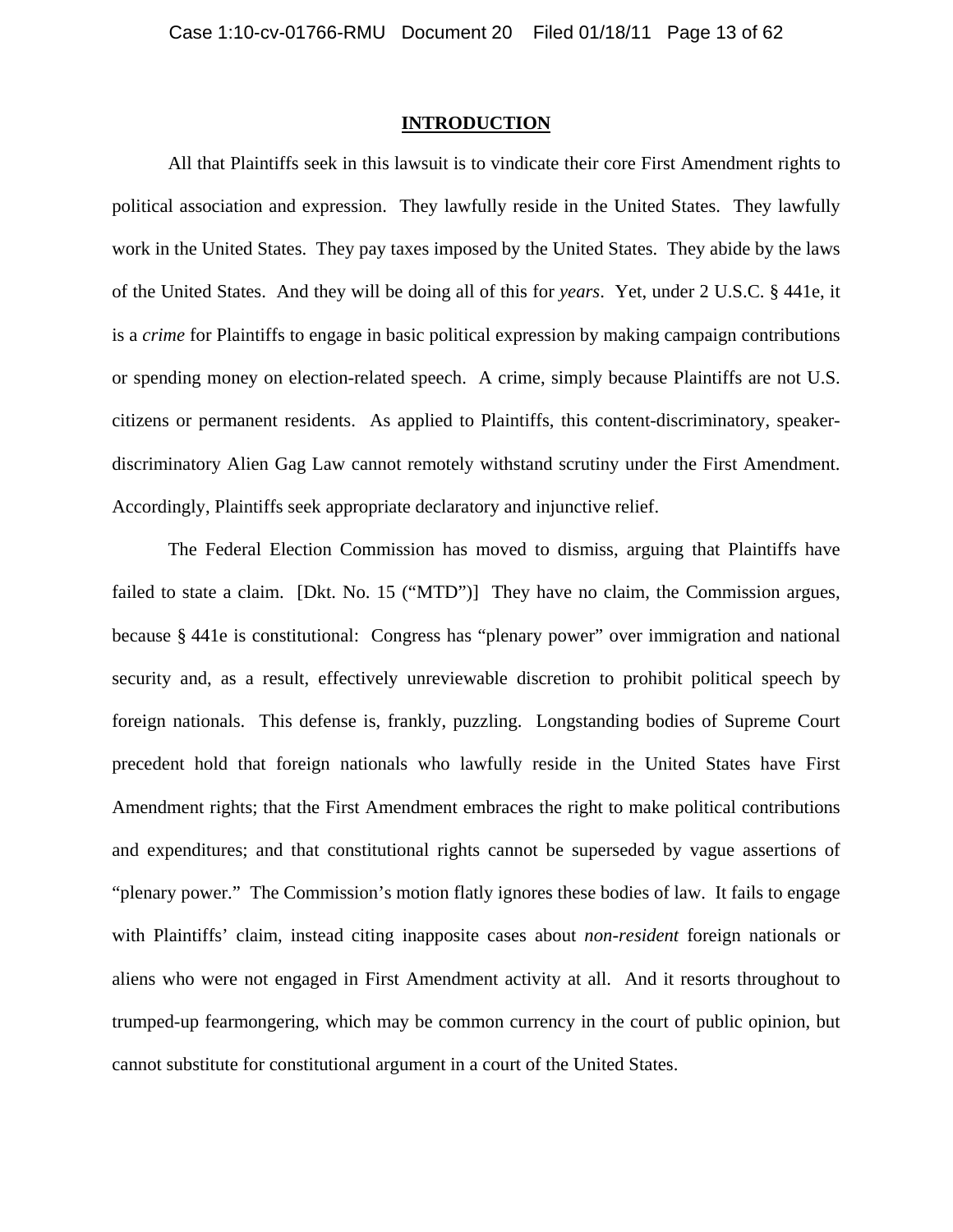#### Case 1:10-cv-01766-RMU Document 20 Filed 01/18/11 Page 14 of 62

 It is easy in a case like this to fall back upon conclusory assertions of legislative prerogative; upon fear of Nazi propaganda and terror-supporting Iranians and covert coups launched from Beijing; upon a parochialism that would deny to "others" the right to make their voices heard. But that is precisely why courts have developed doctrines that test and probe such claims—for their truth, for their good-faith, and for their sufficiency as a basis to strip lawful residents of the United States of their fundamental civil rights. This case presents the question not whether § 441e is a "good idea," but rather whether the Alien Gag Law can be reconciled with First Amendment doctrine. It cannot.

 Because the Commission fails entirely to engage with the relevant precedent, Plaintiffs respond by first presenting the well-established doctrinal framework that governs their claim. Thereunder, this Court must determine (I) whether Plaintiffs possess First Amendment rights (they do); (II) whether the conduct banned by  $\S$  441e is protected by the First Amendment (it is); and (III) whether the Government can overcome the presumption of unconstitutionality that attaches to restrictions on First Amendment activity by showing that they are narrowly tailored to further a compelling interest (it cannot). Finally, Plaintiffs explain why the Commission's attempts to short-circuit this constitutional analysis are irreconcilable with settled precedent.

The Commission's defense of §441e's constitutionality as applied to Plaintiffs thus fails as a matter of law, and its motion to dismiss must be denied. Moreover, for the same reasons, the statute violates Plaintiffs' First Amendment rights. In light of that conclusion (and the undisputed facts about Plaintiffs' residency, employment, and immigration status), Plaintiffs are further entitled to judgment in *their* favor as a matter of law. As such, Plaintiffs have moved for summary judgment and hereby submit this memorandum both in opposition to the Commission's motion to dismiss and in support of Plaintiffs' motion for summary judgment.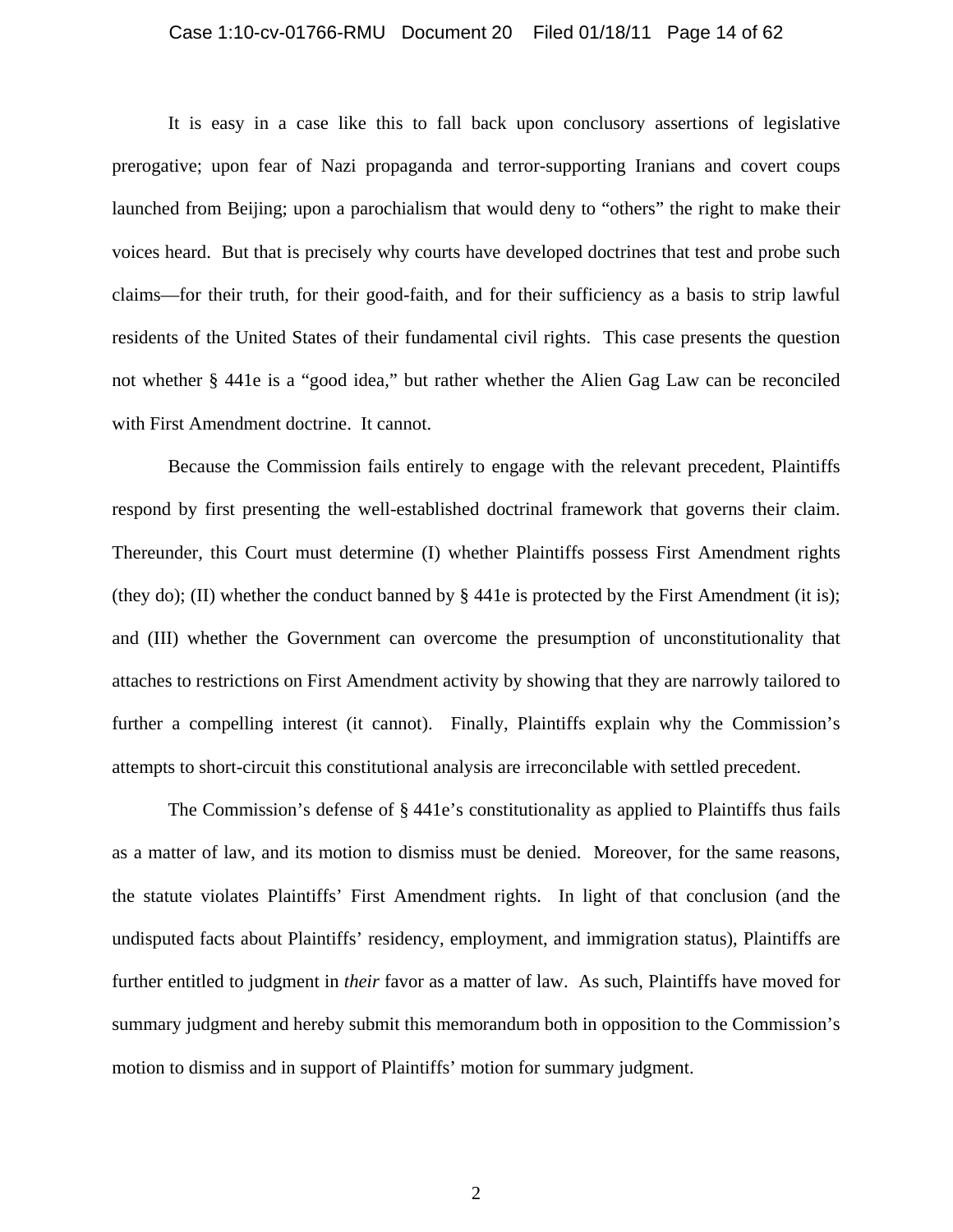#### **FACTUAL BACKGROUND**

### **I. PLAINTIFFS**

 Plaintiffs are foreign nationals who have been authorized to live and work in the United States for periods of at least three years. Each holds strong political views, but is precluded by federal law from expressing those views through contributions to political candidates or independent expenditure that advocate for (or oppose) their election.

 Plaintiff Bluman is a Canadian citizen who has been lawfully residing in the United States since November 2009. Plaintiffs' Statement of Material Facts ("SMF") ¶¶ 1, 2-4. Prior to that time, he lived in the U.S. while attending Harvard Law School. *Id.* ¶ 2. His authorization permits him to remain in the country until November 2012, after which he anticipates applying for a second three-year term. *Id.* ¶¶ 6-7. He works as an attorney and is admitted to the New York Bar. *Id.* **¶** 8-9. Mr. Bluman holds progressive political views, and seeks to express them by contributing to three candidates for federal and state office. *Id.* ¶¶ 10-12. Additionally, he wants to print and then distribute flyers in support of President Obama's reelection campaign. *Id.*  $\parallel$  13. However, he is foreclosed from all of these activities by federal law. *Id.*  $\parallel$  15.

 Plaintiff Steiman is also a Canadian citizen, and holds dual citizenship from the State of Israel. *Id.* ¶ 16. She has resided in the United States since June 2009, and works as a doctor at a hospital in New York, at which she is completing her medical residency. *Id.* ¶¶ 17-19. She is authorized to remain in the country until June 2012, and that term is likely to be extended when she chooses her area of specialization. *Id.* ¶ 21. Dr. Steiman is a conservative, and wants to express her views by contributing to two federal candidates and a party-affiliated political committee. *Id.* ¶¶ 23-28. Further, she wants to independently spend money to help elect fiscally conservative candidates by donating to the independent Club for Growth. *Id.* ¶ 29. Like Mr. Bluman, she is foreclosed by federal law from doing any of the above. *Id.* ¶ 31.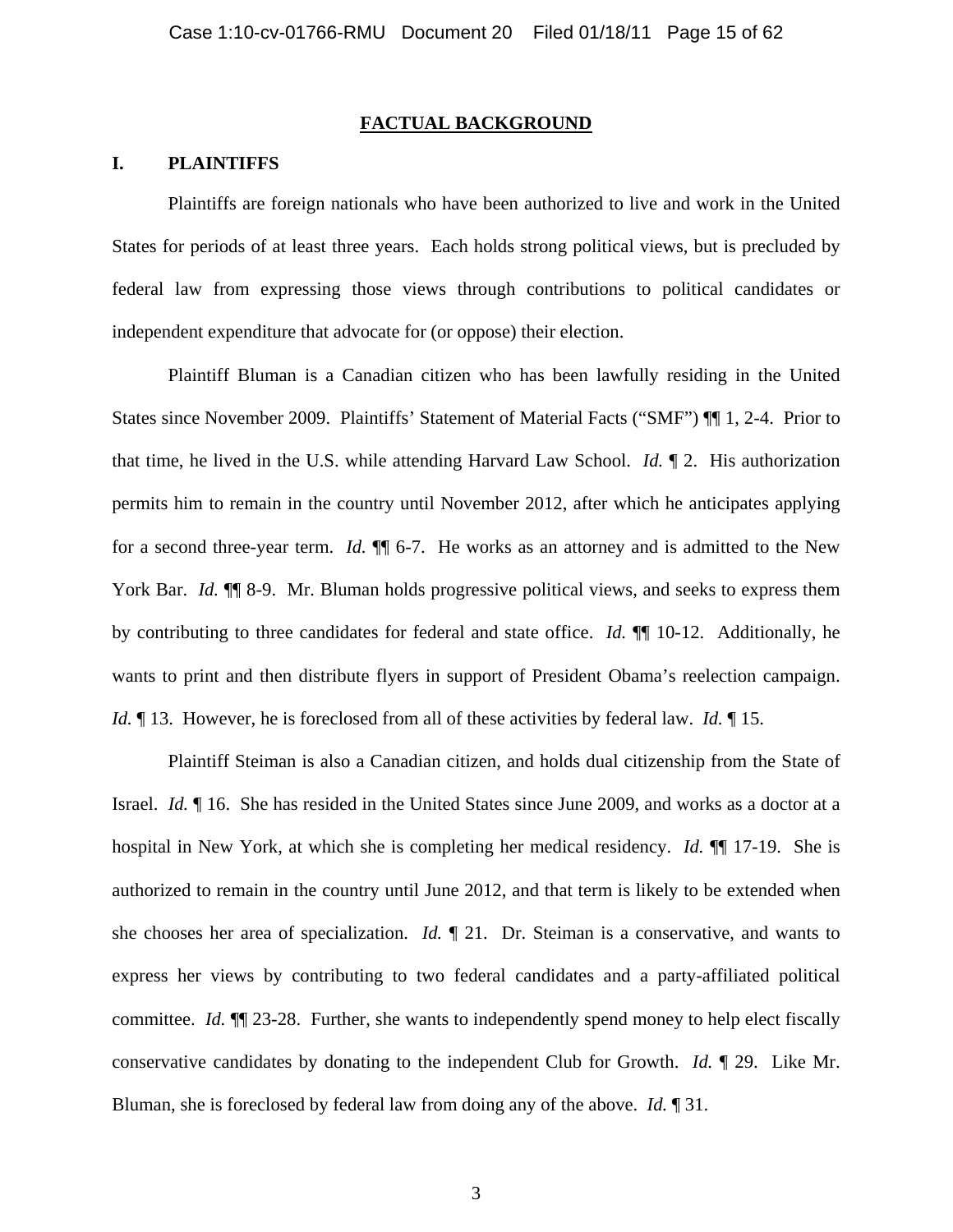# **II. THE STATUTORY FRAMEWORK**

Section 441e prohibits all foreign nationals, other than lawful permanent residents, from:

(i) making any "contribution or donation of money or other thing of value . . . in connection with a Federal, State, or local election";

(ii) making "a contribution or donation to a committee of a political party"; or

(iii) making any "expenditure," "independent expenditure," or "disbursement for an electioneering communication."<sup>1</sup>

A willful violation of § 441e is punishable by a civil penalty not exceeding the greater of

\$10,000 or 200 percent of any sum involved in the violation, and is punishable criminally by up

to five years' imprisonment.  $2 \text{ U.S.C.} \$   $437 \text{ g(a)}(6)$ , (d).

The history of the statute shows that Congress' purpose was to limit domestic political activity by overseas actors. The prohibitions embodied in § 441e trace their origins to 1966, when Congress amended the Foreign Agents Registration Act ("FARA"). *See* Pub. L. No. 89- 486, 80 Stat. 244. In the 1966 amendments, Congress responded to evidence that foreign governments and foreign corporations had contributed large sums to federal candidates, banning any "agent of a foreign principal" from "mak[ing] any contribution of money or other thing of

 $<sup>1</sup>$  Section 441e in its entirety provides:</sup>

(a) Prohibition

<u>1</u>

It shall be unlawful for—

(1) a foreign national, directly or indirectly, to make—

 (A) a contribution or donation of money or other thing of value, or to make an express or implied promise to make a contribution or donation, in connection with a Federal, State, or local election;

(B) a contribution or donation to a committee of a political party; or

 (C) an expenditure, independent expenditure, or disbursement for an electioneering communication (within the meaning of section  $434(f)(3)$  of this title); or

 (2) a person to solicit, accept, or receive a contribution or donation described in subparagraph (A) or (B) of paragraph (1) from a foreign national.

(b) "Foreign national" defined

As used in this section, the term "foreign national" means—

 (1) a foreign principal, as such term is defined by section 611(b) of title 22, except that the term "foreign national" shall not include any individual who is a citizen of the United States; or

 (2) an individual who is not a citizen of the United States or a national of the United States (as defined in section  $1101(a)(22)$  of title 8) and who is not lawfully admitted for permanent residence, as defined by section 1101(a)(20) of title 8.

2 U.S.C. §441e.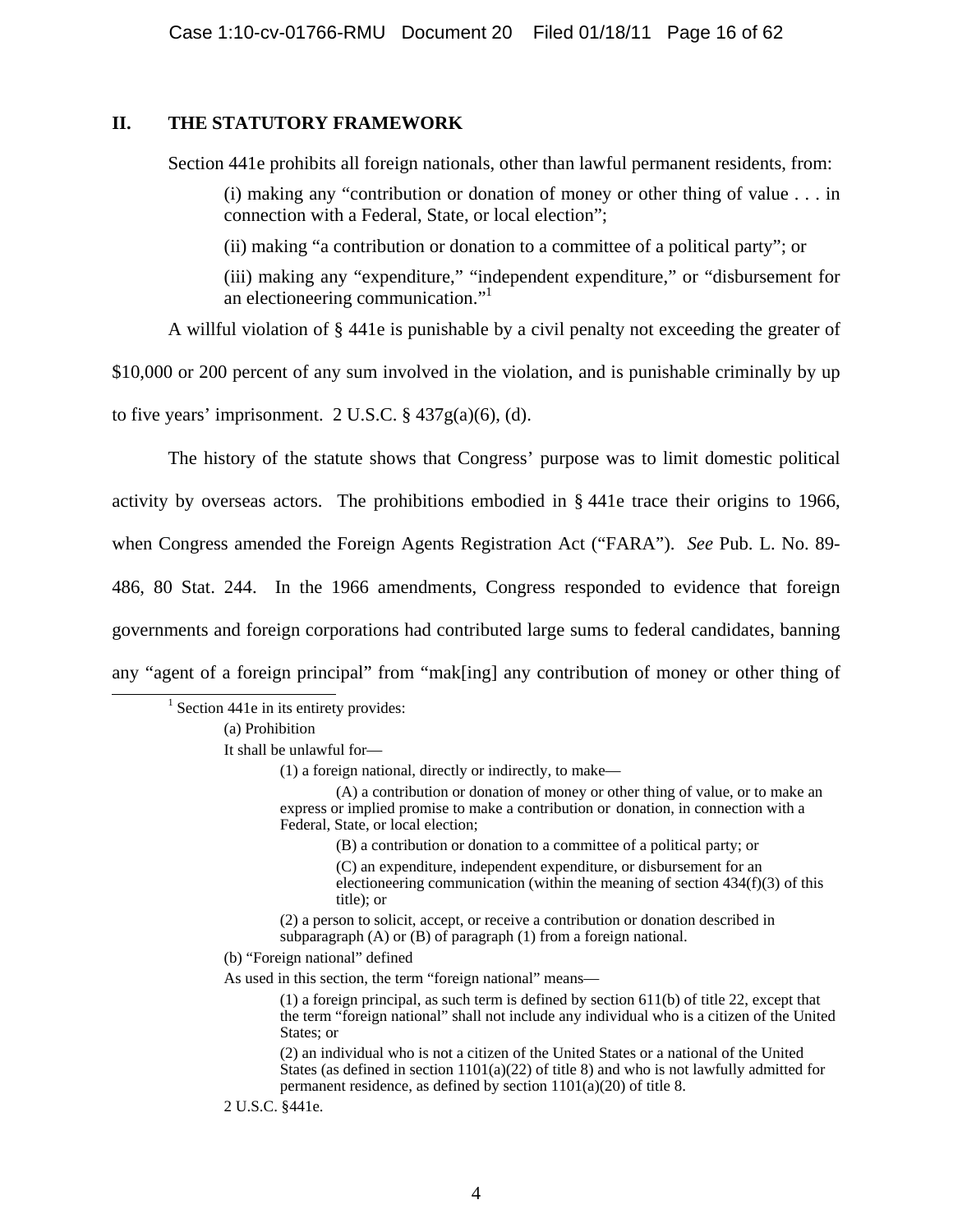#### Case 1:10-cv-01766-RMU Document 20 Filed 01/18/11 Page 17 of 62

value, or promis[ing] expressly or impliedly to make any such contribution, in connection with an election to any political office." *Id.* § 8(a), 80 Stat. at 248; *see* Lori F. Damrosch, *Politics Across Borders: Nonintervention and Nonforcible Influence over Domestic Affairs*, 83 Am. J. Int'l L. 1, 21-23 (1989) (describing legislative history). The term "foreign principal" was defined by FARA to embrace a host of overseas entities: "the government of a foreign country, a political party of a foreign country, a person domiciled abroad, or any foreign business, partnership, association, corporation, or political organization."  $52$  Stat. 632-33 (1938).<sup>2</sup> Thus, the amendments prohibited these overseas entities from participating in U.S. politics by employing agents inside the country to make contributions to candidates.

Congress soon discovered an apparent loophole in FARA: The Justice Department had interpreted the term "foreign principal" to include only those overseas entities who in fact had agents in the United States. *See* 120 Cong. Rec. 8782 (Mar. 28, 1974) (statement of Sen. Bentsen). As a result, overseas entities were free to make unlimited contributions *directly*, simply by bypassing use of an agent. *Id.* ("We have heard of the hundreds of thousands of dollars sloshing around from one country to another . . . ."). To close this loophole, Congress in 1974 applied FARA's contribution ban to all "foreign nationals." *See id.* (emphasizing need to fix the "giant loophole" left by FARA); Federal Election Campaign Act Amendments of 1974, Pub. L. No. 93-443, § 101(d), 88 Stat. 1263, 1267. The amendment thus extended the ban on political contributions to any "individual who is not a citizen of the United States and who is not lawfully admitted for permanent residence." Pub. L. No. 93-443,  $\S$  101(d)(3), 88 Stat. at 1267.<sup>3</sup>

 $\frac{1}{2}$  $2$  An "agent of a foreign principal" was defined as "any person who acts or engages or agrees to act as a public-relations counsel, publicity agent, or as agent, servant, representative, or attorney for a foreign principal or for any domestic organization subsidized directly or indirectly in whole or in part by a foreign principal." 52 Stat. 633.

 $3$  "Permanent residence" is an immigration classification, developed in the twentieth century, that permits certain aliens to reside in the U.S. indefinitely, *i.e.*, as immigrants. *See* 8 U.S.C. § 1101(a)(13)(C). The law also recognizes various categories of aliens who are authorized to reside in the U.S. on a temporary basis, *i.e.*, as nonimmigrants. *See id.* § 1101(a)(15).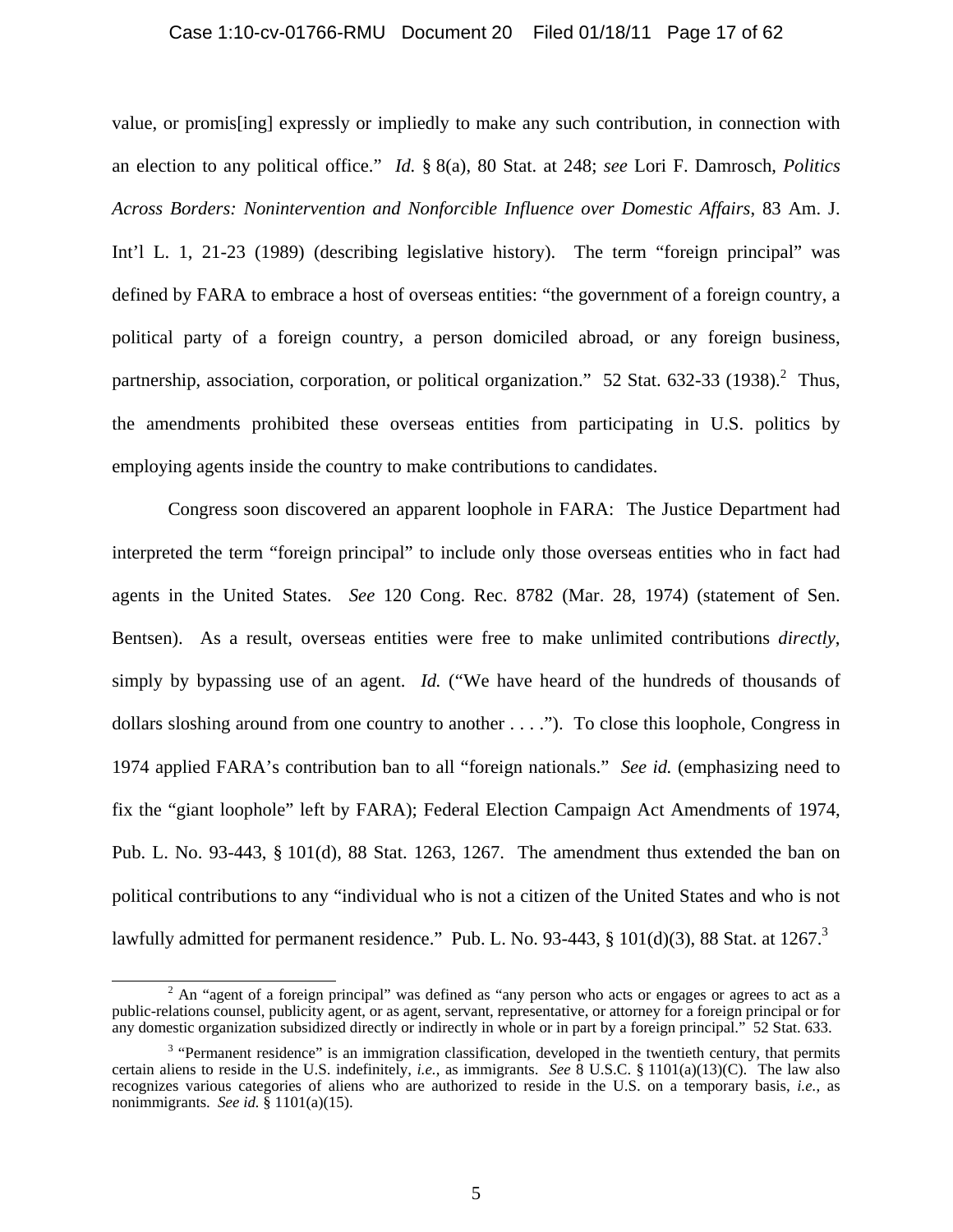#### Case 1:10-cv-01766-RMU Document 20 Filed 01/18/11 Page 18 of 62

Although the 1974 amendment succeeded in meeting Congress' objective of closing the loophole available to overseas entities, it also had broader effects. By extending the contribution ban from just *overseas* entities and their agents, to all foreign nationals except permanent residents regardless of where they live, the ban swept in lawful but non-permanent residents of the U.S., who had not previously been covered by the ban. The legislative history indicates that Congress paid little attention to this particular expansion of the law's applicability.

 In introducing the amendment, Senator Lloyd Bentsen argued that foreign nationals "cannot vote in our elections so why should we allow them to finance our elections?" 120 Cong. Rec. 8783 (Mar. 28, 1974). He explained, however, that his amendment would "exempt foreigners with resident immigrant status" because such individuals, "who have lived here for years and who spend most of their adult lives in this country" and "pay American taxes," should be permitted to make political contributions. *Id.* Senator Howard Cannon pointed out that, by excluding only permanent residents from the definition of "foreign national," the ban would apply to "a pretty substantial number of people who were here properly in this country . . . who are not here as permanent residents." *Id.* He worried that the amendment might go "further than would be intended by Members of this body if they were here to hear the discussion on it." *Id.* at 8784. Senator Bentsen responded by insisting that "th[e] amendment was carefully drawn to try to exclude certain people who might be legally in this country passing through here as tourists," *id.*, apparently missing Senator Cannon's point—that the ban would apply not just to foreign *non-residents* such as tourists, but also to *non-permanent* residents of the United States. Congress then promptly and unanimously passed the amendment. *Id.* at 8786. This brief floor exchange between Senators Bentsen and Cannon appears to be the only point at which Congress considered the amendment's impact on non-permanent resident aliens.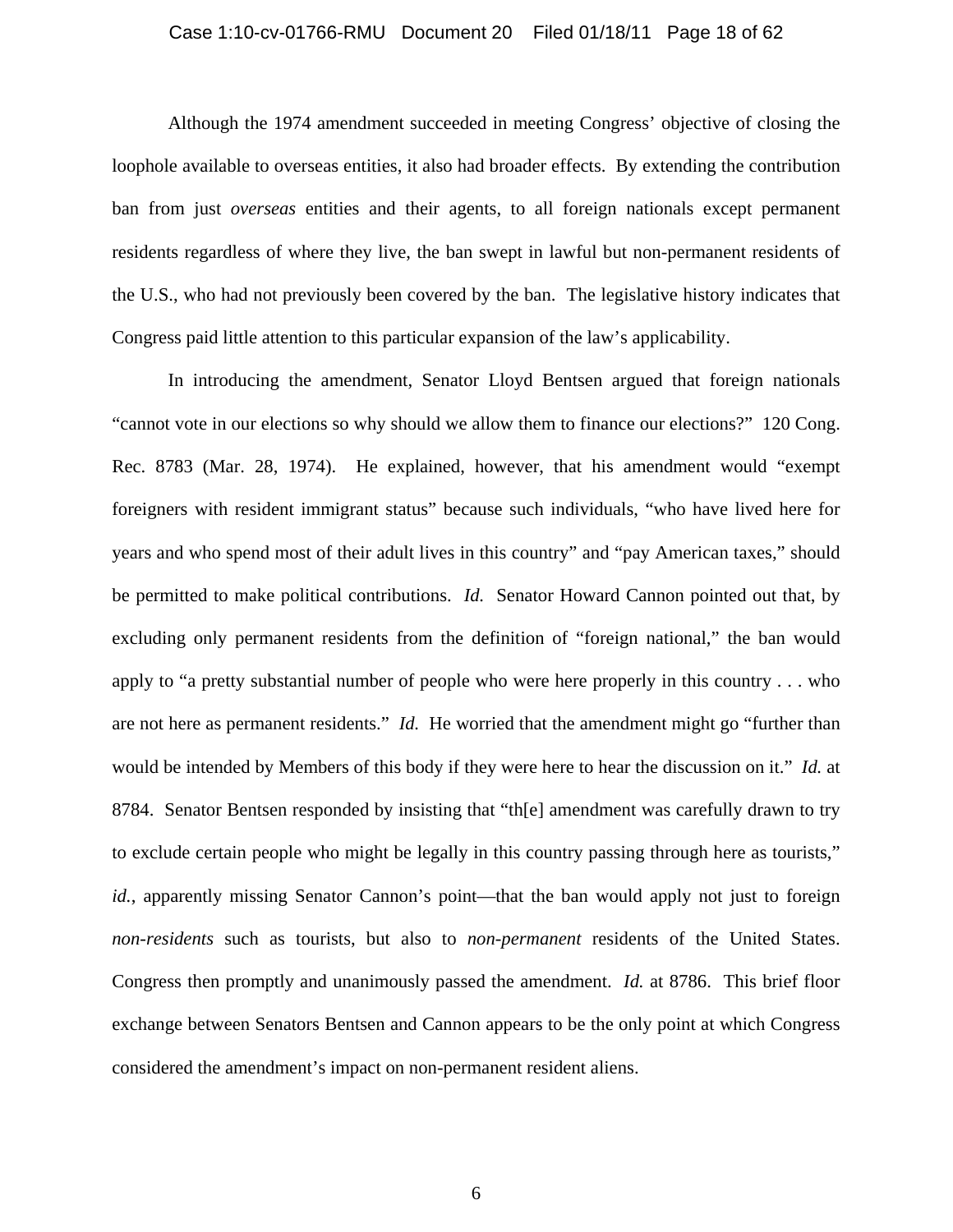#### Case 1:10-cv-01766-RMU Document 20 Filed 01/18/11 Page 19 of 62

 Congress re-codified the foreign contribution ban at its current location, 2 U.S.C. § 441e, as part of 1976 amendments to the Federal Election Campaign Act ("FECA"), *see* Pub. L. 94- 283, 90 Stat. 475; and replaced FECA's version of the ban with the current language as part of BCRA, Pub. L. No. 107-155, 116 Stat. 96 (2002). Among other things, BCRA expanded the ban beyond contributions, to expenditures and independent expenditures. It also clarified that the ban—unique among campaign-finance restrictions—applies not only to federal campaigns, but also to state and local elections. *See* Contribution Limitations and Prohibitions, 67 Fed. Reg. 69928, 69940 (Nov. 19, 2002). At neither time, however, did Congress revisit the ban's applicability to lawful non-permanent residents or make any findings relevant to that question.

#### **ARGUMENT**

To the extent that the Alien Gag Law prohibits contributions and expenditures by foreign nationals residing abroad, it is entirely unobjectionable. Such a restriction—which was the central objective of Congress in enacting the predecessor to § 441e and reflects the vast majority of the law's applications—is valid, for it has long been accepted that aliens outside the United States have no rights at all under the First Amendment. *See United States ex rel. Turner v. Williams*, 194 U.S. 279, 292 (1904). However, while Congress properly carved out permanent resident aliens from the statute, it overlooked that many *lawful* residents are not *permanent* residents under the immigration laws. Text, history, and precedent make clear that such individuals who—like Plaintiffs here—live, work, and pay taxes in the United States, are just as entitled to First Amendment protections as permanent residents and citizens. Nor can there be any doubt that flat bans on contributions and expenditures—like those imposed by § 441e—are presumptively unconstitutional when applied to individuals protected by the First Amendment. To overcome this presumption, the Government must satisfy exacting scrutiny by identifying a sufficiently weighty interest that the Alien Gag Law is carefully tailored to protect. It cannot.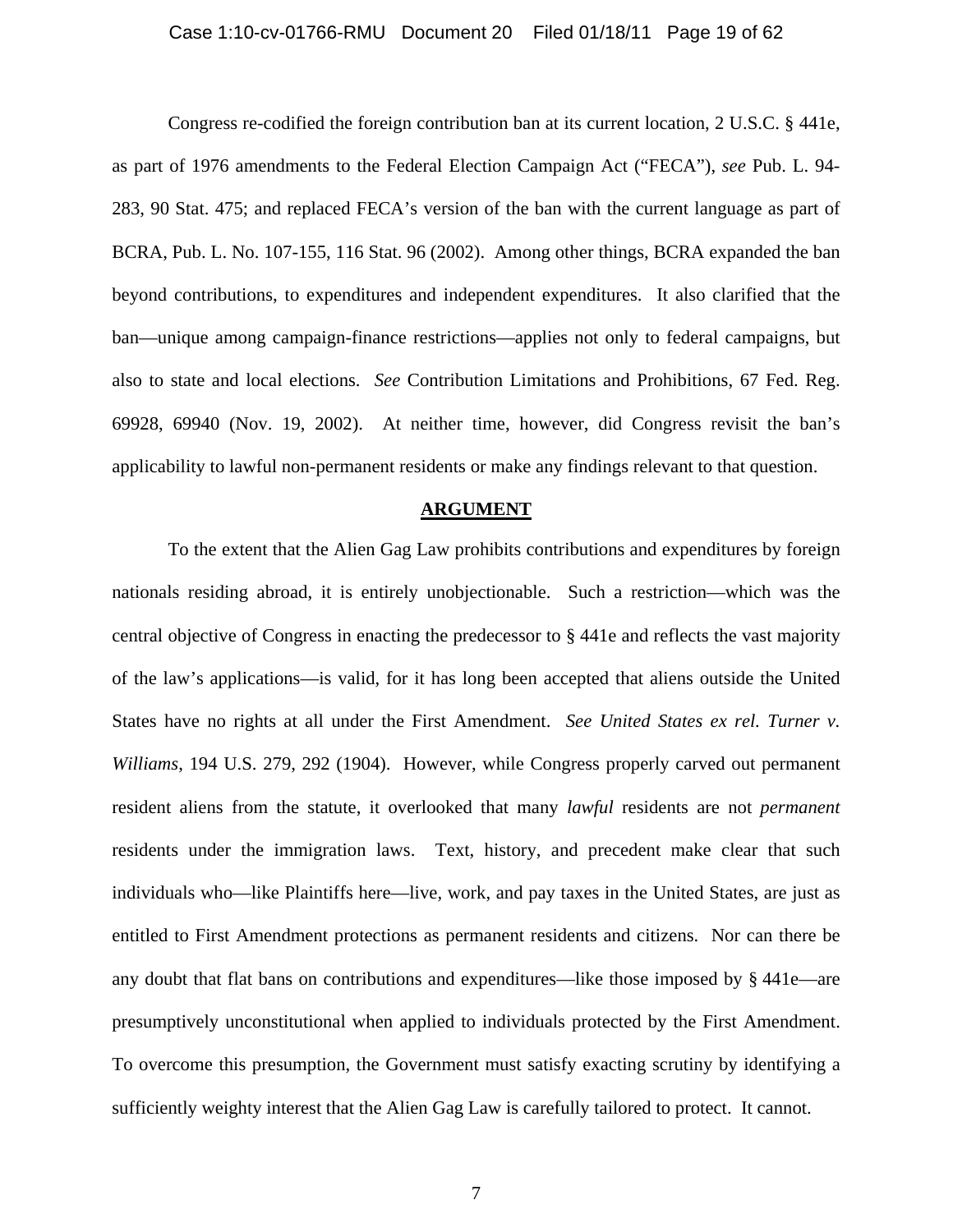#### Case 1:10-cv-01766-RMU Document 20 Filed 01/18/11 Page 20 of 62

Plaintiffs' challenge follows the clear doctrinal path set by the portion of the Supreme Court's decision in *McConnell v. FEC*, 540 U.S. 93 (2003), that addressed Congress' attempt in § 318 of BCRA to ban political contributions by individuals under the age of 18. Like the Alien Gag Law, enacted by § 303 of BCRA, § 318 imposed a flat ban on contributions by an entire category of individuals who are unable to vote. Chief Justice Rehnquist, joined by seven other Justices,<sup>4</sup> analyzed the First Amendment claim in three straightforward steps. 540 U.S. at 231-32. *First*, he affirmed that "[m]inors enjoy the protection of the First Amendment," *id.* at 231, citing the speech rights of minors recognized in other, non-electoral contexts, *id.* (citing *Tinker v. Des Moines Indep. Community Sch. Dist.*, 393 U.S. 503, 511-513 (1969)). *Second*, he reiterated that restrictions on political contributions "impinge on the protected freedoms of expression and association" and therefore are subject to "heightened scrutiny," 540 U.S. at 231, citing for that proposition the seminal opinion in *Buckley v. Valeo*, 424 U.S. 1, 20-22, 25 (1976) (per curiam). *Third*, he considered whether the Government's proffered reason for the ban—to prevent parents from circumventing contribution limits—could withstand scrutiny. 540 U.S. at 232. It could not: Congress had only "scant" evidence that the "claimed evil" existed, and the flat ban was in any event overinclusive given the existence of narrower alternative measures. *Id.*

Under the same mode of analysis, the Alien Gag Law must fall as applied to lawful residents of the United States like Plaintiffs. *First*, as shown in Part I, such aliens "enjoy the protections of the First Amendment." *Second*, as shown in Part II, § 441e imposes restrictions that "impinge on the protected freedoms of expression and association" and therefore must satisfy "heightened scrutiny." *Third*, none of the reasons that the Government could offer for the ban withstands this scrutiny. *Finally*, while the Commission's motion to dismiss makes several attempts to evade this analytical framework, each is irreconcilable with established law. 4

 $4$  Justice Thomas concurred in the judgment. 540 U.S. at 265 (opinion of Thomas, J.).,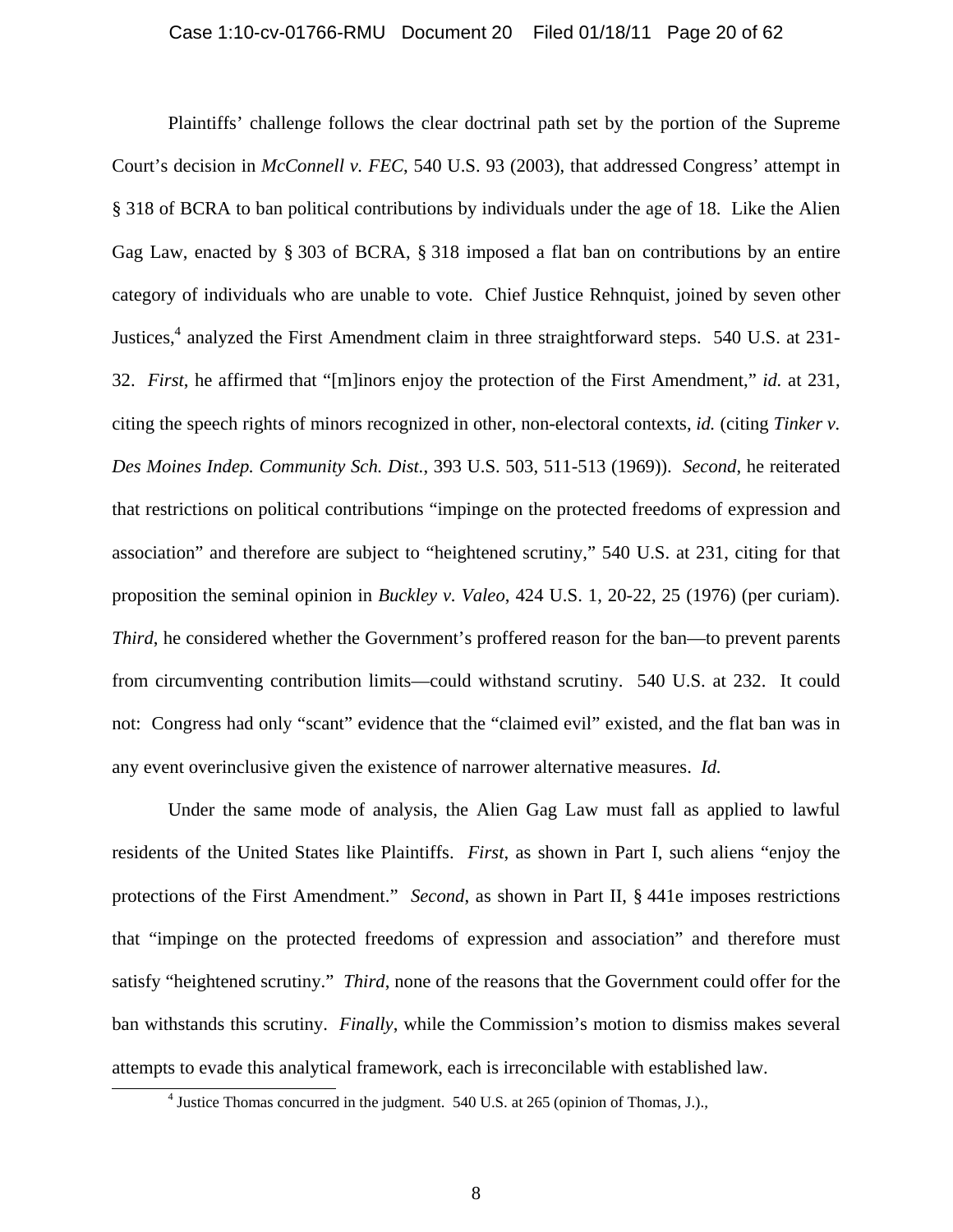# **I. THE FIRST AMENDMENT PROTECTS ALL LAWFUL RESIDENTS OF THE UNITED STATES, INCLUDING PLAINTIFFS.**

There can be no legitimate debate over the fact that Plaintiffs—as lawful residents of the United States—are entitled to the same First Amendment protections as citizens. Constitutional text directs as much; history bolsters this reading; and an unbroken line of direct precedent from the Supreme Court, consistently followed by lower courts (including this Court), confirms the proposition. Indeed, the Commission concedes this point in its motion to dismiss (although fails to appreciate its significance). MTD 27 ("Temporarily resident aliens do have First Amendment rights to speak out on the issues of the day  $\dots$ .").

#### **A.** *Text***: The Constitution Does Not Limit Free Speech Rights to Citizens.**

 The constitutional text does not limit the protections of the First Amendment to American citizens. *See* U.S. Const. amend. I ("Congress shall make no law respecting an establishment of religion, or prohibiting the free exercise thereof; or abridging the freedom of speech, or of the press; or the right of the people peaceably to assemble, and to petition the Government for a redress of grievances."); *Citizens United v. FEC*, 130 S. Ct. 876, 929 (2010) (Scalia, J., concurring) ("The Amendment is written in terms of 'speech,' not speakers. Its text offers no foothold for excluding any category of speaker . . . ."). This is notable, because the Constitution elsewhere *does* distinguish between "Persons" generally and "Citizens" in particular. *Compare*  U.S. Const. art. I, § 2, cl. 2 ("No Person shall be a Representative who shall not have attained to the Age of twenty five Years, and been seven Years a Citizen of the United States . . . . "); U.S. Const. amend. XIV, § 1 ("No State shall make or enforce any law which shall abridge the privileges or immunities of citizens of the United States . . . ."), *with Bridges v. Wixon*, 326 U.S. 135, 161 (1945) (Murphy J., concurring) ("None of these provisions [of the Bill of Rights] acknowledges any distinction between citizens and resident aliens. They extend their inalienable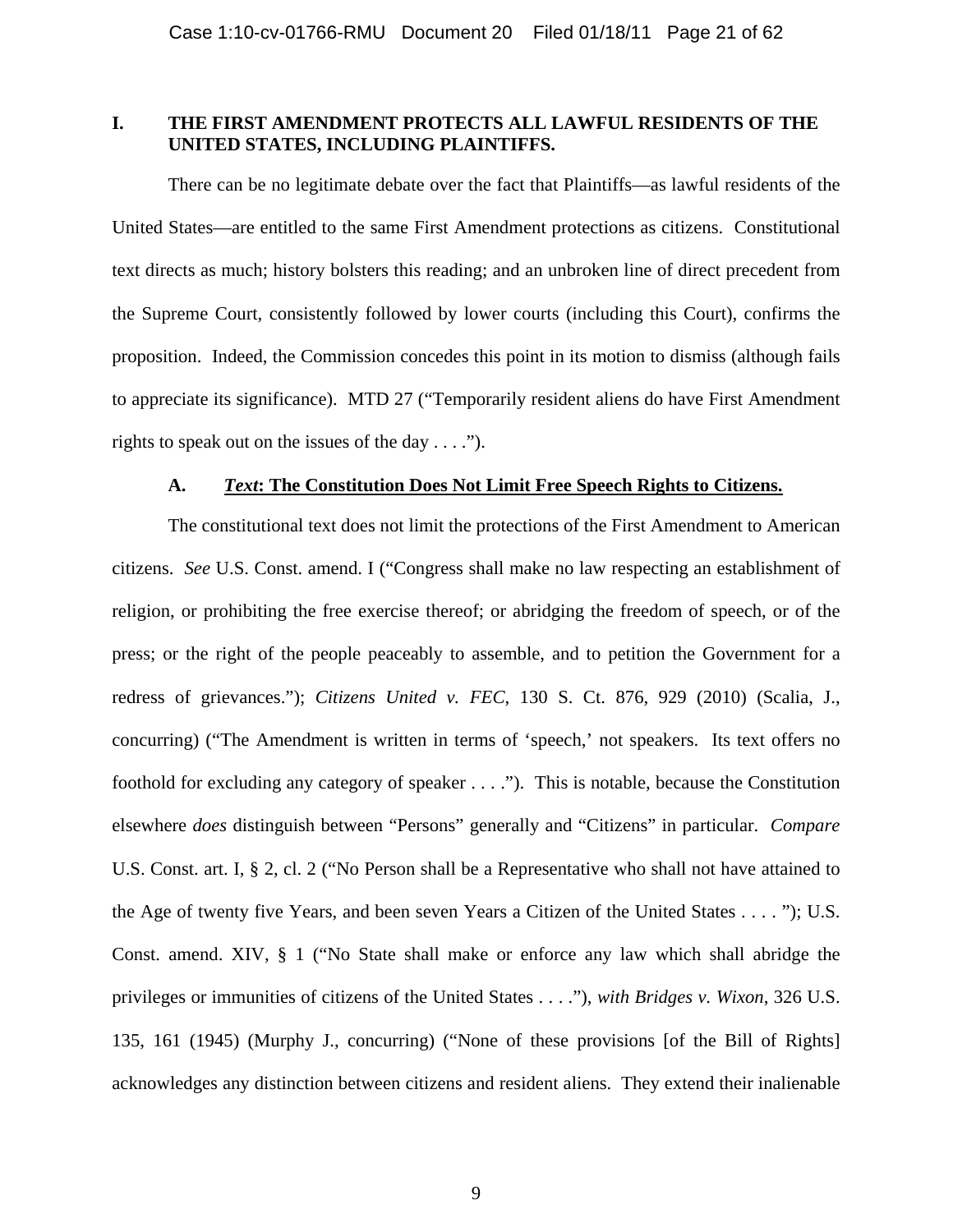#### Case 1:10-cv-01766-RMU Document 20 Filed 01/18/11 Page 22 of 62

privileges to all 'persons' and guard against any encroachment on those rights by federal or state authority."). Where rights are limited to citizens, the Constitution says so.

 The particularly broad text of the First Amendment reflects the Framers' view that government restrictions on the flow of information are incompatible with a free society. *See Abrams v. United States*, 250 U.S. 616, 630 (1919) (Holmes, J., dissenting) ("[T]he ultimate good desired is better reached by free trade in ideas . . . [T]he best test of truth is the power of the thought to get itself accepted in the competition of the market . . . . That at any rate is the theory of our Constitution."). Both the letter and the spirit of the First Amendment require that resident aliens be afforded the same freedoms of speech and association guaranteed to citizens.

### **B.** *History***: At the Founding and Beyond, Aliens Broadly Participated in First Amendment Activities, Including Domestic Political Expression.**

From the very founding of the Republic, aliens routinely engaged in a variety of First Amendment activities. This historical practice corroborates the textual evidence that resident aliens are included within the Amendment's reach.

For example, consider the First Amendment right to petition the government. *McDonald v. Smith*, 472 U.S. 479, 482 (1985) ("The right to petition is cut from the same cloth as the other guarantees of that Amendment, and is an assurance of a particular freedom of expression."). Aliens exercised this basic right in the earliest years of the Republic and even beforehand. *See generally* Michael J. Wishnie, *Immigrants and the Right to Petition*, 78 N.Y.U. L. Rev. 667 (2003). Petitioning "never depended on citizenship status," whether in the colonial period, under the Articles of Confederation, or under state constitutions at the time. *Id.* at 692. Indeed, the First Congress considered—and *granted*—many petitions from aliens. *Id.* at 698-701 (giving examples of petitions from British, French, and German citizens).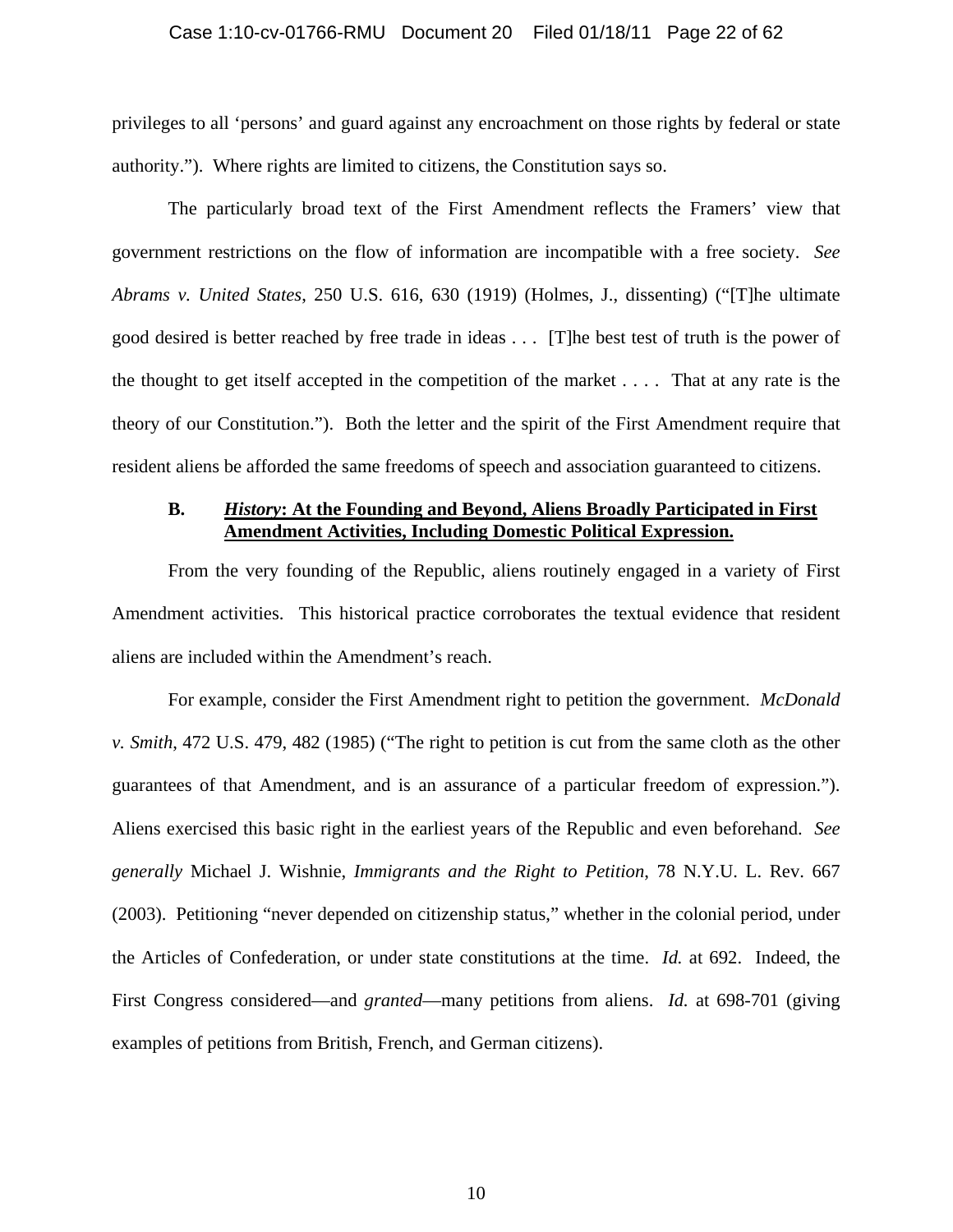#### Case 1:10-cv-01766-RMU Document 20 Filed 01/18/11 Page 23 of 62

Furthermore, aliens before and after the Founding were permitted even to *vote*. This practice began during the colonial period. *See* Jamin B. Raskin, *Legal Aliens, Local Citizens: The Historical, Constitutional and Theoretical Meanings of Alien Suffrage*, 141 U. Pa. L. Rev. 1391, 1399 (1993). In colonial South Carolina, for example, "it was said, that with only a property qualification every pirate of the Red Sea operating from a Carolina base could vote." *Id.* (*quoting* Chilton Williamson, *American Suffrage from Property to Democracy 1760-1860*, at 53 (1960)). Congress endorsed political participation of aliens in the Northwest Ordinance, which allowed non-citizens meeting residency and property requirements the right to vote and even to serve in office. *See* Gerald L. Neuman, *"We Are the People": Alien Suffrage in German and American Perspective*, 13 Mich. J. Int'l L. 259, 295 (1992) (citing Act of Aug. 7, 1789, ch. 8, 1 Stat. 50, 51 n.(a) (1789)). Aliens were also authorized to participate in state constitutional conventions. *See* Raskin, *supra*, at 1402. Finally, many States continued to allow alien voting after the Founding, some as late as the twentieth century. *See generally* Leon E. Aylsworth, *The Passing of Alien Suffrage*, 25 Am. Pol. Sci. Rev. 114 (1931).

To be sure, the right to political *participation* can be—and often has been—denied to persons endowed with the right to political *expression*. *E.g.*, *Minor v. Happersett*, 88 U.S. 162, 170, 176 (1875) (holding that women are "entitled to all the privileges and immunities of citizenship" yet are not "invested with the right of suffrage"); Akhil Reed Amar, *The Bill of Rights and the Fourteenth Amendment*, 101 Yale L.J. 1193, 1279-80 (1992) (noting that women were "central exercisers of First Amendment freedoms" before women's suffrage, and that blacks exercised free-speech rights before the Civil War and Reconstruction Amendments). But the converse does not follow: The Framers would not have intended to deny freedom of speech to a class of persons, like aliens, who were regularly entitled to vote at the time.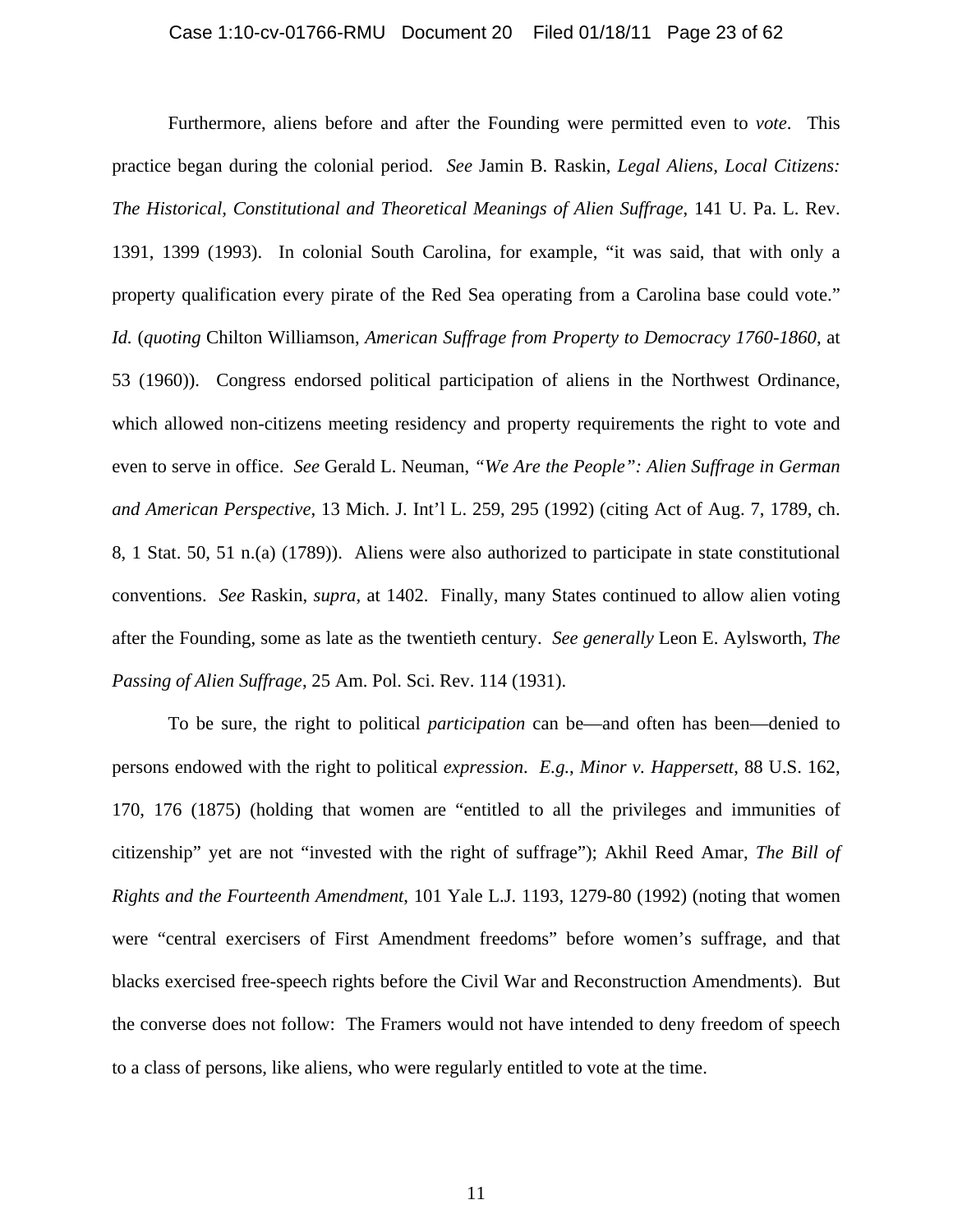# **C.** *Precedent***: The Supreme Court Has Long Accorded First Amendment Rights to Lawful Residents.**

In keeping with the text and history of the Constitution, the courts have consistently held that, while aliens have virtually no constitutional rights prior to entering the United States, aliens lawfully residing in this country are protected in full by the Bill of Rights, including the First Amendment, to the same degree as American citizens. Even in cases that upheld the power of the federal Government to exclude from the country "aliens whose race or habits render them undesirable"—and which reflect one of the most xenophobic periods in our Nation's history the Supreme Court simultaneously affirmed that, once admitted for residence, aliens may not be subjected to government action that "pass[es] out of the sphere of constitutional legislation." *Wong Wing v. United States*, 163 U.S. 228, 237 (1896); *see also Fong Yue Ting v. United States*, 149 U.S. 698, 724 (1893) ("[A]liens residing in the United States for a shorter or longer time, are entitled, so long as they are permitted by the government of the United States to remain in the country, to the safeguards of the Constitution . . . .").

In particular, the Supreme Court has long held that the protections of the First Amendment extend to resident aliens. In a case decided seventy years ago, the Supreme Court invoked the First Amendment to overturn a contempt conviction based upon the speech of an alien defendant. *See Bridges v. California*, 314 U.S. 252 (1941). The defendant's alienage was no secret; Justice Frankfurter expressly referenced it in his dissenting opinion. *Id.* at 280 (Frankfurter, J., dissenting). As the Court explained in a subsequent opinion:

The Bill of Rights is a futile authority for the alien seeking admission for the first time to these shores. But once an alien lawfully enters and resides in this country he becomes invested with the rights guaranteed by the Constitution to all people within our borders. Such rights include those protected by the First and the Fifth Amendments and by the due process clause of the Fourteenth Amendment.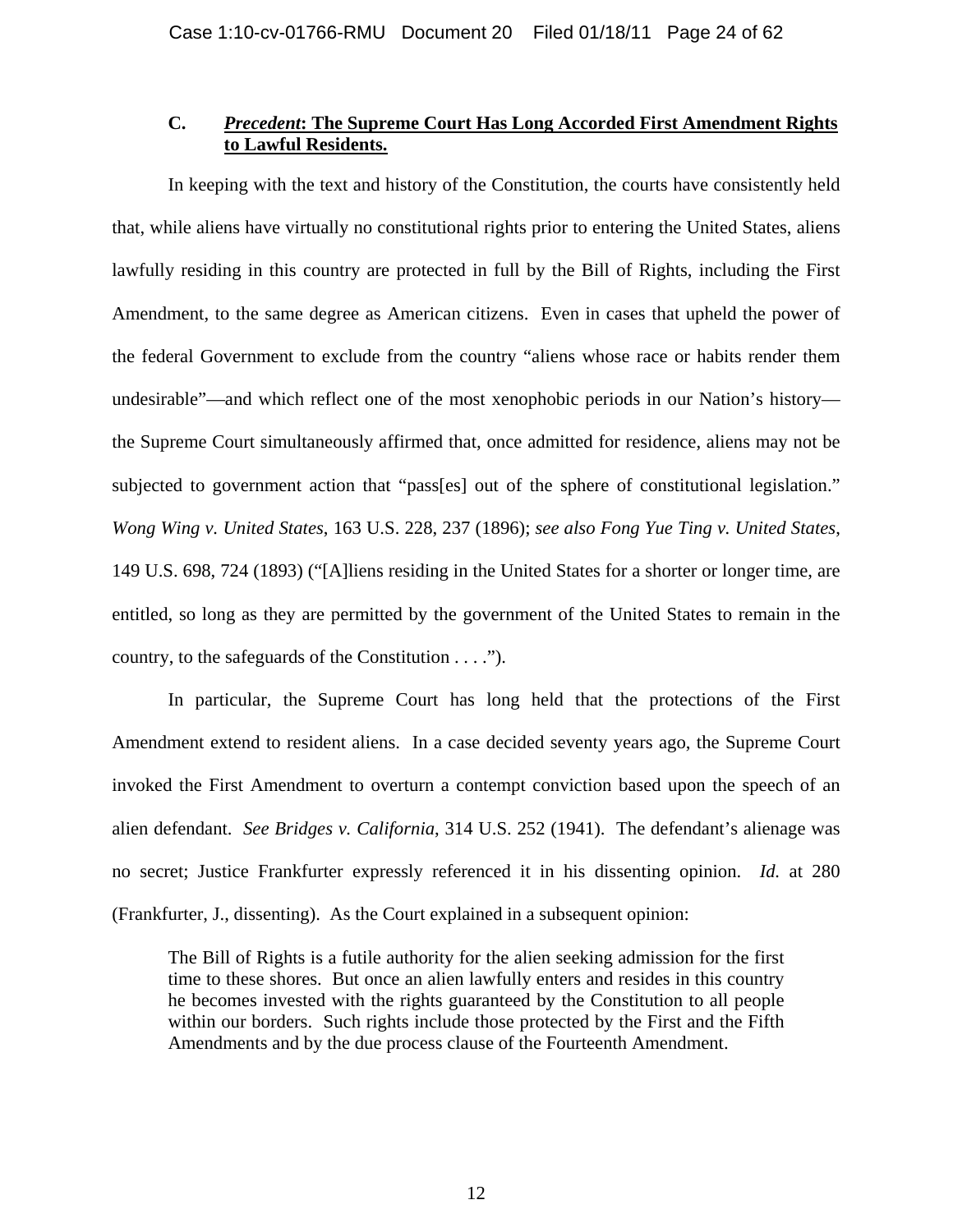#### Case 1:10-cv-01766-RMU Document 20 Filed 01/18/11 Page 25 of 62

*Kwong Hai Chew v. Colding*, 344 U.S. 590, 596 n.5 (1953) (quoting *Bridges*, 326 U.S. at 161) (internal quotation marks omitted); *see also Harisiades v. Shaughnessy*, 342 U.S. 580, 592 & nn.18-19 (1952) (holding that resident alien could be deported for membership in the Communist Party only after applying First Amendment scrutiny and concluding that speech likely to incite violence was unprotected (citing *Dennis v. United States*, 341 U.S. 494 (1951))).

These cases have stood the test of time. The Supreme Court recently confirmed their vitality in *United States v. Verdugo-Urquidez*, 494 U.S. 259 (1990). There, the Court held that an alien arrested in Mexico and then involuntarily transported into the United States was not entitled to the protections of the Fourth Amendment. *Id.* at 274. The defendant was "a citizen and resident of Mexico with no voluntary attachment to the United States" and was therefore not entitled to the constitutional protection he sought. *Id.* at 274-75. The Court further suggested that aliens with such profiles cannot claim the protections of the First Amendment either. *Id.* at 265. In so holding, however, the Court reaffirmed that these provisions extend not only to citizens, but also to "persons who are part of a national community or who have otherwise developed sufficient connection with this country to be considered part of that community." *Id.* Giving that vague standard a more concrete meaning, the Court described *Bridges* as standing for the proposition that "resident aliens have First Amendment rights." *Id.* at 271 (citing *Bridges*, 326 U.S. at 148).

A consistent line of lower court decisions likewise holds that the First Amendment protects aliens while they lawfully reside in the United States. For example, in *American-Arab Anti-Discrimination Committee v. Reno*, 70 F.3d 1045 (9th Cir. 1995), the court rejected the suggestion that aliens residing in the United States could not assert First Amendment rights as a defense to deportation. *Id.* at 1063-65. The fact that the federal Government possesses plenary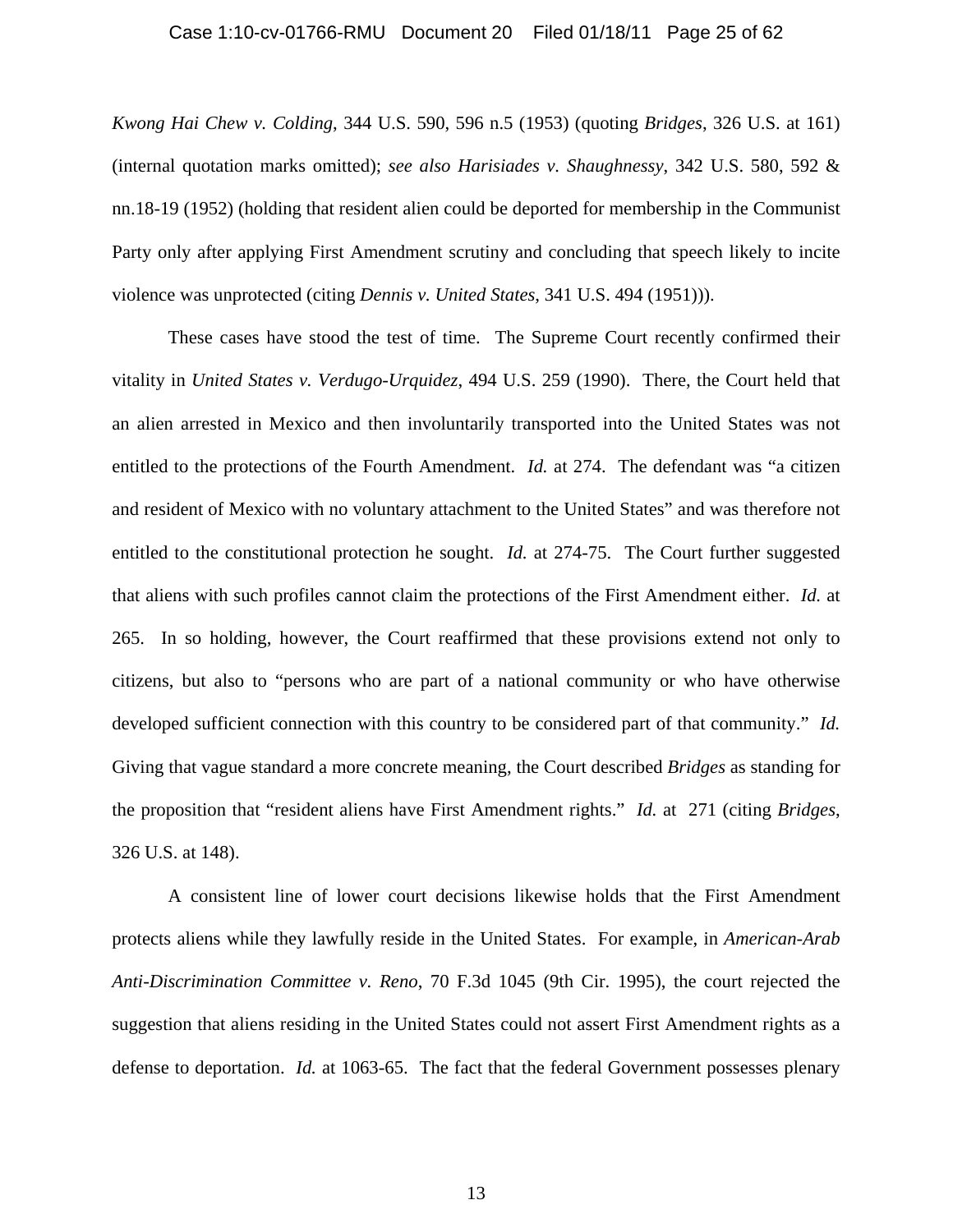#### Case 1:10-cv-01766-RMU Document 20 Filed 01/18/11 Page 26 of 62

power over immigration did not change the analysis. *Id.* Rather, the Ninth Circuit explained that "[t]he Supreme Court has consistently distinguished between aliens in the United States and those seeking to enter from outside the country, and has accorded to aliens living in the United States those protections of the Bill of Rights that are not, by the text of the Constitution, restricted to citizens." *Id.* at 1063-64. Other courts have reached the same holding. *E.g.*, *Parcham v. INS*, 769 F.2d 1001, 1004 (4th Cir. 1985) (agreeing that "aliens residing in this country enjoy the protection of the First Amendment"); *In re Weitzman*, 426 F.2d 439, 449 (8th Cir. 1970) (opinion of Blackmun, J.) ("The Supreme Court has stated clearly that resident aliens are to be accorded the first amendment guarantees of free speech and free press."); *see also Edwards v. Johnson*, 209 F.3d 772, 779 (5th Cir. 2000) (adjudicating, on the merits, a First Amendment claim of alien awaiting deportation).

This Court, too, has rejected the notion that resident aliens are somehow entitled to lesser First Amendment protections than citizens. *Rafeedie v. INS*, 795 F. Supp. 13, 22 (D.D.C. 1992) ("Plaintiff [a resident alien] is entitled to the same First Amendment protections as United States citizens, including the limitations imposed by the overbreadth and vagueness doctrines."); *see also Brunnenkant v. Laird*, 360 F. Supp. 1330, 1332 (D.D.C. 1973) (noting that Government was correct to concede that First Amendment rights of an immigrant alien are "to be judged by the same standards applicable to a citizen of the United States, born or naturalized").

In short, "[i]t is well settled that 'freedom of speech and of press is accorded aliens residing in this country.'" *Reno v. Am.-Arab Anti-Discrimination Comm.*, 525 U.S. 471, 497 (1999) (Ginsburg, J., concurring in part and concurring in the judgment) (quoting *Bridges*, 326 U.S. at 148 (majority opinion)). The precedent is uniform, unambiguous, and controlling. There is no authority to the contrary, and the Commission offers none.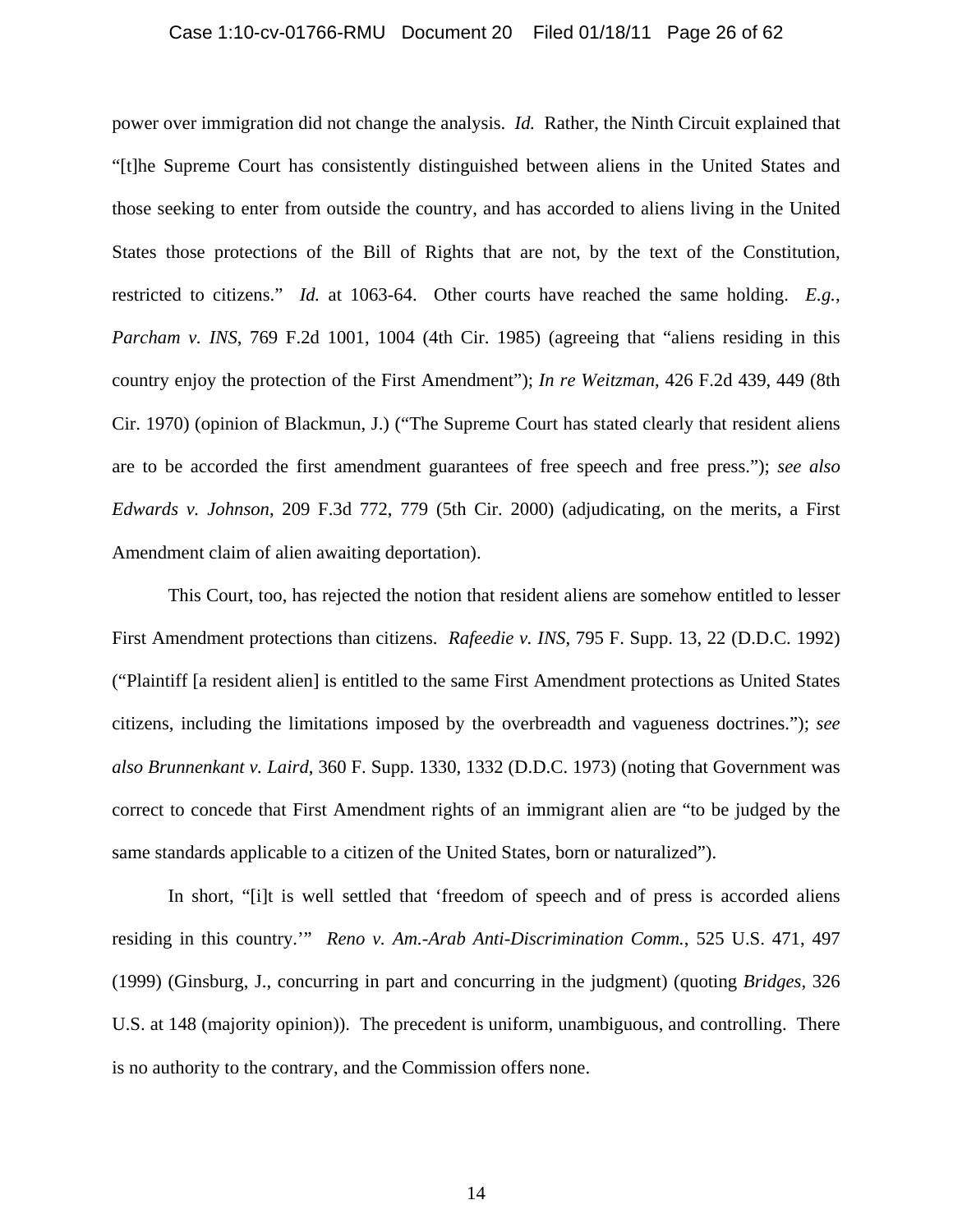# **D. Plaintiffs Lawfully Reside and Work in the United States, and Therefore Qualify for First Amendment Protection.**

Plaintiffs are lawful residents of the United States. Thus, under the law articulated above, they are entitled to the full protections of the First Amendment during their time in the country.

Mr. Bluman was admitted to the country as a "TN-status" nonimmigrant. SMF ¶ 3; 8 U.S.C. § 1184(a)(1); 8 C.F.R. § 214.6. This status permits Canadian citizens to enter the United States to engage in certain professional activities. Such individuals may reside within the United States for up to three years. 8 C.F.R. § 214.6(e). Moreover, extensions are permitted, and "[t]here is no specific limit on the total period of time an alien may be in TN status provided the alien continues to be engaged in TN business activities . . . and otherwise continues to properly maintain TN nonimmigrant status." *Id.* § 214.6(h)(1)(iv). Mr. Bluman was admitted for a period of three years, and anticipates applying for an additional three-year term. SMF ¶¶ 6-7. He is a member of the Bar of the State of New York, lives in Manhattan, and works as an associate attorney for a law firm in New York City. *Id.* ¶¶ 4, 8-9.

Dr. Steiman was admitted to the United States as a "J1 status" nonimmigrant, which is a status available to "a bona fide student, scholar, trainee, teacher, professor, research assistant, specialist, or leader in a field of specialized knowledge or skill, or other person of similar description" who comes to the United States "for the purpose of teaching, instructing or lecturing, studying, observing, conducting research, consulting, demonstrating special skills, or receiving training." 8 U.S.C. § 1101(a)(15)(J); *see also* SMF ¶ 17. Dr. Steiman was admitted for a period of three years, and that term is subject to further potential extension for an additional four years. SMF ¶ 21. She is a member of the American Medial Association and is currently fulfilling her medical residency at a hospital in New York City. *Id.* ¶¶ 18-19, 22.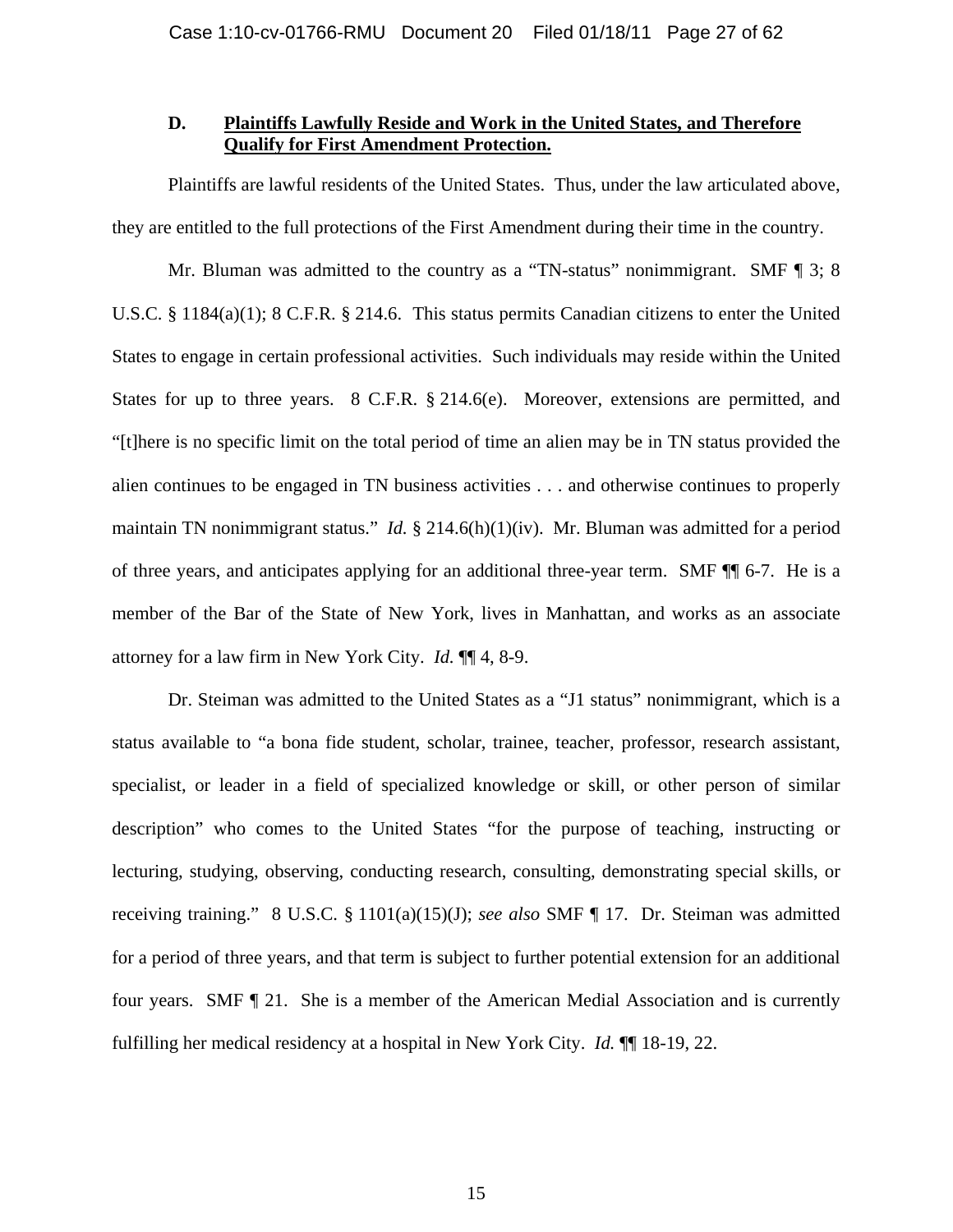#### Case 1:10-cv-01766-RMU Document 20 Filed 01/18/11 Page 28 of 62

Because Plaintiffs live and work in the United States, they are plainly "residents." The Government itself admits as much: It characterizes TN and J1 aliens as "Short-term Residents" in its annual statistical reports. *See* Dep't of Homeland Security, Office of Immigration Statistics, *Nonimmigrant Admissions to the United States: 2009*, App. A (Apr. 2010), *available at* http://www.dhs.gov/xlibrary/assets/statistics/publications/ni\_fr\_2009.pdf. By contrast, other nonimmigrants are classified as "Non-residents." *Id.* The Government also treats Plaintiffs as residents for tax purposes. *See* I.R.C. § 7701(b)(1), (3); SMF ¶¶ 5, 20.

To be sure, probably not *all* "Short-term Residents" under the immigration laws satisfy the *Verdugo-Urquidez* standard of having developed "sufficient connections" to be considered part of a "national community." For example, aliens admitted as "A" or "G" nonimmigrants *i.e.*, diplomats and other representatives of foreign governments, 8 U.S.C. § 1101(a)(15)(A), (G)—are present in the United States as *agents* of foreign powers, and seek not to be part of a "national community" but rather to represent their own foreign communities. As such, they would fall outside *Verdugo-Urquidez*'s definition despite otherwise appearing to be "residents." Likewise, some temporary workers or visiting students may be admitted for periods of time so short that they cannot truly be considered "residents" for purposes of the First Amendment.

Whatever the precise location of the constitutional "residency" line—and *Verdugo-Urquidez* does require that such a line be drawn—Plaintiffs are well inside it. They live in the United States; work in the United States; pay taxes in the United States; worship in the United States; participate in civic life in the United States—and will be doing so for multiple years. If Congress wants to gag aliens who *lack* constitutional protections, it may do so; but where, as here, a law attempts to ban the speech of aliens who *are* constitutionally protected, it is subject to the exacting scrutiny mandated by the First Amendment.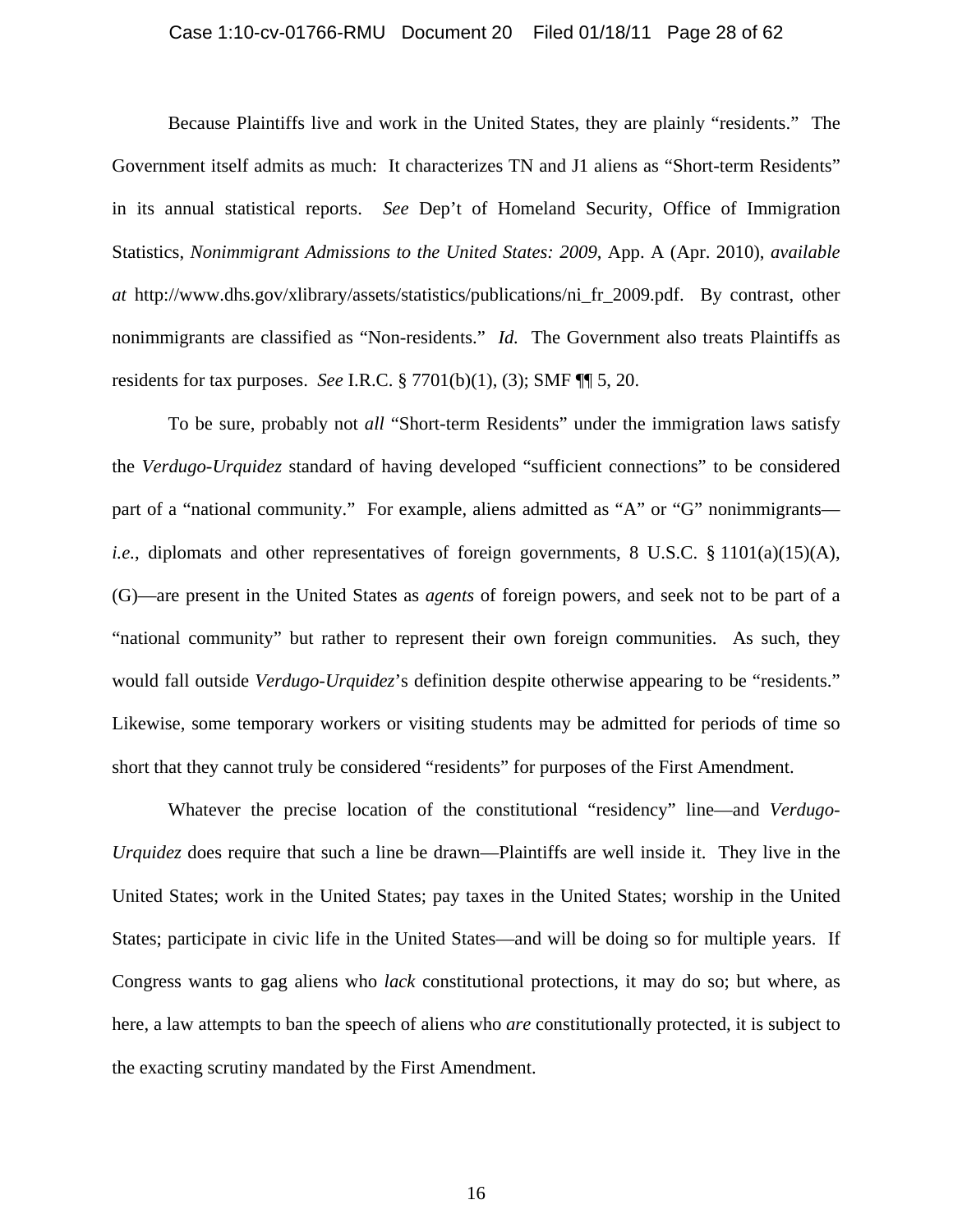### **II. THE FIRST AMENDMENT PROTECTS THE EXPRESSION OF POLITICAL VIEWS THROUGH CONTRIBUTIONS AND EXPENDITURES.**

The second undeniable principle of law that underlies Plaintiffs' case is that the First Amendment protects political contributions and expenditures as acts of political expression and association. The central premise of the foundational *Buckley* decision is that such spending "operate[s] in an area of the most fundamental First Amendment activities," 424 U.S. at 14, and "implicate[s] fundamental First Amendment interests," *id.* at 23. And this principle has been repeatedly affirmed over several decades. Limitations on campaign contributions and expenditures are accordingly subject to demanding scrutiny, and any suggestion that such restrictions merely regulate political *participation*, as opposed to political *expression*, is irreconcilable with settled precedent.

# **A. A Complete Ban on Contributions Is Subject to Strict Scrutiny Under the First Amendment.**

As the Supreme Court explained in *Buckley*, a political contribution lies at the core of the First Amendment as both an act of political expression and an act of political association. 424 U.S. at 23. Limitations on such activities are generally "subject to the closest scrutiny." *Id.* at 25. To be specific, the Court has held that limitations on the *amounts* of political contributions are subject to something more than intermediate scrutiny but less than strict scrutiny—they must be "closely drawn" to accomplish a "sufficiently important interest." *Id.* Reasonable contribution limits may be sustained under this level of scrutiny in light of the Government's interest in preventing political corruption or the appearance of such corruption. *Id.* at 26-27. However, the Court has held that highly restrictive contribution limits cannot satisfy scrutiny under *Buckley*, as "a contribution of say, \$250 (or \$450) to a candidate's campaign [is un]likely to prove a corruptive force." *Randall v. Sorrell*, 548 U.S. 230, 261 (2006) (plurality opinion).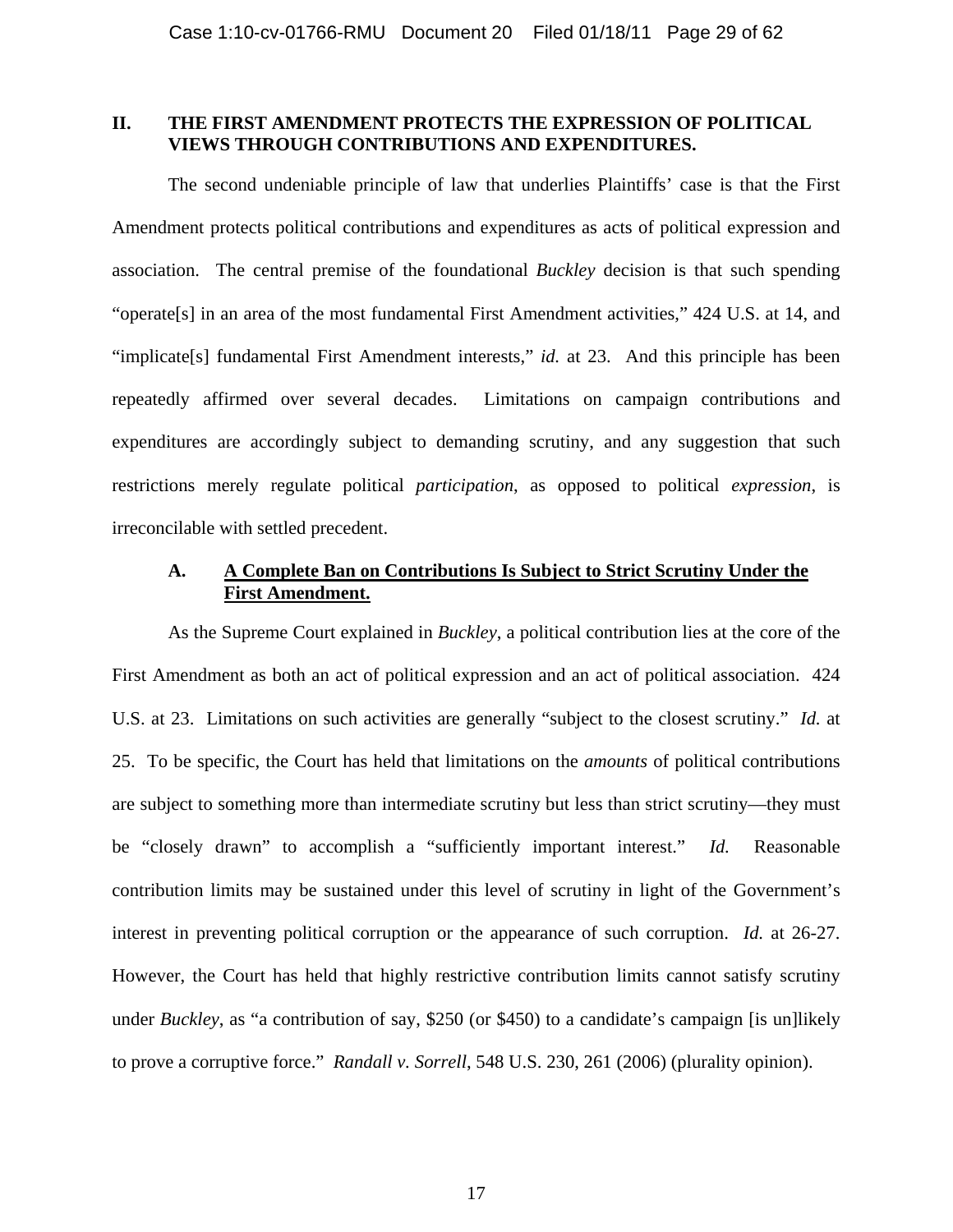#### Case 1:10-cv-01766-RMU Document 20 Filed 01/18/11 Page 30 of 62

Moreover, while limits on the *amounts* of political contributions are subject to less than strict scrutiny, the logic of the Court's decisions dictates that *flat bans* on contributions must be subject to strict scrutiny. The rationale for *Buckley*'s reduced scrutiny for contribution limits is that, because "[a] contribution serves as a general expression of support for the candidate and his views, . . . . [t]he quantity of communication by the contributor does not increase perceptibly with the size of his contribution." 424 U.S. at 21. Thus, "[a] limitation on the *amount* of money a person may give to a candidate . . . involves little direct restraint on his political communication, *for it permits the symbolic expression of support evidenced by a contribution*." *Id.* at 21 (emphasis added). However, such a rationale does not apply to a total ban on contributions, which completely deprives an individual of the "fundamental First Amendment interests" in expressing support for their candidate of choice through even a nominal donation. *Id.* at 23. Rather, complete bans on political contributions, like restrictions on expenditures, reduce "the quantity of political speech." *Id.* at 39. Under *Buckley*, § 441e's total prohibition of Plaintiffs' desired contributions, *see* SMF ¶¶ 12, 27-28, must be subjected to strict scrutiny.

# **B. A Complete Ban on Expenditures Is Subject to Strict Scrutiny Under the First Amendment.**

Even more so than limits on contributions, limitations on political expenditures constitute direct restrictions on the right "to engage in protected political expression, restrictions that the First Amendment cannot tolerate." *Id.* at 58-59. "[I]t can hardly be doubted that the [First Amendment] has its fullest and most urgent application precisely to the conduct of campaigns for political office." *Monitor Patriot Co. v. Roy*, 401 U.S. 265, 272 (1971). Expenditure *limits*, not to mention flat *bans*, must therefore "satisfy the exacting scrutiny applicable to limitations on core First Amendment rights of political expression," *Buckley*, 424 U.S. at 44-45, *i.e.*, strict scrutiny. *See FEC v. Wisc. Right to Life, Inc.*, 551 U.S. 449, 461 (2007) (plurality opinion).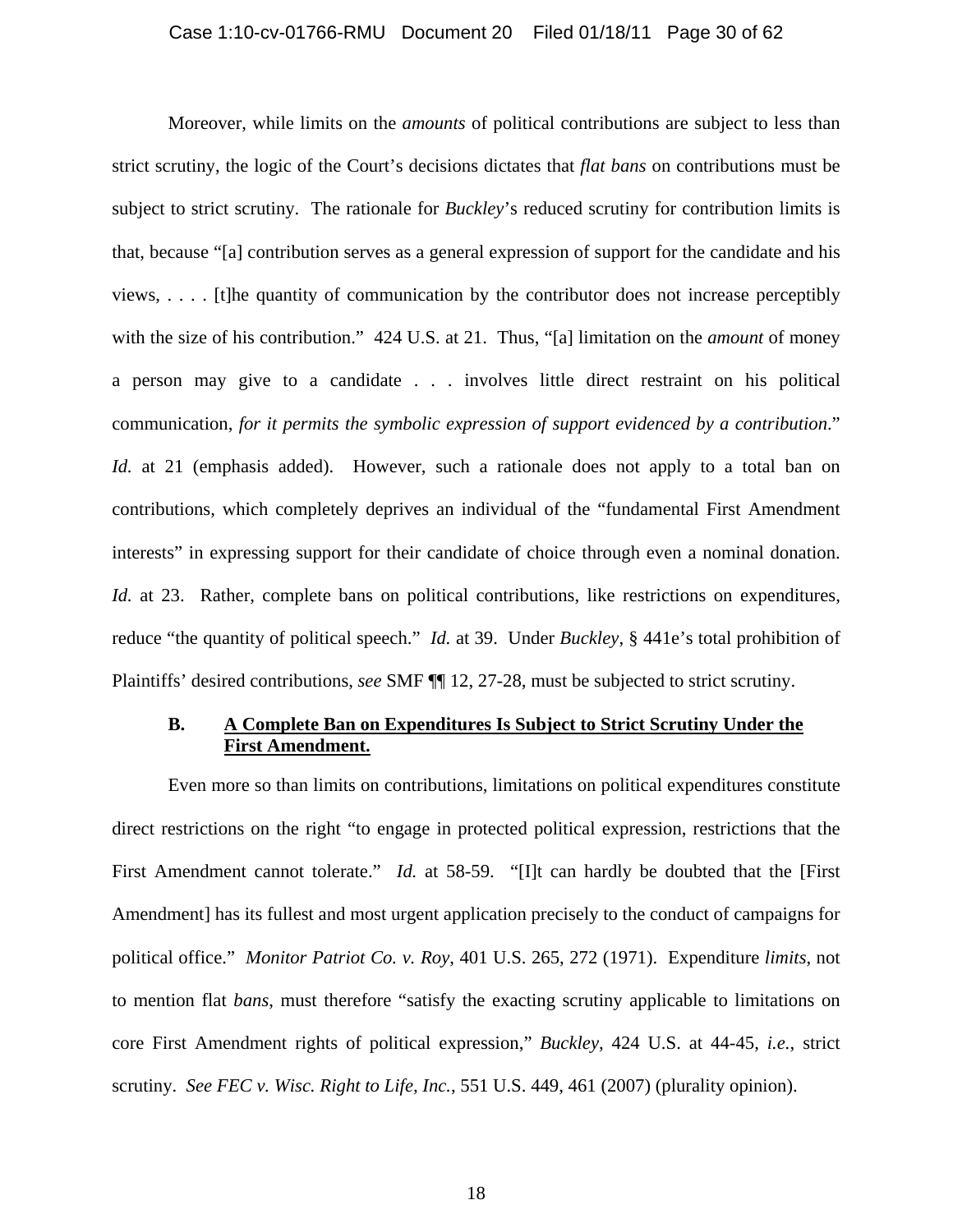#### Case 1:10-cv-01766-RMU Document 20 Filed 01/18/11 Page 31 of 62

In theory, a law restricting expenditures could survive strict scrutiny if the Government were able to prove that it "furthers a compelling interest and is narrowly tailored to achieve that interest." *Id.* at 464. In practice, the Supreme Court has "routinely struck down limitations on independent expenditures by candidates, other individuals, and groups." *FEC v. Colo. Republican Fed. Campaign Comm.*, 533 U.S. 431, 441 (2001). The only line of cases upholding restrictions on independent political expenditures—by corporations, based on *Austin v. Michigan Chamber of Commerce*, 494 U.S. 652 (1990)—was recently overruled in *Citizens United*, 130 S. Ct. at 913 (majority opinion). Thus, any limits on independent expenditures should be regarded as presumptively unconstitutional, and that is true *a fortiori* of § 441e's complete ban on Plaintiffs' desired direct expenditures on leafleting activity and donations to independent political groups like the Club for Growth, *see* SMF ¶¶ 13, 29.

# **III. THE GOVERNMENT CANNOT MEET ITS BURDEN TO JUSTIFY THE RESTRICTIONS IN THE ALIEN GAG LAW.**

The First Amendment plainly (i) applies to Plaintiffs and (ii) protects the speech banned by § 441e. The only remaining question, then, is whether the statute can survive the rigors of strict scrutiny. In fact, the Supreme Court itself framed the question in those terms, in the course of declining to resolve the issue in *Citizens United*. The Court noted, citing § 441e, that it "need not reach the question" whether the Government could justify the law as necessary to further "a compelling interest." 130 S. Ct. at 911.

In order to justify the Alien Gag Law under strict scrutiny, the Government must identify a compelling state interest in precluding Plaintiffs' participation in the political marketplace of ideas, and prove that the statutory restrictions are narrowly tailored to safeguard that interest.<sup>5</sup>

 $rac{1}{5}$  $5$  To the extent that this Court disagrees that strict scrutiny applies to § 441e's flat ban on political contributions, the governing test would be whether the law is closely drawn to further a sufficiently important interest. However, as explained in this Part, the outcome is the same under either test.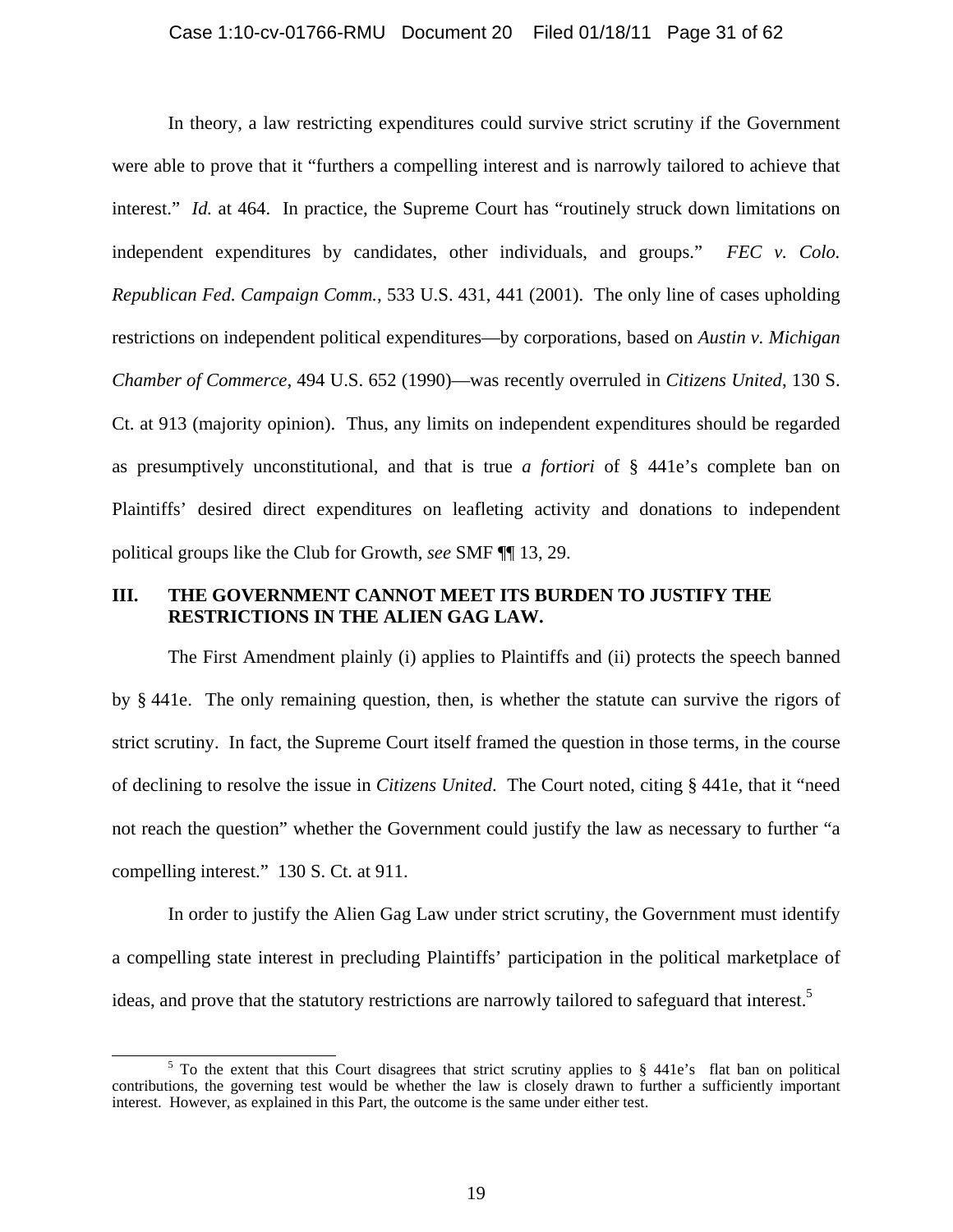#### Case 1:10-cv-01766-RMU Document 20 Filed 01/18/11 Page 32 of 62

The Supreme Court has emphasized that strict scrutiny is the "most rigorous and exacting standard of constitutional review." *Miller v. Johnson*, 515 U.S. 900, 920 (1995). Under this demanding standard, the interest served must be truly compelling and, even then, a restriction of speech is not permitted where it is "plausible" that the same interest can be furthered by a lesser imposition on speech. *United States v. Playboy Ent*'*mt Group, Inc.*, 529 U.S. 803, 813-14 (2000). Moreover, "[p]recision of regulation must be the touchstone in an area so closely touching our most precious freedoms." *NAACP v. Button*, 371 U.S. 415, 438 (1963). The Government "may not suppress lawful speech as the means to suppress unlawful speech," *Ashcroft v. Free Speech Coalition*, 535 U.S. 234, 255 (2002), and a court applying strict scrutiny "must ensure that a compelling interest supports *each application* of a statute restricting speech," *Wisc. Right to Life, Inc.*, 551 U.S. at 478. As a result, "[o]nly rarely are statutes sustained in the face of strict scrutiny.... [S]trict-scrutiny review is strict in theory but usually fatal in fact." *Bernal v. Fainter*, 467 U.S. 216, 219 n.6 (1984) (internal quotation marks omitted).

As commentators have observed, the Government cannot honestly meet its burden with respect to the Alien Gag Law.<sup>6</sup> Indeed, the Commission hardly tries to do so, arguing only that the law is "rational" and then adding—in a conclusory footnote—that it also satisfies heightened scrutiny. MTD 22 n.14. In contending that the Alien Gag Law is supported by a rational basis, the Commission identifies two distinguishing features of Plaintiffs—their inability to vote, and their potential "foreign" perspective (MTD 18-27); yet neither feature gives rise to a legitimate interest in prohibiting Plaintiffs' political speech, much less a sufficiently weighty interest that is furthered with any precision by this statute.

 <sup>6</sup> *See, e.g.*, Richard L. Hasen, *Citizens United and the Illusion of Coherence*, 109 Mich. L. Rev. 581, 605- 610 (2011) (noting that it is "difficult to see" how the arguments in favor of foreign-spending ban could succeed under current law); *see also generally* Bruce D. Brown, *Alien Donors: The Participation of Non-Citizens in the U.S. Campaign Finance System*, 15 Yale L. & Pol'y Rev. 503 (1997); *cf.* Note, *"Foreign" Campaign Contributions and the First Amendment*, 110 Harv. L. Rev. 1886 (1997).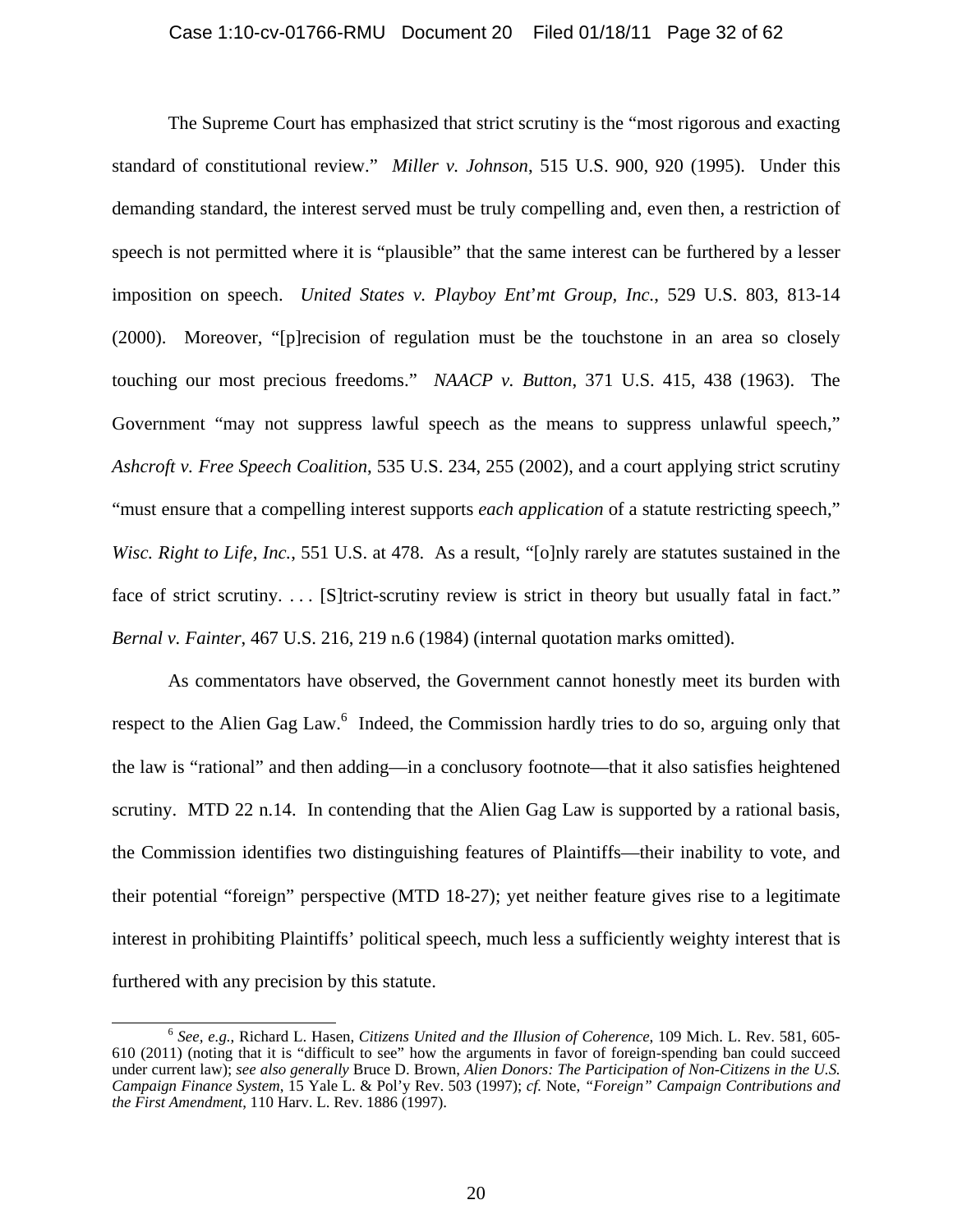## **A. The Government Cannot Prohibit Political Speech Merely Because the Speaker Lacks the Right To Vote.**

The legislative history of § 441e's predecessor suggests Congress believed that it could (and should) restrict the political contributions and expenditures of foreign nationals because foreign nationals do not possess the right to vote. *See, e.g.*, 120 Cong. Rec. 8783 (Mar. 28, 1974) (statement of Sen. Bentsen) ("They cannot vote in our elections so why should we allow them to finance our elections?"); *id.* at 8784 (statement of Sen. Griffin) ("I agree with [Sen. Bentsen] that, by and large, our political process should be in the hands of those who . . . have the right to vote."). Likewise, the Commission in defending the statute argues that a ban on contributions and expenditures by foreign nationals "follows inexorably" from the fact that they are not eligible to "directly participate in the nation's processes of self-government." MTD 18. The suggestion is that, because the "right to govern is reserved to citizens," *Foley v. Connelie*, 435 U.S. 291, 297 (1978), non-citizens may also be stripped of the right to associate with and financially support candidates for political office, directly or independently.

As a justification for the Alien Gag Law, this rationale fails. *First*, it confuses the right to participate in the marketplace of ideas with the right to make the ultimate purchase. The latter, as the Commission correctly observes, is a special privilege of citizens. The former is a core speech right, available to voters and non-voters alike. *Second*, § 441e is not in any event closely or narrowly drawn to target non-voters. Rather, it is both overinclusive and underinclusive, and the Commission makes no genuine attempt to show otherwise. MTD 22 n.14.

### **1. Even those who cannot vote are entitled to express their views on matters of public concern.**

There is a basic flaw in the suggestion that those who cannot vote are not entitled to contribute and spend money in relation to an election: It negates the key insight of *Buckley* that the right to engage in such activities is an application of the fundamental First Amendment rights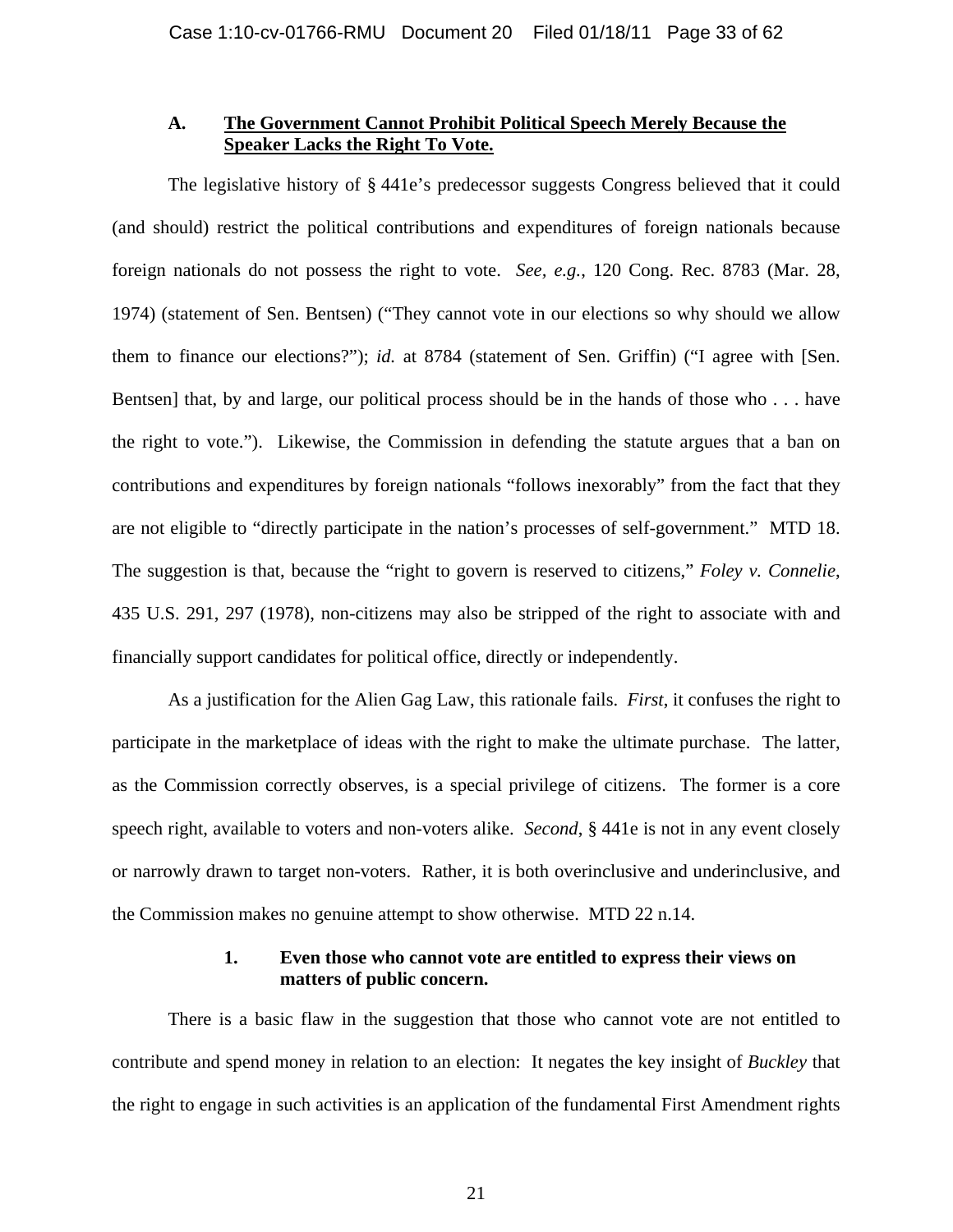#### Case 1:10-cv-01766-RMU Document 20 Filed 01/18/11 Page 34 of 62

to speak and associate. Once it is accepted (as it must be) that campaign contributions and independent expenditures are a form of political speech, it is simply a *non sequitor* to observe that plaintiffs cannot vote, as the right to political *expression* is not dependent on the right to political *participation*. One need not be able to *decide* a matter in order to have a right to *speak* about it. Numerous real-life examples demonstrate this point:

1. Children, of course, cannot run for elective office or vote in elections. *See* U.S. Const. art. I, §§ 2-3; *id.* art. II, § 1, *id.* amend. XXVI. Yet the Supreme Court did not hesitate to extend to children the same rights as adults to contribute to candidates of their choice. *McConnell*, 540 U.S. at 231-32. The Court did not analyze whether minors have the capacity to participate in the political process. Rather, following *Buckley*, the Court affirmed that minors have First Amendment rights in general and proceeded to apply heightened scrutiny. *Id.*

2. Corporations cannot vote or run for office either. Yet, although the dissent in *Citizens United* raised that very point, 130 S. Ct. at 930 (Stevens, J., concurring in part and dissenting in part) ("They cannot vote or run for office."), the Supreme Court held that corporations have the same rights as natural persons to make independent expenditures, *id.* at 917 (majority opinion). Again, the Court did not frame the question in terms of the right to participate in the political process, but rather in terms of the right to *speak*. The value of speech "[did] not depend upon the identity of its source." *Id.* at 904 (quoting *First Nat'l Bank of Boston v. Bellotti*, 435 U.S. 765, 777 (1978)) (internal quotation marks omitted).

3. Citizens who live in one State or municipality are not eligible to participate in the political processes of another jurisdiction. For example, a resident of New York cannot vote in a gubernatorial election in Iowa, a federal Senate election in Massachusetts, or a mayoral race in Los Angeles. Thus, if the right to make contributions and expenditures flowed from the right to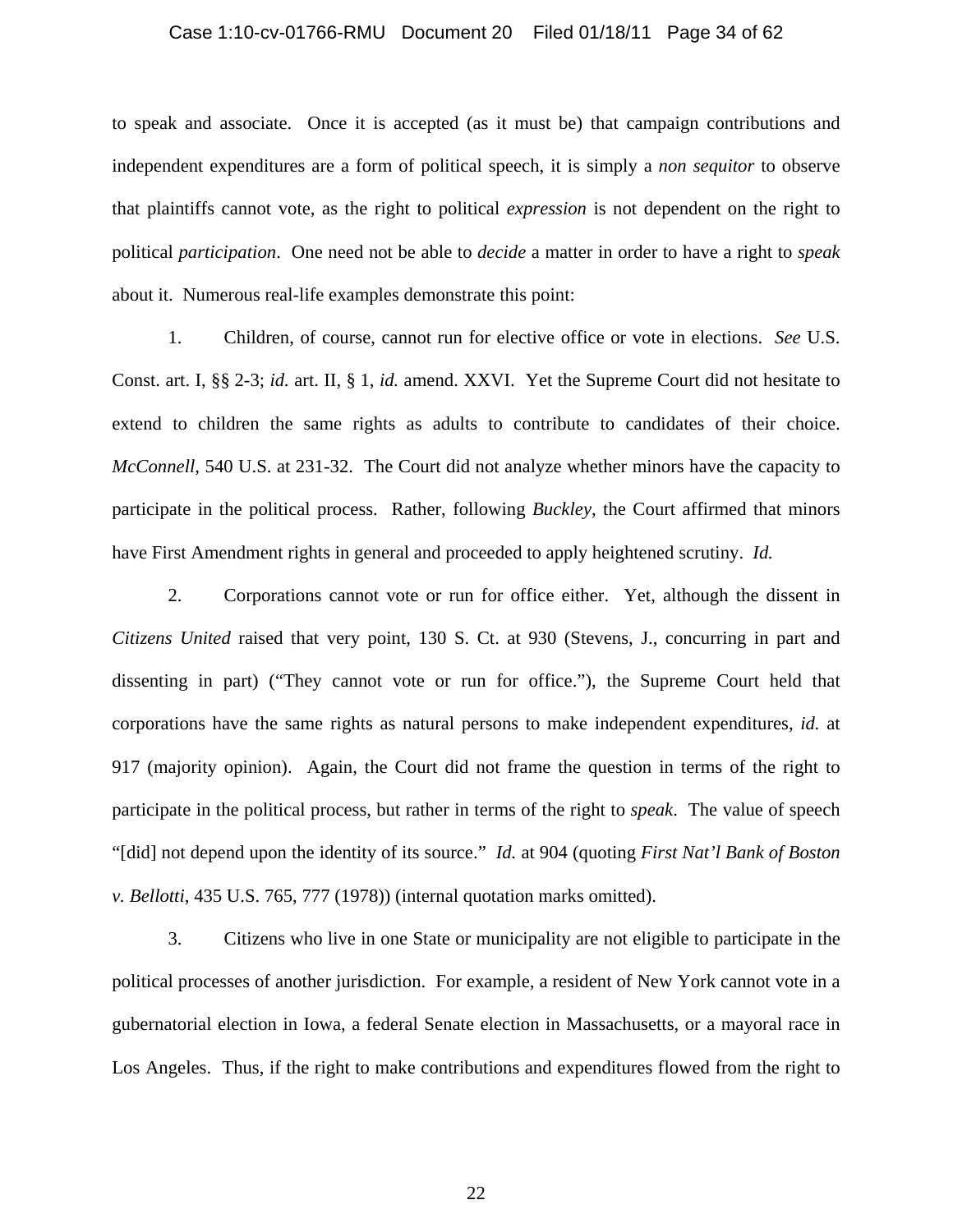#### Case 1:10-cv-01766-RMU Document 20 Filed 01/18/11 Page 35 of 62

"directly participate" in self-government, that New Yorker could be prohibited from donating money or running advertisements in connection with those campaigns. Yet, not only is such cross-jurisdictional speech extraordinarily routine,<sup>7</sup> the only federal court to have considered a ban on it found the law unconstitutional. In *Vannatta v. Keisling*, 151 F.3d 1215 (9th Cir. 1998), the Ninth Circuit considered an amendment to Oregon's Constitution that prohibited out-ofdistrict campaign contributions in state elections. *Id.* at 1218. The court applied heightened scrutiny and invalidated the law, distinguishing cases relating to political participation as implicating "the right to vote and not the right to First Amendment speech." *Id.*

4. Residents of the District of Columbia have no congressional representation and no right to vote for members of the House of Representatives or the Senate, because the District is not a "State." *See* U.S. Const. art. I, § 8, cl. 17. Yet many in this country would surely find it remarkable if (following the Commission's logic) there were no constitutional right to engage in political fundraising or political advocacy in the Nation's capital.

All of these examples expose the false premise underlying the Commission's defense of the statute. If *Buckley* established anything, it held that spending money in support of a candidate for office—whether directly as a contribution, or indirectly as an expenditure—is a form of speech. Accordingly, foreign nationals who reside in the United States, though unable to vote or wield political power, are constitutionally empowered to make their views known, leaving the voters to decide whether they are convinced.

There is nothing peculiar about freedom of speech serving this persuasive, educational role. To the contrary, the central purpose of the First Amendment is "to supply the public need

 <sup>7</sup> *E.g.*, Jonathan Allen, *Oberstar Has One Donor in District*, Politico.com, Oct. 13, 2010, *available at*  http://www.politico.com/news/stories/1010/43557.html (reporting that, other than a single donation, "all of [Rep. Oberstar's] contributions came from political action committees, Native American tribes or individual donors in other districts and states"); Brian C. Mooney, *Outside Donations Buoyed Brown*, Boston Globe, Feb. 24, 2010 ("In the last 19 days of the race, nearly 70 percent of the 12,773 contributors who gave more than \$200 to the Brown campaign were from outside Massachusetts . . . .").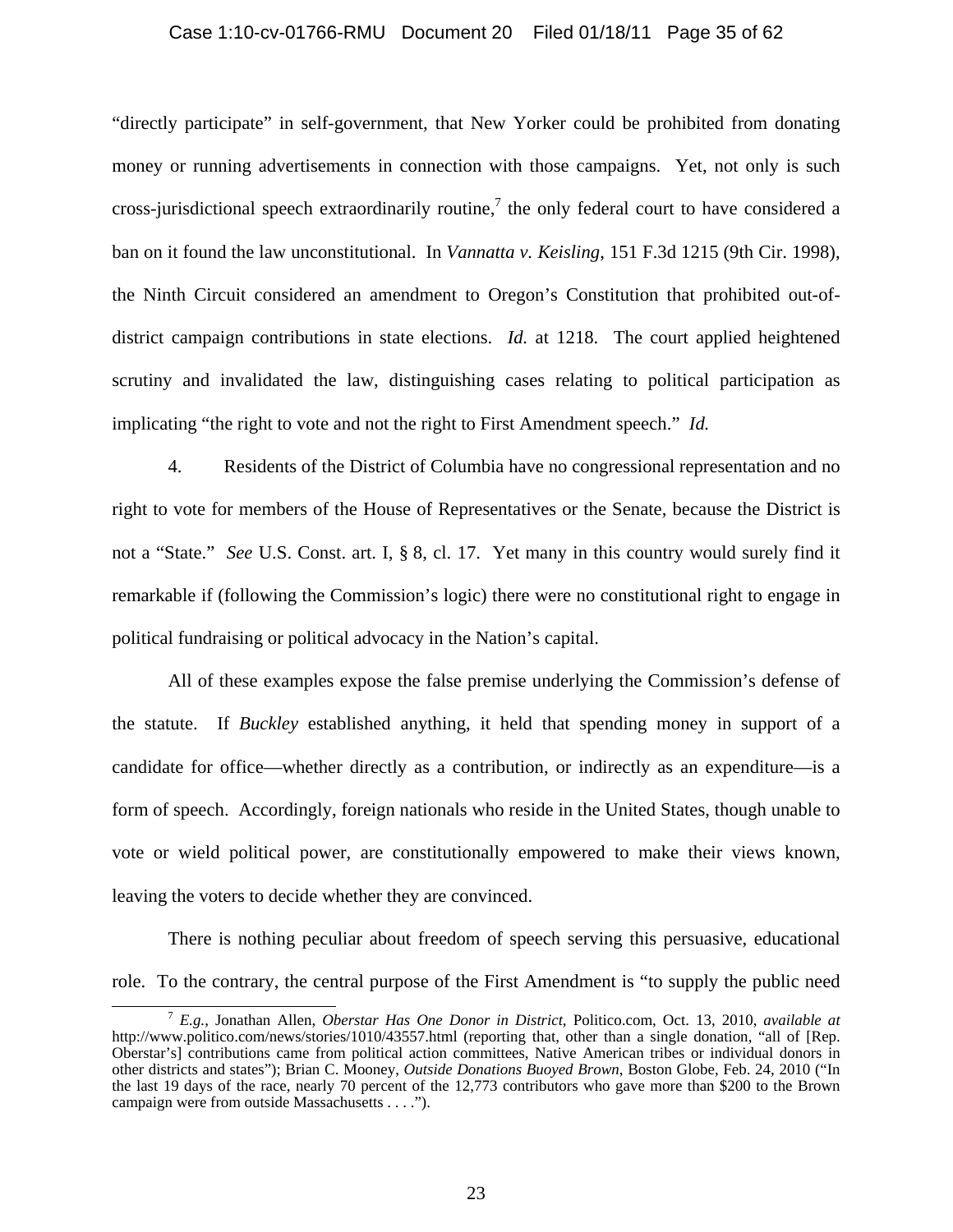#### Case 1:10-cv-01766-RMU Document 20 Filed 01/18/11 Page 36 of 62

for information and education with respect to the significant issues of the times." *Thornhill v. Alabama*, 310 U.S. 88, 102 (1940). In the political context, the Constitution thus guarantees that voters "be free to obtain information from diverse sources in order to determine how to cast their votes," including sources who cannot themselves cast votes. *Citizens United*, 130 S. Ct. at 899.

In short, to contend that the right to engage in political spending flows from the right to engage in "direct political participation" (MTD 19) is to reject the notion that such spending is a form of political speech, which is to reject decades of campaign-finance jurisprudence.

#### **2. In any event, the statutory restrictions are not tied to the right to vote.**

Even if the Government had a legitimate interest in "protecting" American democracy from the threat of "interference" from those who cannot directly participate in the political process, the Alien Gag Law is not tailored to that interest. To the contrary, the statute is patently overinclusive and underinclusive. *See FCC v. League of Women Voters of Cal*., 468 U.S. 364, 396 (1984) ("The patent overinclusiveness and underinclusiveness of § 399's ban 'undermines the likelihood of a genuine governmental interest. . . . '" (quoting *Bellotti*, 435 U.S. at 793)).

*Underinclusive*: The Alien Gag Law is dramatically underinclusive, and therefore cannot possibly satisfy heightened (let alone strict) scrutiny. "[A] law cannot be regarded as protecting an interest 'of the highest order,' and thus as justifying a restriction upon truthful speech, when it leaves appreciable damage to that supposedly vital interest unprohibited." *Florida Star v. BJF*, 491 U.S. 524, 541-42 (1989) (Scalia, J., concurring in part and concurring in the judgment) (quoting *Smith v. Daily Mail Publishing Co.*, 443 U.S. 97, 103 (1979)). The statute does not prohibit expenditures by minors, who are ineligible to vote. It does not proscribe expenditures by corporations, who have no capacity for self-government. And it does not bar residents of one state (or D.C.) from donating money or running advertisements in another jurisdiction.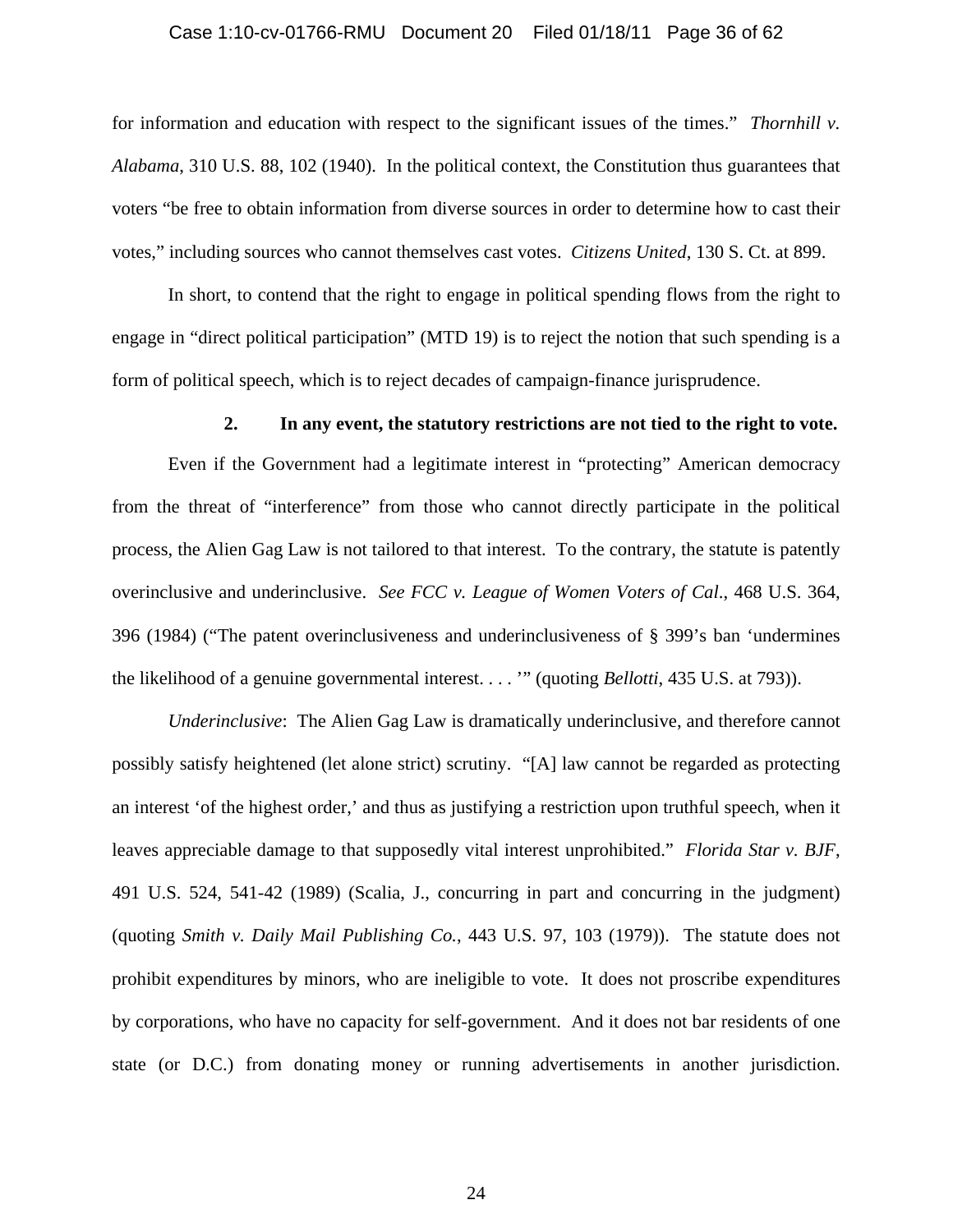#### Case 1:10-cv-01766-RMU Document 20 Filed 01/18/11 Page 37 of 62

Likewise, the statute has no application to disenfranchised felons; even the worst criminals remain free to spend in support of their chosen candidates while lawful residents are banned.

Even more obvious is the statute's express carve-out for U.S. permanent residents. Those individuals have no more right than temporary residents to vote or exert political authority. Yet, under § 441e, they are permitted to donate and to spend as much money as they wish to advocate for political candidates. Indeed, Congress recognized this disconnect between the purpose identified by the Commission and the actual statutory scheme. *See* 120 Cong. Rec. 8784 (Mar. 28, 1974) (statement of Sen. Griffin) ("[B]y and large, our political process should be in the hands of those who are citizens and have the right to vote. Actually, our amendment does not really close it up that much. It acknowledges and permits contributions by those who have been admitted for permanent residence. So even though they do not have the right to vote in that instance, they would have the right to make financial contributions.").

Similarly, the statute is underinclusive to the extent that it permits even temporary residents to spend unlimited sums of money in connection with *ballot initiatives*. The law bans only spending "in connection with a Federal, State, or local *election*" or for "*electioneering* communication." § 441e(a)(1) (emphases added); *see also* FEC Advisory Op. 1984-62, n.2; FEC Advisory Op. 1980-95. If anything, such initiatives—which *directly* implement policy are even more vulnerable to "interference" by those who would not otherwise have any say in policy decisions (and cannot even vote on the initiatives). Yet, when *candidates* are out of the picture, the law gives aliens a green light. That speaks volumes about the true purposes of § 441e, suggesting a possible ulterior motive such as protecting incumbents from well-funded adversaries,<sup>8</sup> unprincipled pandering to xenophobia, or at least a lack of care in setting statutory

 <sup>8</sup> *See Colo. Republican Fed. Campaign Comm v. FEC.*, 518 U.S. 604, 644 n.9 (1996) (Thomas, J., concurring in judgment and dissenting in part) (noting that electoral regulations such as campaign-finance restrictions are often adopted in order to advantage incumbents).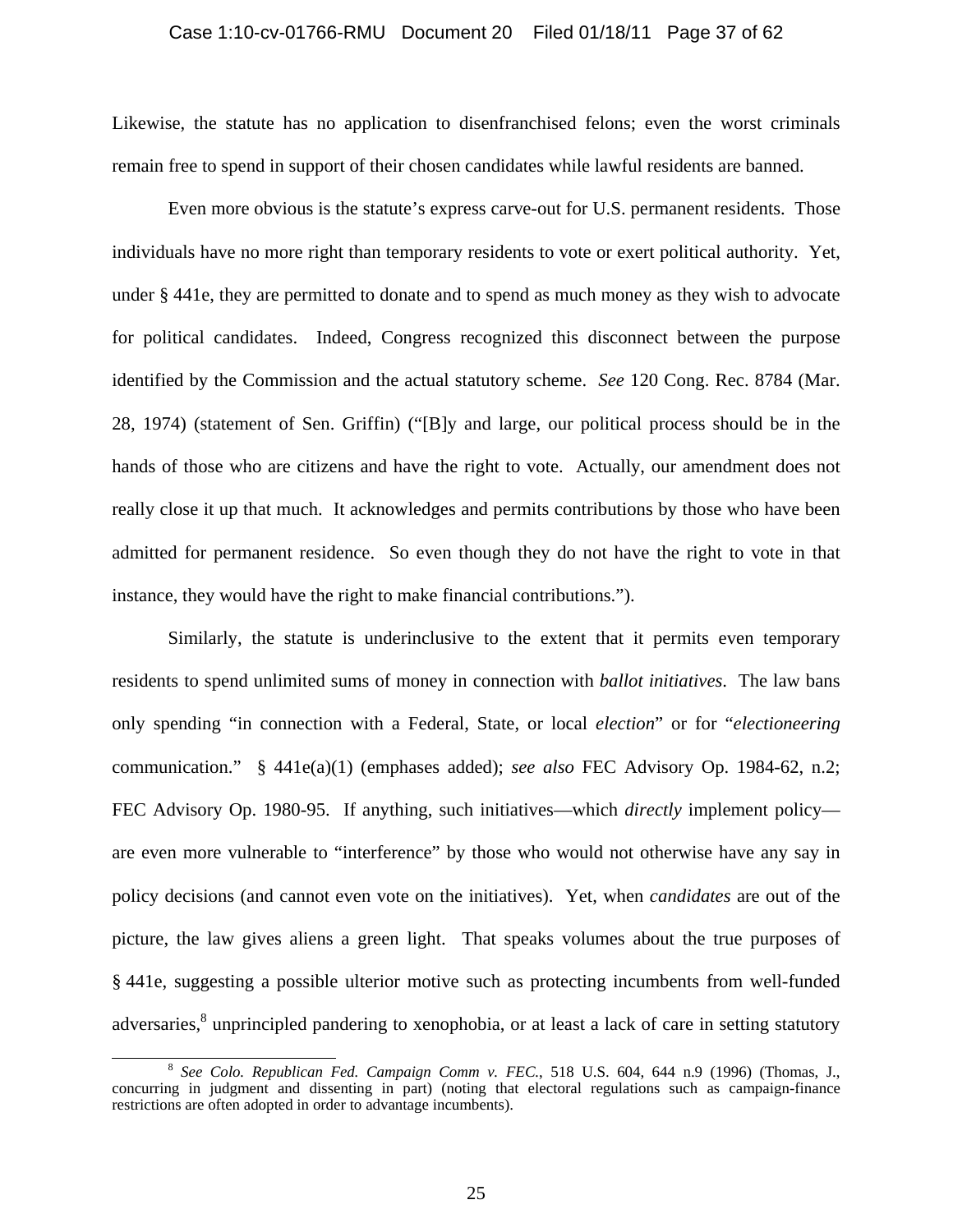#### Case 1:10-cv-01766-RMU Document 20 Filed 01/18/11 Page 38 of 62

parameters. Whatever the reason, "[t]his differential treatment cannot be squared with the First Amendment." *Citizens United*, 130 S. Ct. at 906.

*Overinclusive*: Even if it were permissible to ban the political speech of those who cannot "directly participate" (MTD 18) in the domestic political process, such a rationale would not support § 441e's blanket ban on contributions and expenditures by resident aliens. This is so, because, while it is undoubtedly true that foreign nationals residing in the United States possess no *constitutional right* to vote or run for office, *see Foley*, 435 U.S. at 296, nothing prevents States or local governments from granting such rights to their alien residents as a matter of grace. And, indeed, some have done just that. In Chicago, for example, non-citizen parents are entitled to vote in school board elections. *See* Ill. Rev. Stat. Ch. 122, 34-1-1, 34-2-1 (1989). The same was true in New York City until school boards were disbanded in that jurisdiction. *See* N.Y. Educ. L. § 2590-c(4) (McKinney Supp. 1978–1979); *see also Ambach v. Norwick*, 441 U.S. 68, 81 n.15 (1979). In Maryland, six different municipalities have enfranchised non-citizen residents.<sup>9</sup> And, as discussed in Part I.B, *supra*, non-citizens in numerous other jurisdictions have historically been permitted to vote and to participate in the political process.

If the Government truly wanted to block those who cannot participate in self-government from spending money in relation to elections, it could easily have tied the prohibitions of § 441e to the right to vote. But it did not, and the distinction is not simply theoretical. As a result, noncitizens in Chicago, for example, or Takoma Park, Maryland, can lawfully vote in local elections but are prohibited by federal law from donating to, or even spending money to advocate for, their chosen candidate. No system that permits such a bizarre result could be defended as "narrowly tailored" or even "closely drawn." *See League of Women Voters*, 468 U.S. at 396.

 <sup>9</sup> *See* Barnesville, Md., Town Charter § 74-3; Village of Martin's Addition, Md., Town Charter art. III, § 30; Somerset, Md., Town Charter art. V, § 83-21; Chevy Chase, Md., Town Charter art. III, § 301; Garrett Park, Town Charter art. III, § 78-20; Takoma Park, Md., Town Charter art. VI, § 601.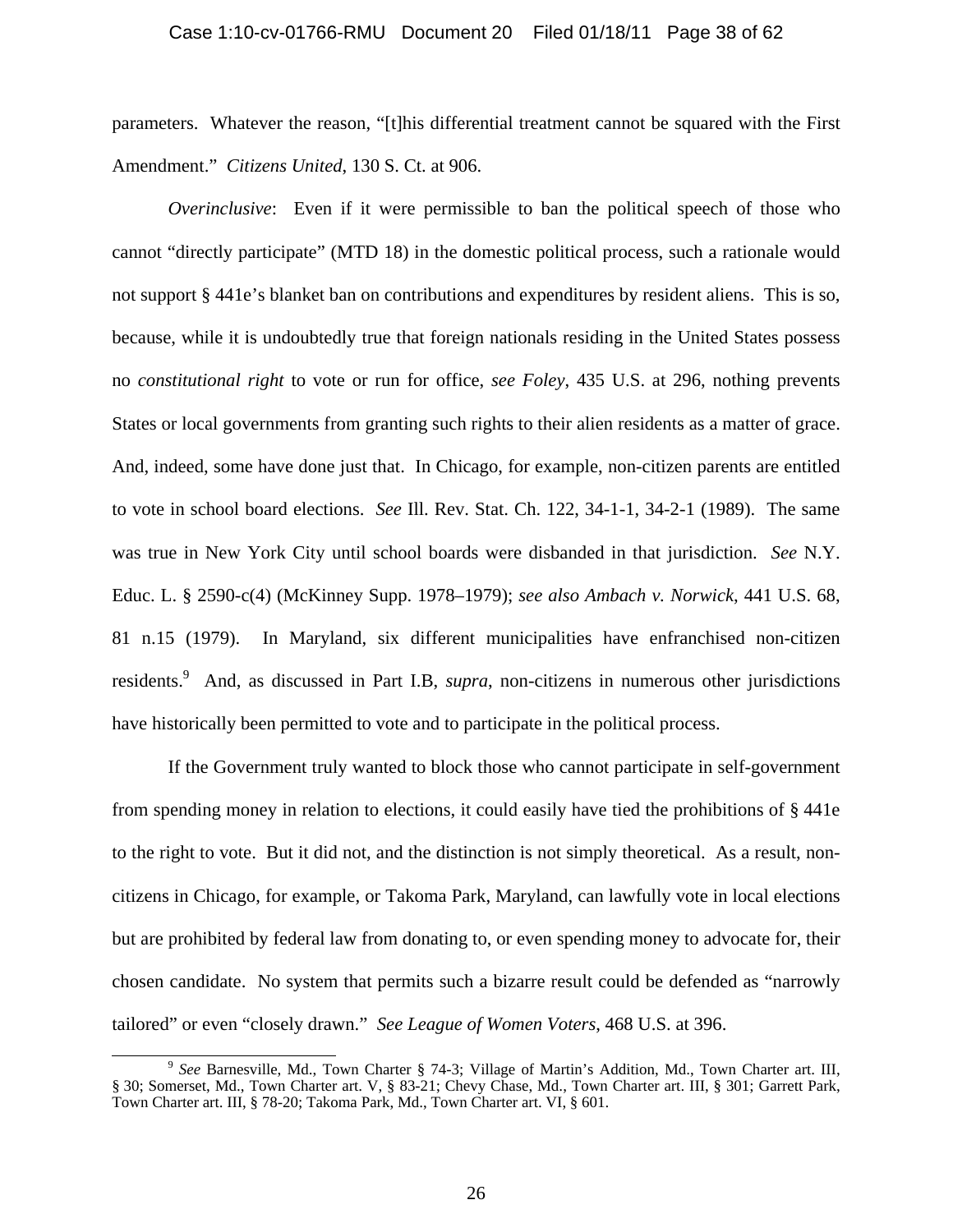In sum, the patchwork scheme that emerges from § 441e fatally undermines the notion that Congress in enacting the law was narrowly tailoring, or closely drawing, a prohibition that would prevent those who cannot vote from indirectly "interfering" in the political process.

# **B. Plaintiffs' Nationalities and the Threat of "Foreign Influence" Provides No Justification for Gagging Them.**

Another distinguishing feature of foreign nationals is, of course, their relationship to foreign nations. The Commission seizes upon that relationship in suggesting that § 441e serves to prevent "foreign influence" on domestic politics. MTD 23-27.

The precise meaning of the suggestion is not entirely clear. If the Commission means to argue that an alien's financial support for a candidate is *itself* illegitimate "foreign influence," that argument fails for the reasons described above. Whether or not such support is "foreign," and whether or not it has "influence," it is not illegitimate; rather, it is a form of core political expression that the First Amendment protects for all residents of the United States.

If the specter of "foreign influence" adds anything new to the Commission's argument, the claim must be that foreign nationals can be barred from protected political advocacy because either (1) they lack allegiance to the United States and therefore are likely to support candidates who will support the interests of a foreign nation, or (2) their connection to foreign powers makes it likely that they will be used as agents of such, in circumvention of the statute. The Commission appears to alternate between these distinct theories. *See* MTD 23 (referring to aliens as "persons of non-American allegiance" and also citing efforts of "the Chinese government" to "buy the loyalty of American officials").

Either way, the argument fails. The suspected "allegiances" of an entire class of persons cannot sustain the law, because such speaker-based and viewpoint-based regulation is anathema to the First Amendment. At most, the threat of corruptive foreign influence can justify the extant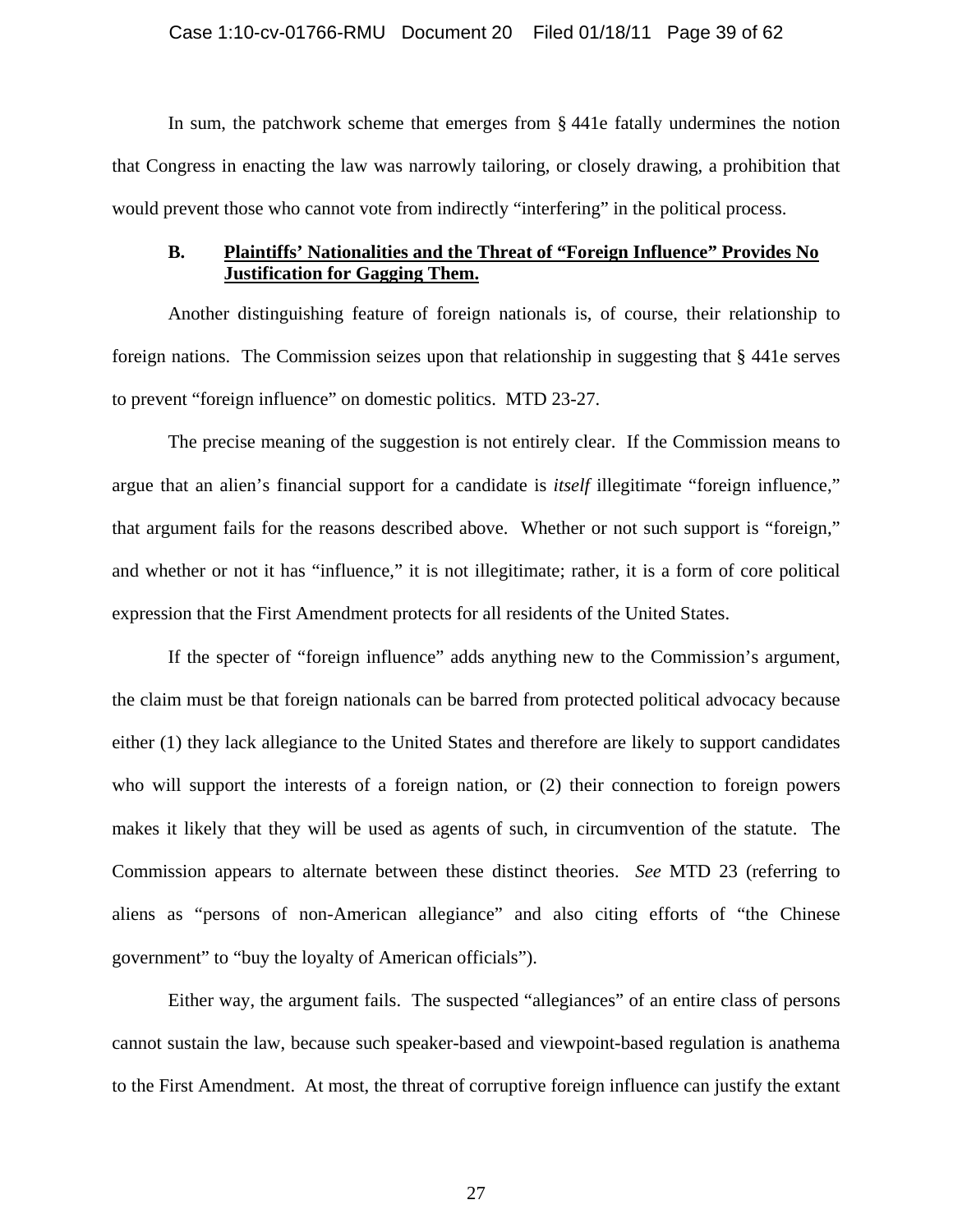### Case 1:10-cv-01766-RMU Document 20 Filed 01/18/11 Page 40 of 62

disclosure rules and contribution caps that apply to all individuals; it cannot justify a *complete* ban on contributions (much less expenditures), any more than the ability of any other "special interest" to curry favor with candidates can. Nor can an anti-circumvention rationale suffice, in light of the slim evidence of circumvention and the narrower means available to stop it.

# **1.** *Foreign Allegiance***: The First Amendment does not countenance criminalization of speech based on its source.**

The Commission implies that a ban on political spending by resident foreign nationals is permissible because, otherwise, individuals of "non-American allegiance" would be able to "sway" elections. MTD 22-23; *see also* 120 Cong. Rec. 8783 (Mar. 28, 1974) (statement of Sen. Bentsen) ("Their loyalties lie elsewhere; they lie with their own countries and their own governments."). This is nothing more than an argument that certain individuals should be prohibited from speaking because their views may be harmful or dangerous.

The First Amendment does not lightly tolerate speaker-based restrictions, particularly those that rely on generalizations about the likely views or motivations of a class of speakers:

Premised on mistrust of governmental power, the First Amendment stands against attempts to disfavor certain subjects or viewpoints. Prohibited, too, are restrictions distinguishing among different speakers, allowing speech by some but not others. As instruments to censor, these categories are interrelated: Speech restrictions based on the identity of the speaker are all too often simply a means to control content.

*Citizens United*, 130 S. Ct. at 898-99 (citations omitted). Thus, the Court refused to accept the submission that corporations, because their "interests may conflict in fundamental respects with the interests of eligible voters," can be banned from spending money on election campaigns. *Id.* at 930 (Stevens, J., concurring in part and dissenting in part). Rather, the Court reaffirmed that it is not for Congress to determine whose views are sufficiently well-intentioned to merit expression. *Id.* at 904-07 (majority opinion). "In the realm of protected speech, the legislature is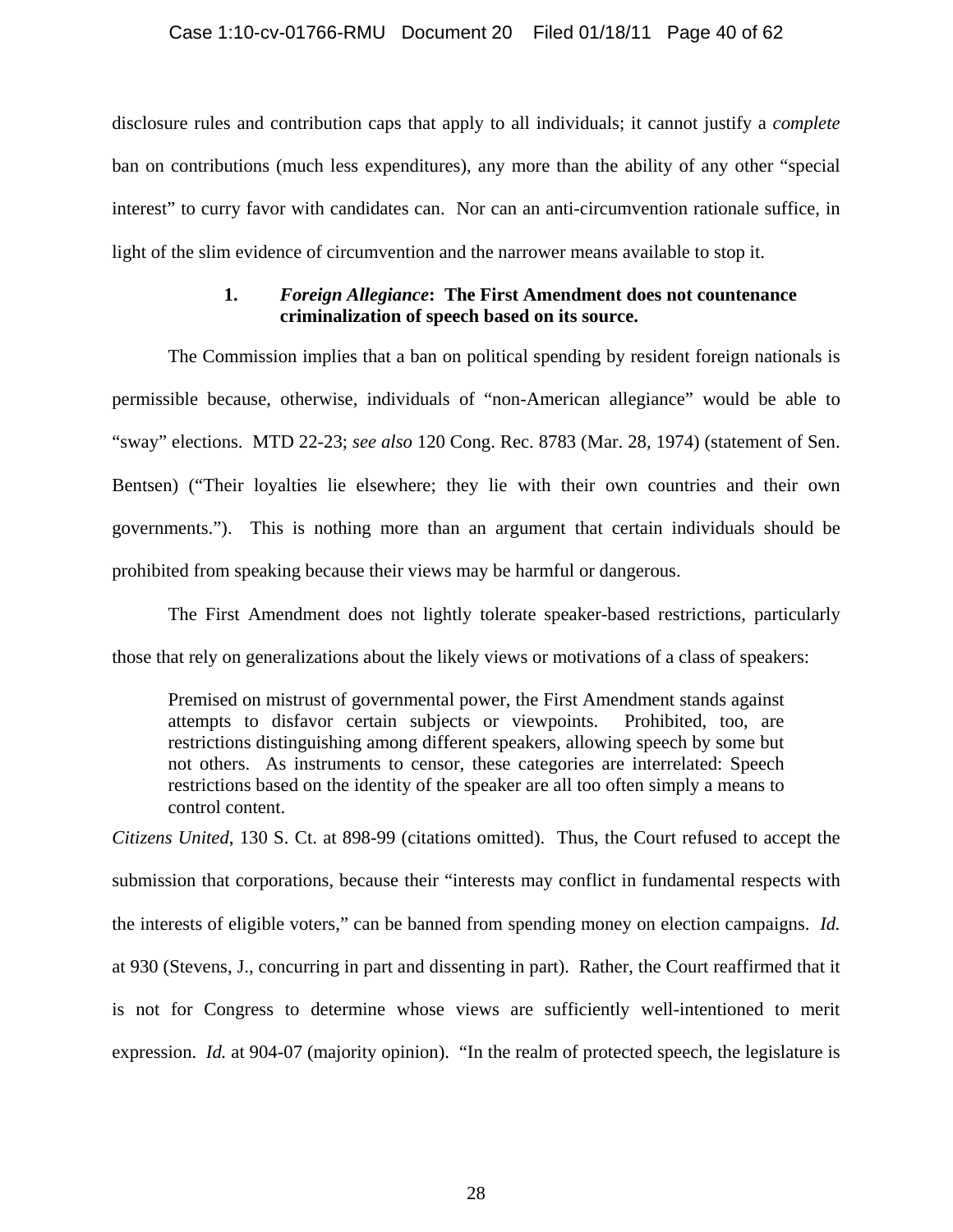#### Case 1:10-cv-01766-RMU Document 20 Filed 01/18/11 Page 41 of 62

constitutionally disqualified from dictating the subjects about which persons may speak and the speakers who may address a public issue." *Bellotti*, 435 U.S. at 784-85.

 Here, the Commission affirmatively argues that the speaker-based bans imposed by § 441e are justified by the need to shelter voters from foreign viewpoints, *i.e.*, as "a means to control content." *Citizens United*, 130 S. Ct. at 899. That is plainly not a legitimate government interest. Concerns about the dangerous content of speech can only justify restrictions if the speech "is directed to inciting or producing imminent lawless action and is likely to incite or produce such action." *Brandenburg v. Ohio*, 395 U.S. 444, 447 (1969) (per curiam). Hence, the First Amendment protects the right of a resident of the United States to advocate for the interests of a foreign government—or even for the *overthrow* of the U.S. Government—unless the Government can show a likelihood of "imminent lawless action." *See Communist Party of Ind. v. Whitcomb*, 414 U.S. 441, 448, 450 (1974).

*A fortiori*, the Government must make at least as compelling a showing when attempting to suppress speech based on the *supposition* that the speaker may support or advocate views that would serve the interests of a foreign nation—which is in substance the Commission's defense of § 441e. In other words: If, absent a genuine threat of "imminent lawless action," *Brandenburg*, 395 U.S. at 447, the Government cannot ban direct expressions of support for pro-Canada policies, then it surely cannot ban Plaintiffs from supporting *any* candidate based on the mere possibility that they *might* support a candidate whom they want, in turn, to support pro-Canada policies. Nor could any fear of harmful foreign viewpoints justify a ban on expenditures through political committees, such as the Club for Growth, whose political agendas are independently defined by the American citizens who create and operate them. Such a law neither serves a compelling interest nor is closely drawn to advance one.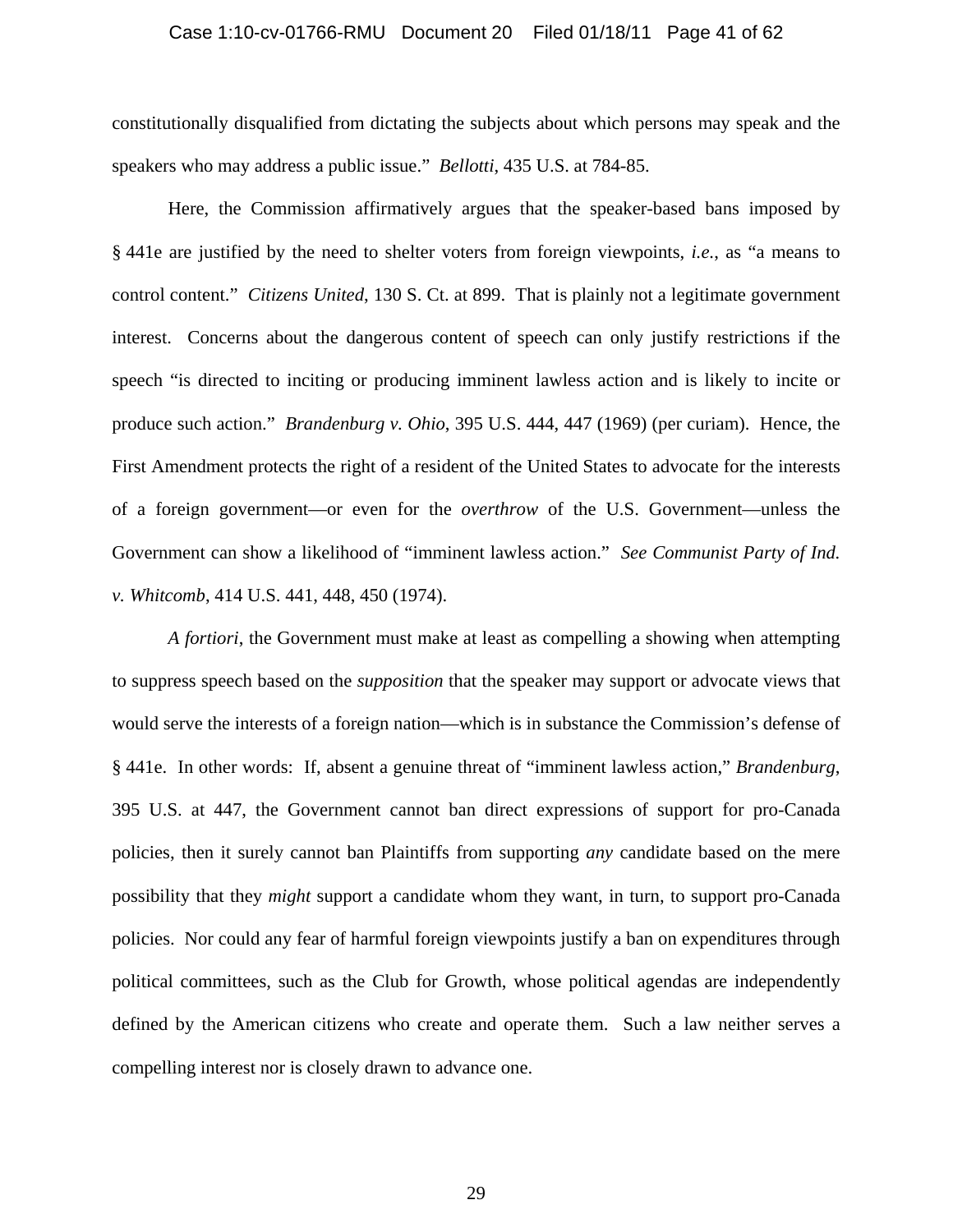#### Case 1:10-cv-01766-RMU Document 20 Filed 01/18/11 Page 42 of 62

Setting aside the insinuation that those with "foreign" loyalties can be gagged because Congress perceives their views to be peculiarly dangerous, all that is left of the Commission's "foreign influence" argument is the vanilla suggestion that political spending will result in "influence-buying" by resident aliens. MTD 23. Yet this risk of undue influence is no different than the problem posed by spending by labor unionists, or large corporations, or pro-life activists (all of whom, incidentally, advocate positions that others believe to be dangerous). Namely, "the danger of actual *quid pro quo* arrangements" and "the appearance of corruption stemming from public awareness" thereof. *Buckley*, 424 U.S. at 27.

Yet the Court has made clear that such concerns over corruption and its appearance can be adequately addressed by setting *limits* on contributions (so they are not too large) and mandating disclosure (so the public can see if a candidate is beholden). *See Buckley*, 424 U.S. at 28; *Citizens United*, 130 S. Ct. at 908, 914. Neither *complete* bans on contributions nor *any* restrictions on expenditures can be justified by those concerns. *See Randall*, 548 U.S. at 261 (invalidating low contributions limits because small amounts are "less likely to prove a corruptive force than the far larger contributions at issue in the other campaign finance cases"); *Buckley*, 424 U.S. at 45 ("We find that the governmental interest in preventing corruption and the appearance of corruption is inadequate to justify [the] ceiling on independent expenditures.").

If § 441e is invalidated, political spending by aliens would be subject to the same ceilings and disclosure rules applicable to other individuals. *See* 2 U.S.C. §§ 431(11), 434, 441a.10 Settled precedent holds that these measures are sufficient to address fears of "influence-buying," and indeed, Congress itself has determined that contributions below those ceilings are too minimal to effect any corruption or create any appearance thereof. The Commission cannot

<sup>&</sup>lt;sup>10</sup> Congress could also require disclosure of contributing aliens' nationalities, because disclosure rules can "be justified based on a governmental interest in 'provid[ing] the electorate with information' about the sources of election-related spending." *Citizens United*, 130 S. Ct. at 914 (quoting *Buckley*, 424 U.S. at 66).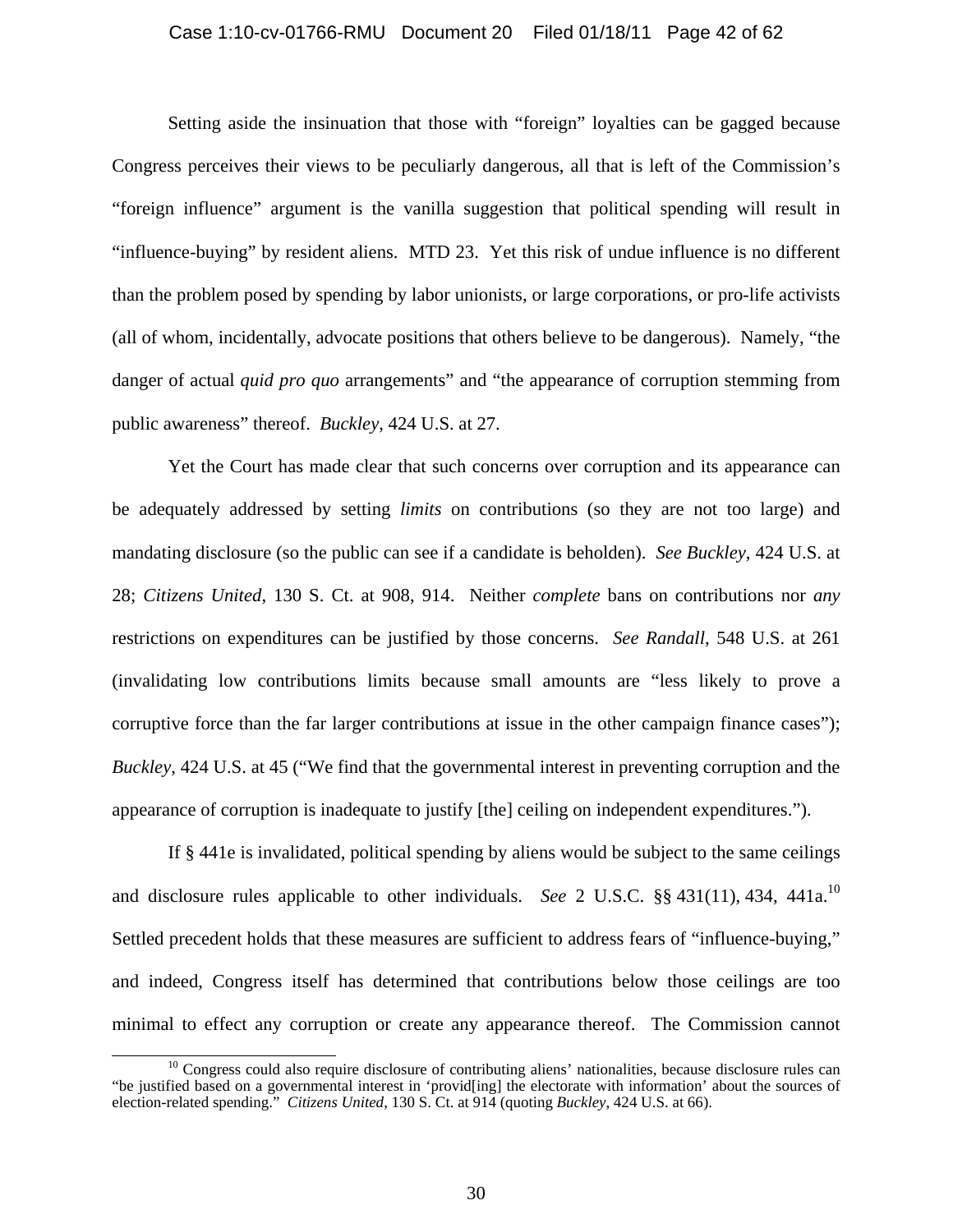#### Case 1:10-cv-01766-RMU Document 20 Filed 01/18/11 Page 43 of 62

identify a basis for reaching a different conclusion here. There is no reason to think that U.S. politicians are more tempted by foreign contributors than domestic, more willing to sell out to the Canadian dollar than the American.

# **2.** *Anti-Circumvention***: The Alien Gag Law is not tailored to prevent a demonstrated danger of donations by foreign sovereigns.**

At times, the Commission appears to argue that the Alien Gag Law is necessary in order to prevent foreign governments from utilizing their nationals, temporarily resident in the United States, as pawns in some kind of plot to take control of the federal or state governments. MTD 23 (referring to contributions by "foreign governmental agents"). The Government cannot show, however, (i) a real record of any such plots; or (relatedly); (ii) that other measures already in place—including a direct prohibition on funneling contributions through an agent—do not suffice to address the threat of circumvention by foreign powers; or (iii) that, if the problem exists and is not deterred by anti-funneling rules, an additional ban on spending by the conduit would add any value; or (iv) that there are no possible narrower means of pursuing the same objective. Yet heightened scrutiny demands that the Government show all of the above.

*McConnell* is again instructive. There, the Government proffered a similar anticircumvention rationale in defense of the ban on contributions by minors. 540 U.S. at 232 (asserting that the provision prevented "donations by parents through their minor children to circumvent contribution limits applicable to the parents"). The Court, applying heightened scrutiny, was not satisfied. The Government had only "scant evidence of this form of evasion," perhaps due to "sufficient deterrence" from the law prohibiting individuals from making contributions in others' names. *Id.* In addition, the Government could not show that less burdensome measures—*e.g.*, "imposing a lower cap on contributions by minors"—would not suffice to address the problem. *Id.*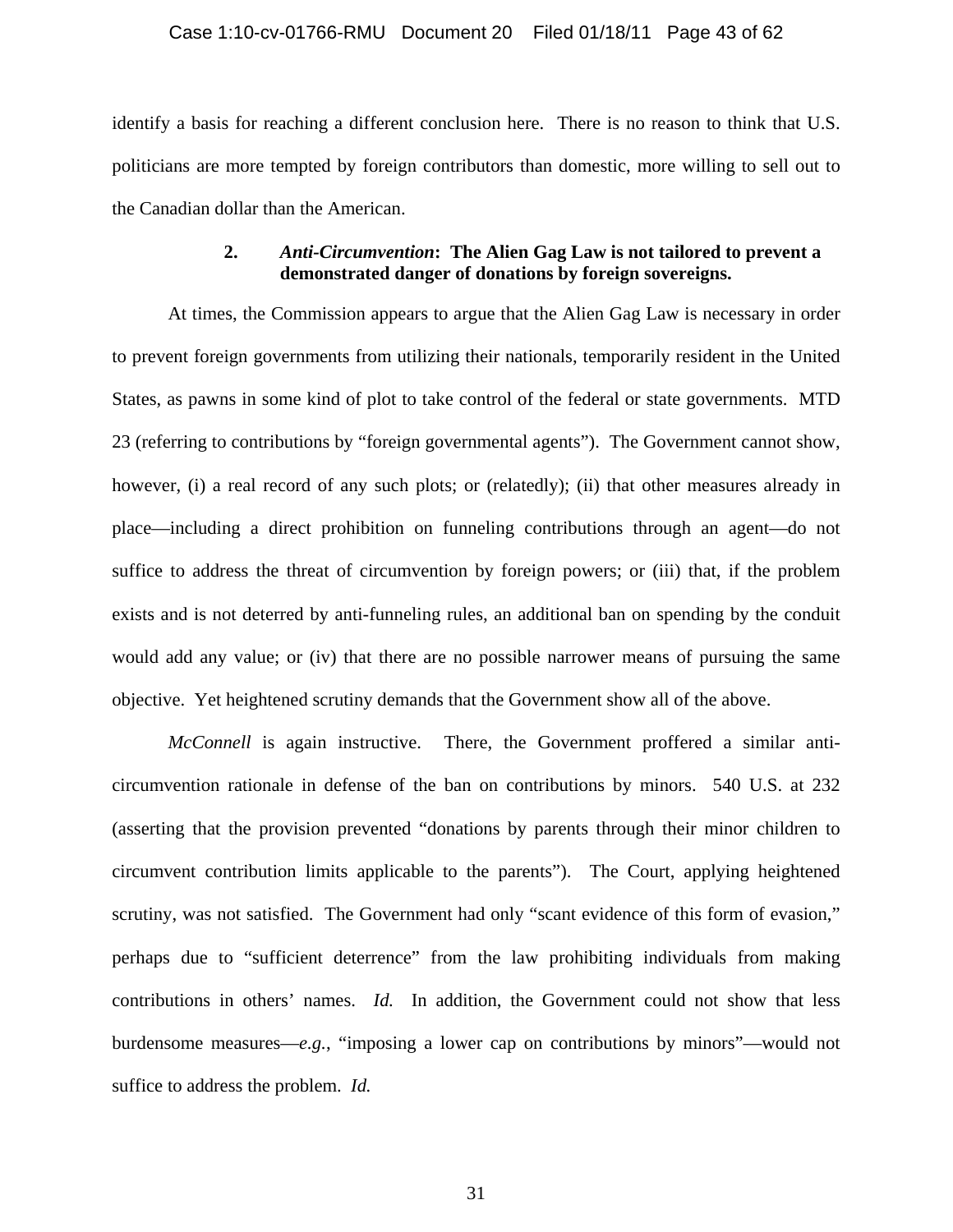#### Case 1:10-cv-01766-RMU Document 20 Filed 01/18/11 Page 44 of 62

Here, the Commission offers but a single example suggestive of any attempt by a foreign sovereign to circumvent the (legitimate) ban on political spending from overseas. In 1998, a Senate Committee speculated that the Chinese government had funneled funds to Chinese nationals in the United States in order to "develop" China-friendly candidates. MTD 26. That unique episode, however, largely involved *U.S. citizens* and *permanent residents* (who are not even covered by the Alien Gag Law) and was redressed using *different* statutory provisions (not the Alien Gag Law). It thus makes a particularly unconvincing justification for a comprehensive, across-the-board ban on *all* contributions and *all* expenditures by *all* temporary residents of *all* nationalities. As explained below, heightened scrutiny precludes the Commission from using this single example of a problem to defend a sweeping prophylactic of dubious value.

*First*, this lone example does not show the type of pervasive, repeated pattern that courts demand before accepting an anti-circumvention approach as sweeping as § 441e. In *McConnell*, the Government had offered "some examples" of parents circumventing contribution limits by donating through their children, but the Court said that was not enough. 540 U.S. at  $232 \& n.3$ . "Unusual cases fall far short of a showing that there is a 'need . . . of the highest order'" for a broad, open-ended prohibition. *Bartnicki v. Vopper*, 532 U.S. 514, 531-32 (2001) (quoting *Smith*, 443 U.S. at 103).

*Second*, the maneuvering alleged by the Committee Report is *already* illegal, both for the true contributor (the foreign sovereign) and the straw contributor (the resident alien). Under 2 U.S.C. § 441f, it is illegal to "make a contribution in the name of another person or knowingly permit [one's] name to be used to effect such a contribution." That includes efforts to funnel funds through another. 11 C.F.R. § 110.4(b)(2). The Commission does not explain why this rule is inadequate. To the contrary, the episode it highlights suggests that current law (beyond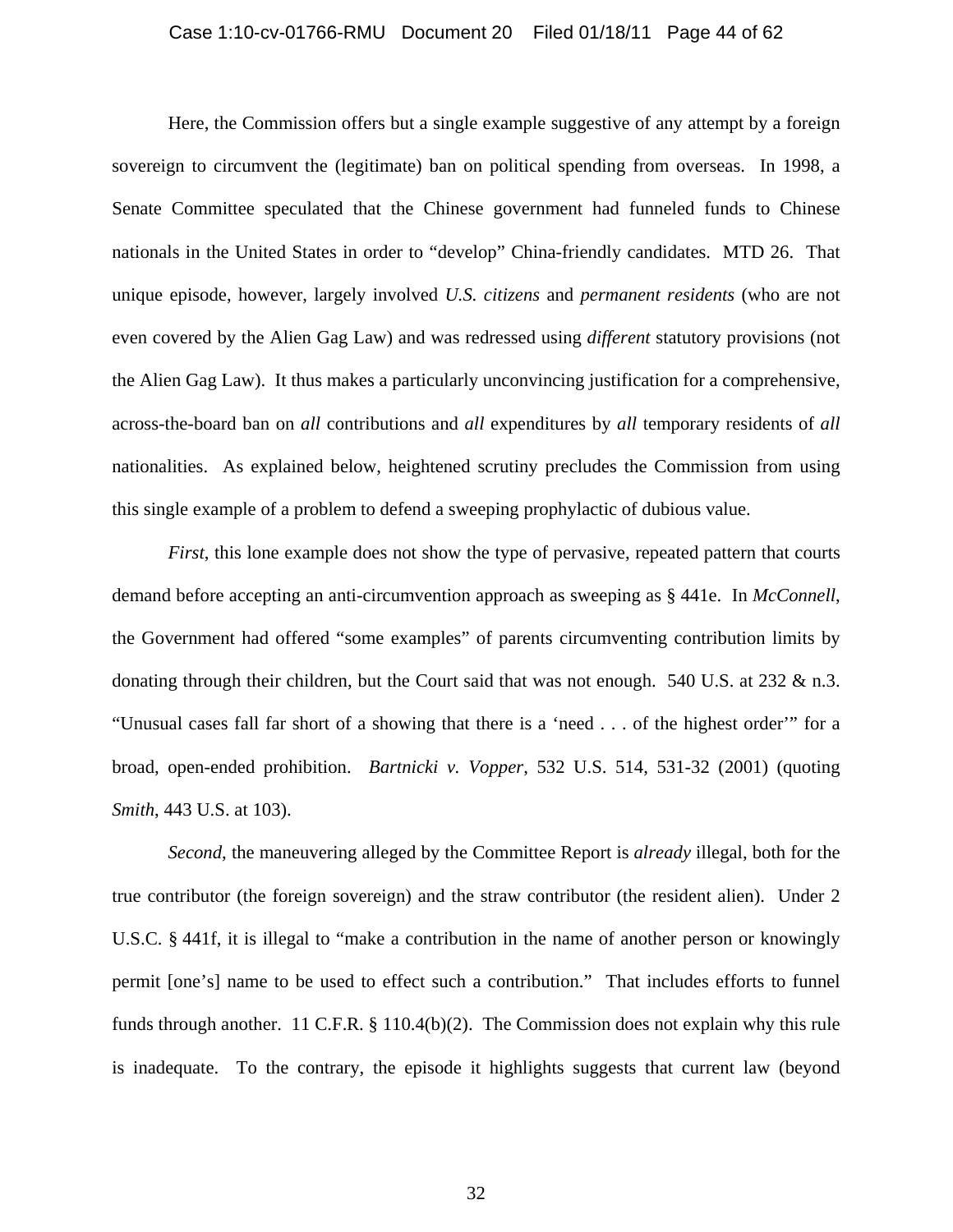#### Case 1:10-cv-01766-RMU Document 20 Filed 01/18/11 Page 45 of 62

§ 441e) *does* effectively address circumvention: Chinese nationals caught up in the cited scandal were criminally prosecuted, and had their donations returned, precisely because they had violated § *441f* and related disclosure laws. *See, e.g.*, *United States v. Hsia*, 176 F.3d 517 (D.C. Cir. 1999); *United States v. Kanchanalak*, 192 F.3d 1037 (D.C. Cir. 1999); Bruce D. Brown, *Alien Donors: The Participation of Non-Citizens in the U.S. Campaign Finance System*, 15 Yale L. & Pol'y Rev. 503, 505 (1997) (noting that "millions of dollars" were returned). Thus, § 441e had no role in either preventing or remedying the sole example the Government cites to justify it.

The Commission might contend that the prophylactic of § 441e is needed because the direct anti-funneling prohibition of § 441f is insufficient. But "[t]he normal method of deterring unlawful conduct is to impose an appropriate punishment on the person who engages in it. If the sanctions that presently attach to a violation . . . do not provide sufficient deterrence, perhaps those sanctions should be made more severe. But it would be quite remarkable to hold that speech by a law-abiding possessor of information can be suppressed in order to deter conduct by a non-law-abiding third party." *Bartnicki*, 532 U.S. at 529-30. At the very least, before resorting to a sweeping prophylactic like § 441e, the Government must demonstrate that direct prohibitions have not or will not work. As explained, it has not done so here.

*Third*, even if funneling by foreign governments were a problem that could not be solved by § 441f, it is far from clear that § 441e would provide any marginal value. Why would someone who disregarded the threat of punishment under § 441f be deterred by § 441e? Moreover, § 441e would do *nothing* to prevent permanent residents or citizens from acting as conduits, and "a U.S. citizen is just as capable as a non-citizen of fronting for overseas contributors." *Brown*, *supra*, at 507. Indeed, the major players in the Chinese episode that the Commission identifies were *U.S. citizens* and *permanent residents*. *See id*.; Roberto Suro,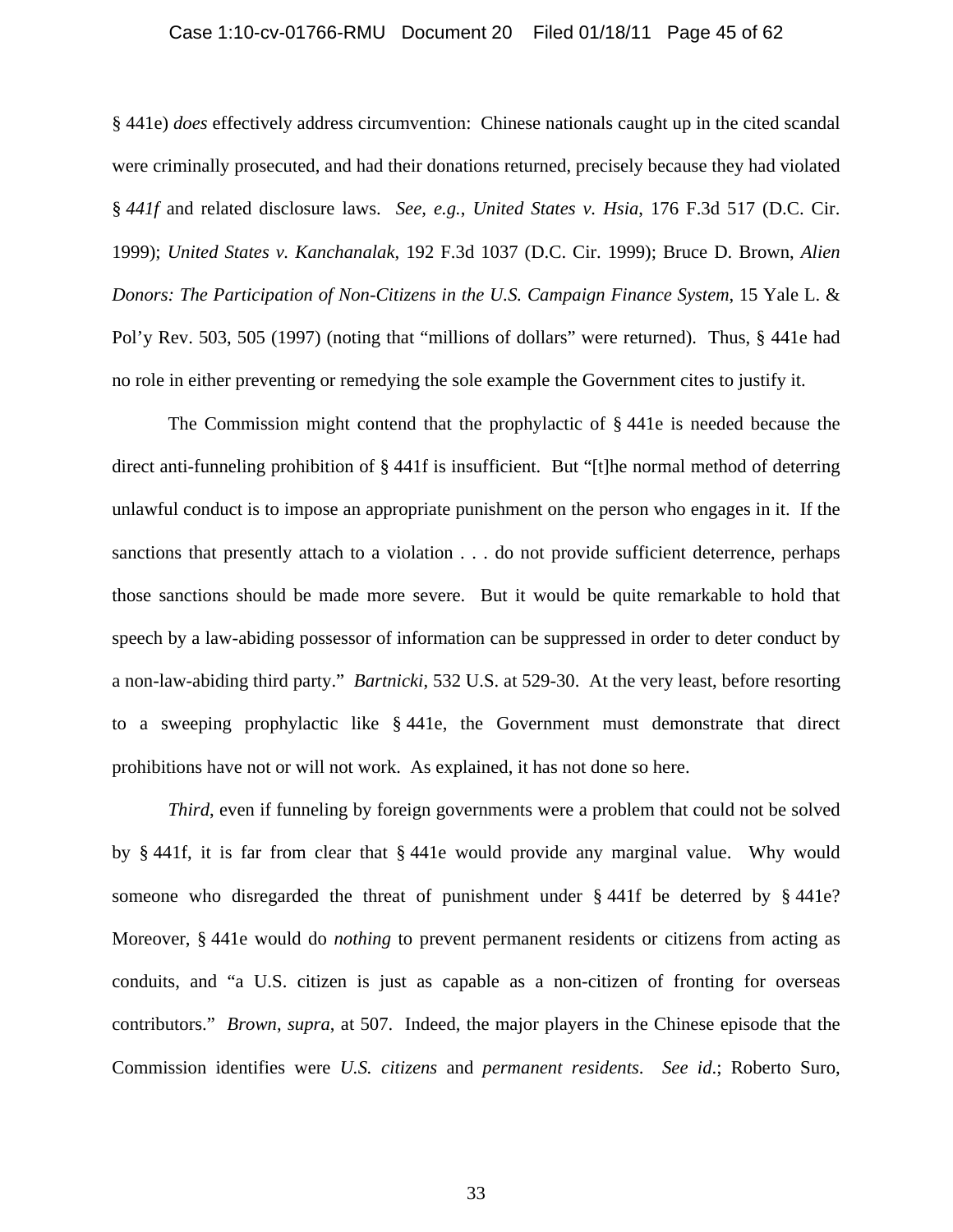#### Case 1:10-cv-01766-RMU Document 20 Filed 01/18/11 Page 46 of 62

*Clinton Fund-Raiser to Plead Guilty*, Wash. Post, May 22, 1999, at A2 (describing "alleged scheme to enlist *citizens and legal* [*permanent*] *residents* as 'straw donors' who made contributions to the DNC and were then reimbursed with funds collected from nonresident foreign nationals" (emphasis added)). Thus, the Commission's only example of circumvention took place *notwithstanding* § 441e, involved conduits who are expressly *permitted* to contribute under § 441e, and was exposed and punished using a *different* law. Yet the Commission somehow invokes it as the rationale for § 441e.

*Finally*, even if § 441e would succeed where § 441f fails, the Government still cannot show that other "more tailored approaches," *McConnell*, 540 U.S. at 232, would not suffice. If the Government were truly concerned about meddling by America's enemies, it could target the nationals of *specific* enemy countries with histories of such meddling, just as it targets specific troublesome countries in its export-control laws, 50 U.S.C. App. § 2404(b), and other sanctions regimes, 22 U.S.C. § 2370(f). But it "may not suppress lawful speech as the means to suppress unlawful speech." *Free Speech Coalition*, 535 U.S. at 255.

In sum, the Commission cites a *single* episode in which *contributions* may have been illegally funneled from a *single country* through *U.S. citizens* and *permanent* residents, and which was redressed through § *441f*, in order to support § *441e*, which expressly *allows* political spending by permanent residents and instead imposes a *blanket ban* on *all* contributions *and* expenditures by all *non-permanent* residents from *all* countries. That is not even a rational policy response to the purported problem, let alone the sort of carefully crafted measure demanded under heightened (or strict) scrutiny.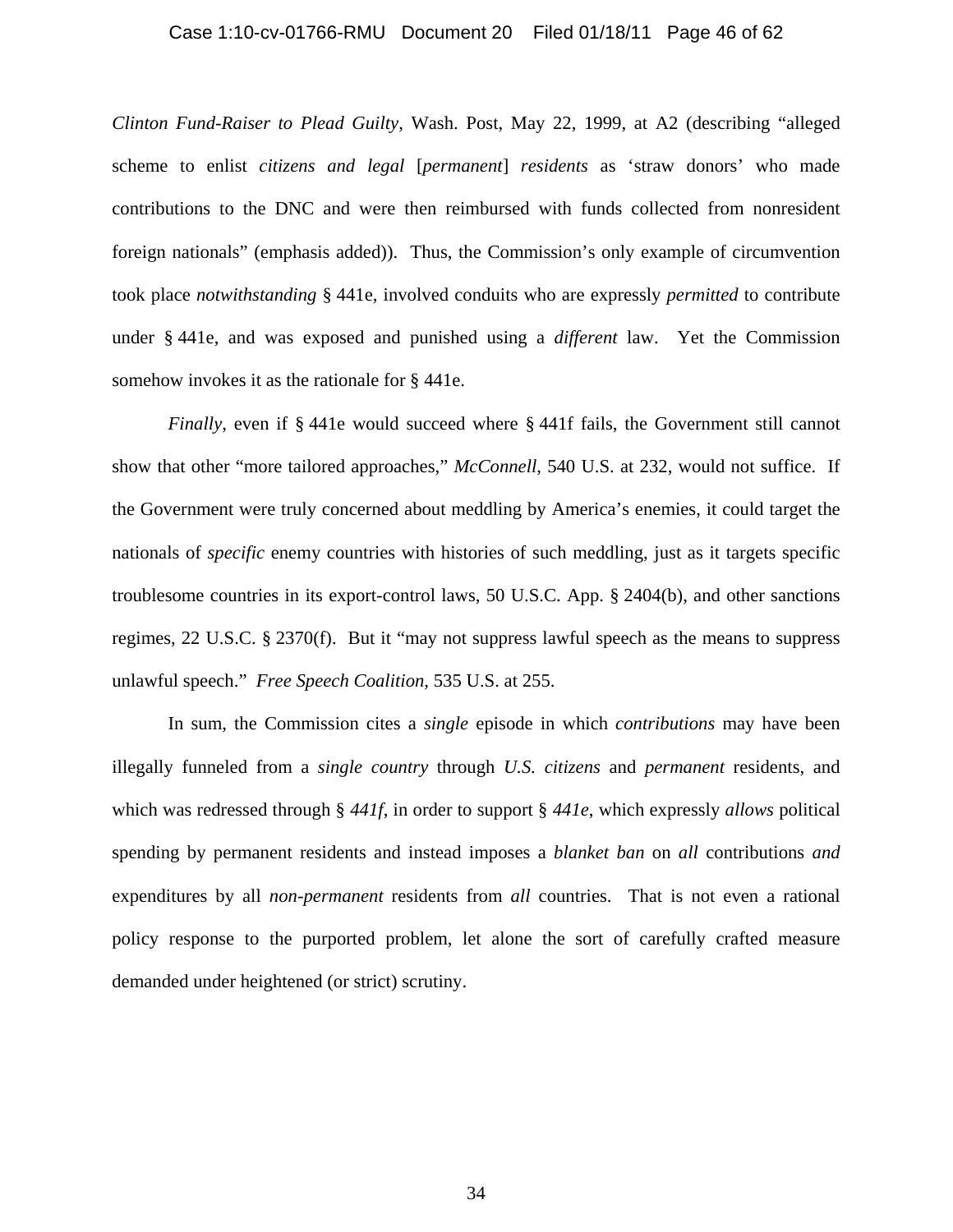## **IV. THE GOVERNMENT'S ATTEMPTS TO EVADE HEIGHTENED SCRUTINY ARE IRRECONCILABLE WITH DECADES OF CONTROLLING PRECEDENT.**

In its motion to dismiss, the Commission does not engage at all with the doctrinal framework analyzed above. Its brief hardly mentions the First Amendment, and makes no real effort to demonstrate that § 441e satisfies any form of heightened scrutiny. Instead, the Commission attempts to short-circuit the analysis by insisting that federal "plenary power" over immigration, buttressed by "the government's broad authority to legislate over matters of foreign affairs and national security" (MTD 13-14), allows the Government to restrict fundamental First Amendment rights upon a bare showing that the restriction is "rational." MTD 13-17. That is an incredible claim. It is also wrong. The precedent cited by the Commission is not on-point, and direct Supreme Court authority refutes its position. The Commission's other tactic is to engage in transparent fearmongering (MTD 22-27), but the horribles that it parades simply do not follow from Plaintiffs' positions and would not justify stripping Plaintiffs of their constitutional rights in any event. In truth, it is the Commission's position that would lead to indefensible results.

# **A. The Government's "Plenary Power" Cannot Justify The Prohibitions of the Alien Gag Law.**

The Commission's primary claim is that the Alien Gag Law should be subjected to only rational basis scrutiny—the most lax standard known to constitutional law—because it relates to immigration, an area over which the Government exercises so-called "plenary power." MTD 22- 23. That is not the law: The Bill of Rights is not superseded whenever the Government regulates aliens. The contrary claim is especially weak here, given that § 441e is not even a genuine immigration law, but rather a campaign-finance law that imposes criminal sanctions on aliens, entirely outside of the immigration system. If laws enjoy rational basis review simply because they regulate the activity of aliens, then aliens have no constitutional rights.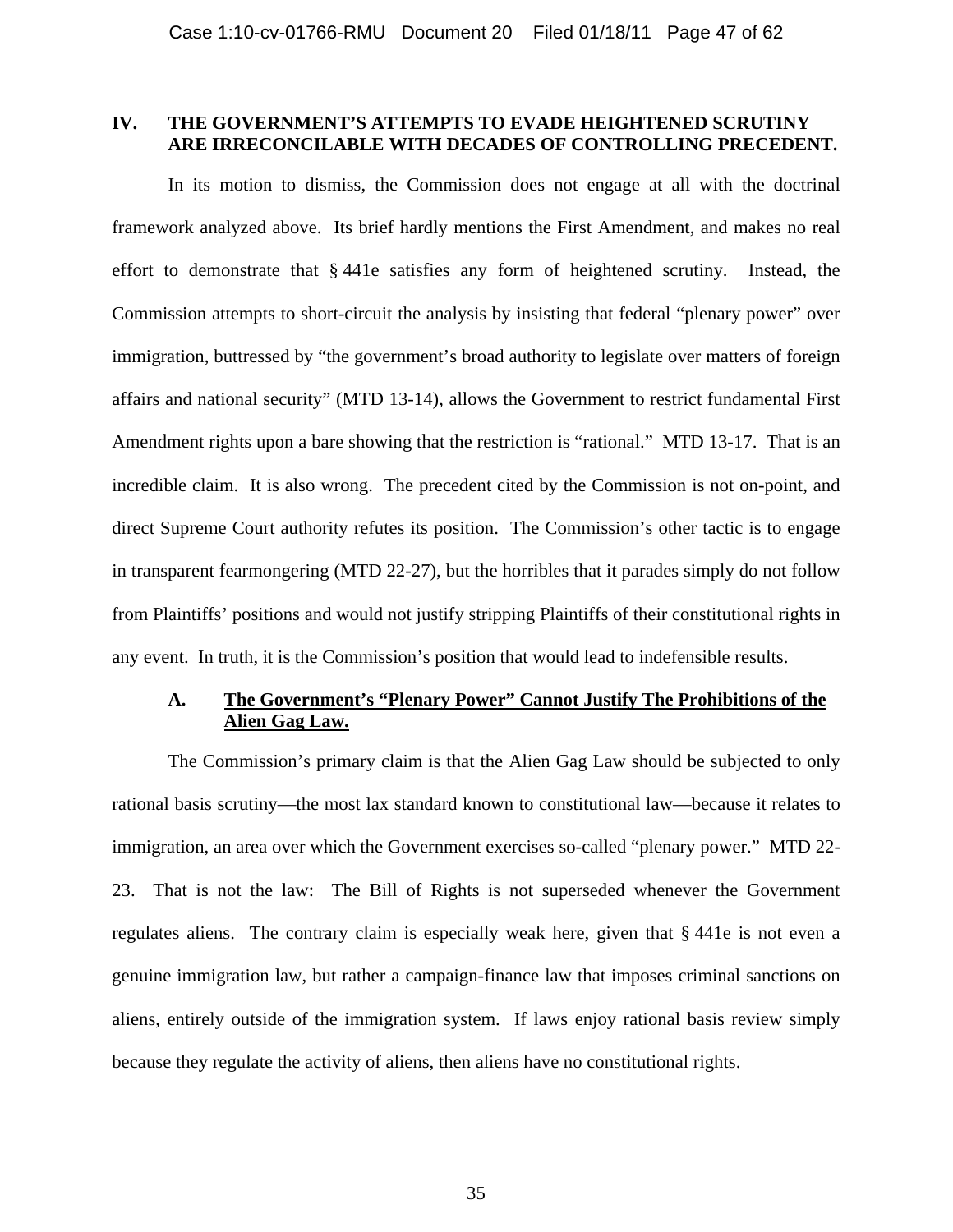# **1. Congress's "plenary power" over immigration does not override the First Amendment.**

Granted, Congress has "plenary authority" over immigration. *INS v. Chadha*, 462 U.S. 919, 940-41 (1983). But this phrase does not mean what the Commission thinks it means.

In most domestic areas of legislation, the federal Government possesses only the powers enumerated in the Constitution, while the States possess general "police power." *United States v. Morrison*, 529 U.S. 598, 618 & n.8 (2000). There are exceptions, however—areas such as immigration where a need for uniformity or lack of an alternative sovereign led the Framers to provide the federal Government with exclusive authority. *See United States v. Curtiss-Wright Export Corp.*, 299 U.S. 304, 316-17 (1936); *United States v. Comstock*, 130 S. Ct. 1949, 1978 n.10 (2010) (Thomas, J., dissenting) ("The Constitution grants Congress plenary authority over certain jurisdictions where no other sovereign exists."). Moreover, immigration and foreign affairs sometimes touch on questions not susceptible to judicially manageable standards. *See, e.g.*, *Chadha*, 462 U.S. at 940-41. Courts often use the term "plenary authority" to describe the distinctive role of the federal Government in these exclusive domains. *See, e.g.*, *id.*; *Fong Yue Ting*, 149 U.S. at 712.

"Plenary power" does *not* allow Congress to disregard the Bill of Rights, however. "Congress has plenary authority in all areas in which it has substantive legislative jurisdiction," but only "so long as the exercise of that authority does not offend some other constitutional restriction." *Buckley*, 424 U.S. at 132 (citation omitted). The Commission's contrary position is demonstrably incorrect, both from the implications that would flow from it and from the cases that reject it. And its own cited cases do not hold otherwise.

On the Commission's theory, the Government could go far beyond § 441e and flatly ban non-citizens from discussing *any* political matters, as a rational means of preventing "foreign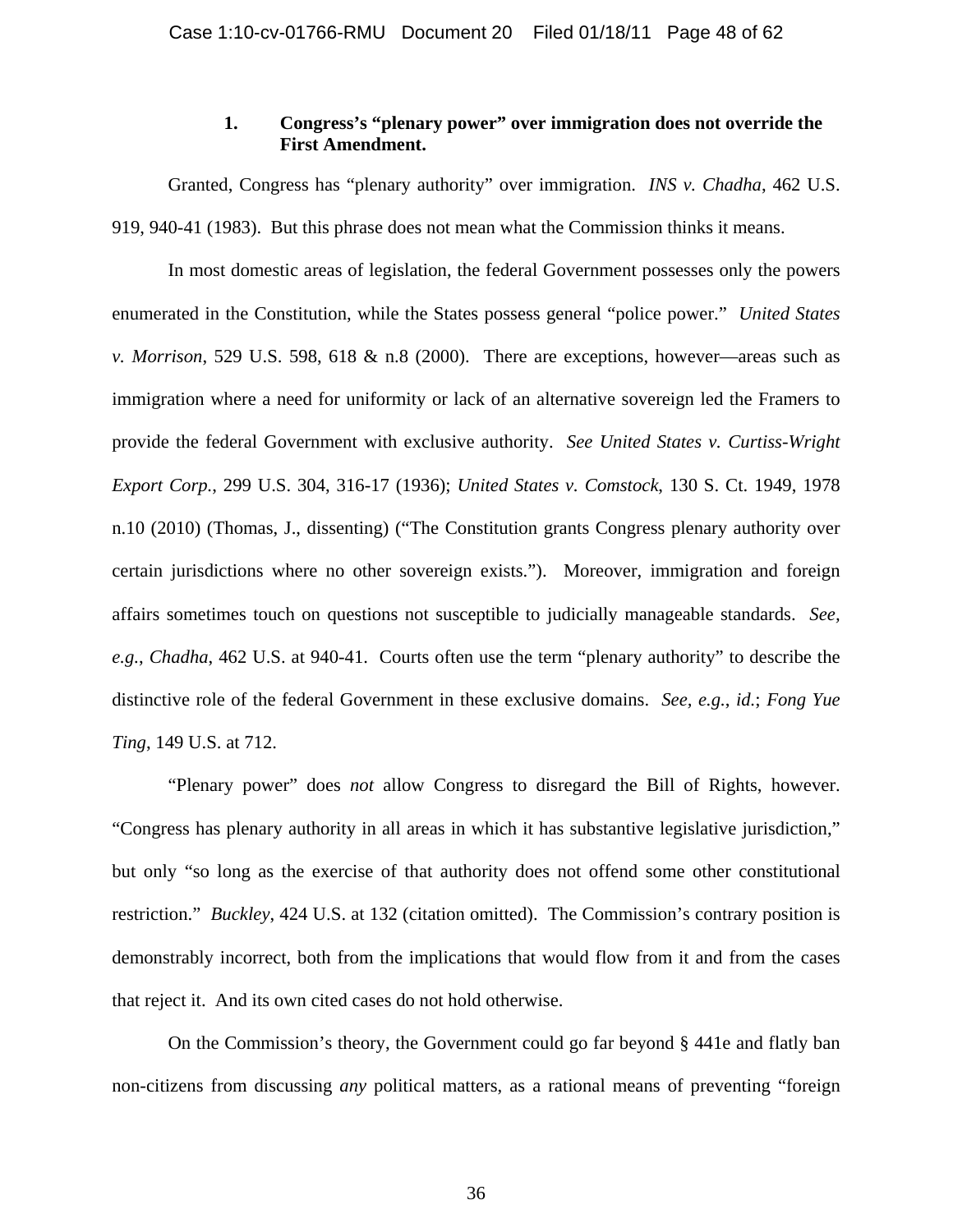#### Case 1:10-cv-01766-RMU Document 20 Filed 01/18/11 Page 49 of 62

influence" in the domestic political process. Congress could even prohibit resident aliens from speaking to family members in their native countries, because that would be a "rational" way to prevent overseas actors from directing domestic speech. For that matter, the Government could prohibit resident aliens from practicing Islam, citing the attacks of September 11, 2001, as supporting this "rational" ban. Or, a statute could direct that resident aliens' homes be subject to monthly suspicionless searches as a "rational" tool to promote national security. In each case, the Bill of Rights would offer no refuge. This cannot be the law; and it is not the law.

The law, as explained in Part I.C, *supra*, is that resident aliens "are entitled, so long as they are permitted by the government of the United States to remain in the country, to the safeguards of the Constitution." *Fong Yue Ting*, 149 U.S. at 724. In his concurring opinion in *Bridges*, Justice Murphy emphatically rejected the Government's claim that "the 'plenary' power of Congress to deport resident aliens is unaffected by the guarantee of substantive freedoms contained in the Bill of Rights." 326 U.S. at 160. He wrote that "once an alien lawfully enters and resides in this country he becomes invested with the rights guaranteed by the Constitution to all people within our borders," and as such, "it follows that Congress may not ignore them in the exercise of its 'plenary' power." *Id.* at 161. The full Court later adopted Justice Murphy's concurrence. *Kwong Hai Chew*, 344 U.S. at 596 n.5; *Verdugo-Urquidez*, 494 U.S. at 271. Likewise, in *Chadha*, the Court quickly dispatched the argument that "plenary authority" precluded constitutional review of the deportation at issue: "The plenary authority of Congress over aliens . . . is not open to question, but what is challenged here is whether Congress has chosen a constitutionally permissible means of implementing that power." 462 U.S. at 940-41.

The Commission's "plenary power" argument is thus an attempt to relitigate a fight that was settled decades ago and has not been seriously questioned by any court since. As the Ninth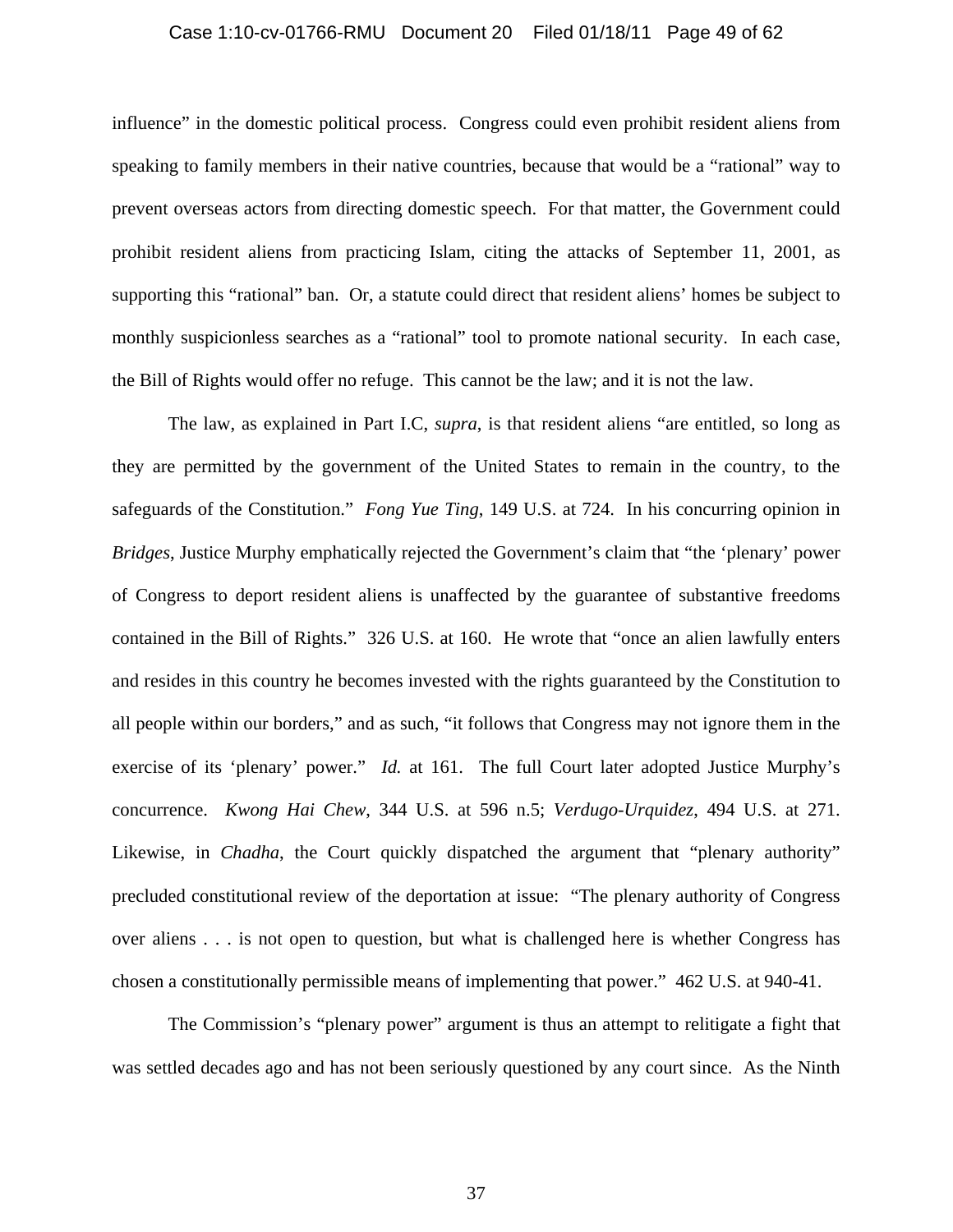#### Case 1:10-cv-01766-RMU Document 20 Filed 01/18/11 Page 50 of 62

Circuit held in *American-Arab Anti-Discrimination Committee*, there is "no merit in the Government's argument that the broad authority of the political branches over immigration matters justifies limited First Amendment protection for aliens." 70 F.3d at 1065. Indeed, this Court has *twice* ruled that resident aliens are "entitled to the same First Amendment protections as United States citizens," *Rafeedie*, 795 F. Supp. at 22, and that laws infringing upon those protections are "judged by the same standards applicable to a citizen of the United States," *Brunnenkant*, 360 F. Supp. at 1330 (emphasis added).

Not one of the cases cited by the Commission stands for the contrary proposition, that the First Amendment is superseded by the federal power over immigration:

Two of the cited cases did not involve claims of individual constitutional rights at all. *See Curtiss-Wright Export Corp.*, 299 U.S. 304 (articulating foreign-affairs powers of the President vis-à-vis Congress); *Schneider v. Kissinger*, 412 F.3d 190 (D.C. Cir. 2005) (applying political-question doctrine to dismiss tort claims against former Secretary of State). These cases simply do not speak to the relationship between "plenary power" and constitutional rights.

Eight of the cited cases do involve claims of constitutional right—but not under the First Amendment. Rather, they address claims by aliens who were *not* engaged in any constitutionally protected activity, but rather invoked principles of equal protection in seeking affirmative government support (employment or other benefits) on the same terms as U.S. citizens. *See Plyler v. Doe*, 457 U.S. 202 (1982) (free public education); *Cabell v. Chavez-Salido*, 454 U.S. 432 (1981) (employment as probation officers); *Mathews v. Diaz*, 426 U.S. 67 (1982) (federal medical insurance); *Ambach*, 441 U.S. 68 (employment as public school teachers); *Foley*, 435 U.S. 291 (employment as police officers); *Hampton v. Mow Sun Wong*, 426 U.S. 88 (1976) (federal civil-service employment); *Sugarman v. Dougall*, 413 U.S. 634 (1973) (state civil-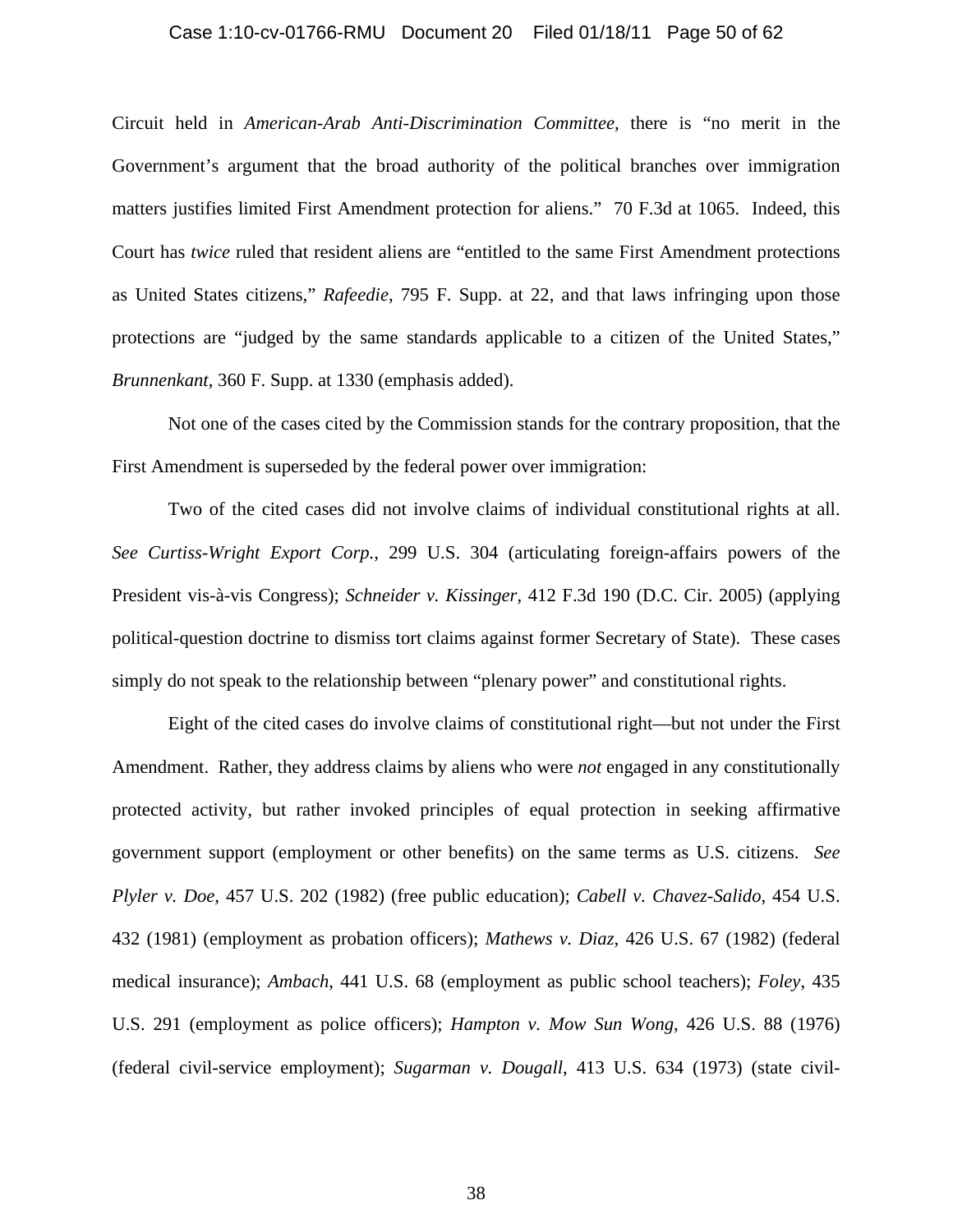#### Case 1:10-cv-01766-RMU Document 20 Filed 01/18/11 Page 51 of 62

service employment); *Moving Phones P'ship v. FCC*, 998 F.2d 1051 (D.C. Cir. 1993) (broadcast licenses). The aliens won some of these cases (*Plyler*, *Hampton*) and lost others, but in all of them the question was how to evaluate alienage classifications under the Equal Protection Clause (or its federal equivalent, *see Bolling v. Sharpe*, 347 U.S. 497 (1954)). They say nothing about the application of, or standard of scrutiny under, the First Amendment.

Moreover, to the extent these cases are even tangentially relevant, they support Plaintiffs' position. The common principle underlying these cases is that the courts generally assess alienage classifications under heightened scrutiny, but apply relaxed scrutiny to classifications that exclude aliens from positions involving the *exercise of governmental authority*. *See Foley*, 435 U.S. at 297 ("The essence of our holdings to date is that although we extend to aliens the right to education and public welfare, . . . the right to govern is reserved to citizens."); *see also Cabell*, 454 U.S. at 439. That is, while aliens may constitutionally be excluded from employment as police officers or civil servants, nothing in these cases suggests that they could be imprisoned for protesting such policies or objecting in a newspaper editorial. Here, Plaintiffs do not seek "to govern," *Foley*, 435 U.S. at 297—only to speak to those who do, *see* Part III.A, *supra*. Their position is therefore consistent with the equal protection cases, which allow lesser scrutiny *only* for classifications that exclude aliens from *participation* in government.

Only four of the cited cases arise under the First Amendment. Of these, one involved a *non-resident* alien *outside* the United States. It has, of course, always been the law that such individuals lack First Amendment rights, which is what the Court held. *Kleindienst v. Mandel*, 408 U.S. 753, 762 (1972) (describing Mandel as "unadmitted and nonresident alien"). Another of the cases, *Haig v. Agee*, 453 U.S. 280 (1981), did not involve an alien at all. It concerned the revocation of the passport of a citizen—a former CIA agent who was engaged in a campaign to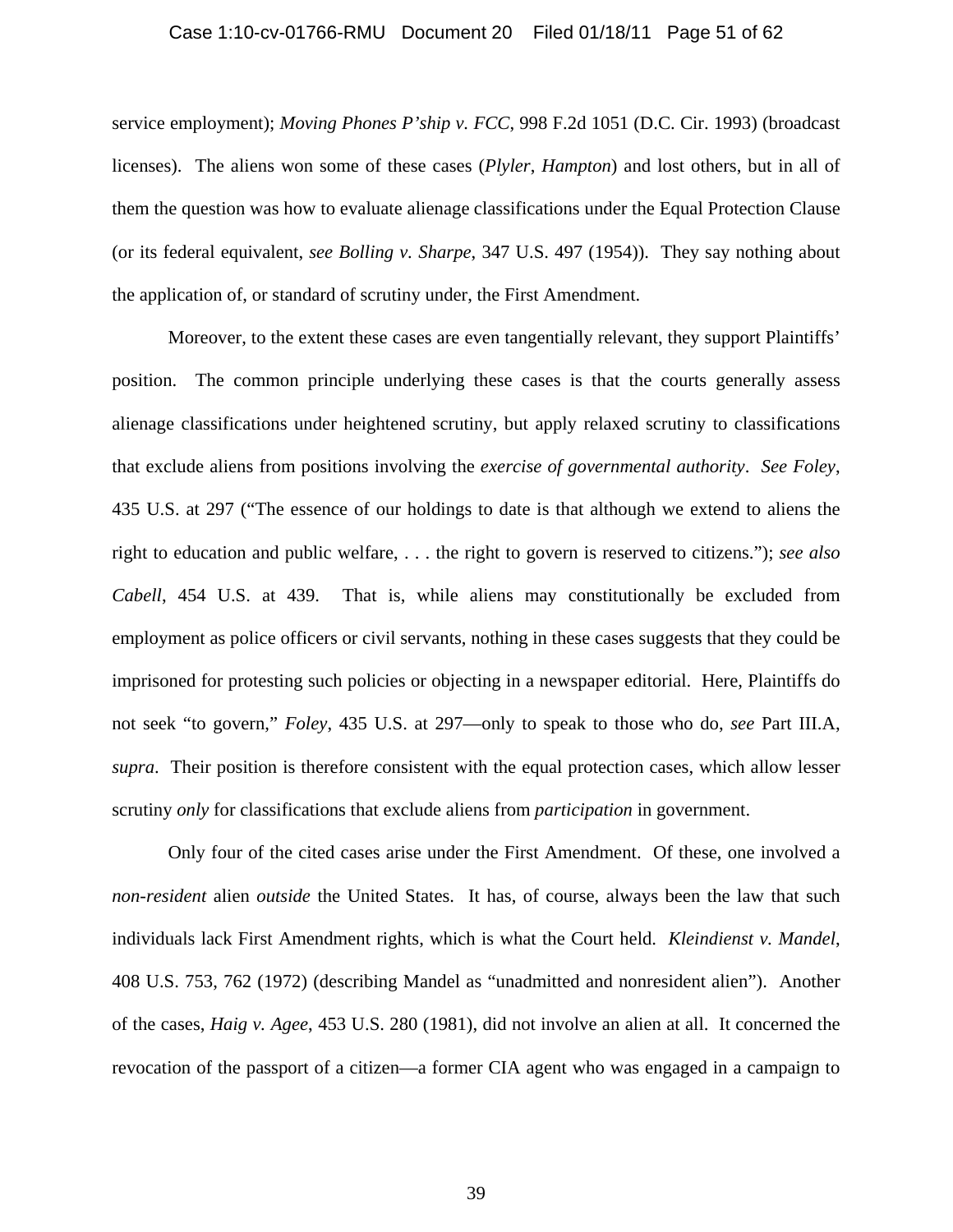#### Case 1:10-cv-01766-RMU Document 20 Filed 01/18/11 Page 52 of 62

disrupt U.S. intelligence. *Id.* at 283-86. The Court rejected Agee's First Amendment claim because his disclosures of confidential information, with the express purpose of harming U.S. national security, were "clearly not protected by the Constitution." *Id.* at 309.

Only two of the Commission's cases involve First Amendment claims by resident aliens. Yet, in both, the Court actually applied the same First Amendment scrutiny previously applied in analogous cases involving *citizens*, rejecting the aliens' claims by reference to those decisions.

In *Harisiades*, the Court held that the First Amendment does not embrace the "the practice or incitement of violence." 342 U.S. at 592. As authority, the Court cited *Dennis v*. *United States*, 341 U.S. 494 (1951), which just a year earlier had upheld over constitutional challenge the convictions of *U.S. citizens* for joining the Communist Party. 342 U.S. at 592 nn.18-19 (citing *Dennis* and noting that the applicable test "has been stated too recently to make further discussion at this time profitable"). Thus, "read properly, *Harisiades* establishes that deportation grounds are to be judged by the same standard applied to other burdens on First Amendment rights." T. Alexander Aleinikoff, *Federal Regulation of Aliens and the Constitution*, 83 Am. J. Int'l L. 862, 869 (1989). Certainly it cannot be read to establish the opposite proposition, which would run squarely into the plain and indisputable authority described by Plaintiffs above. A few years after *Harisiades*, in *Galvan v. Press*, 347 U.S. 522, 529-30 (1954), the Court relied on its earlier decision to reach a similar result. Even the dissenters in that case reluctantly acknowledged that, under the precedents, the statute did "not violate the First Amendment's clear ban against abridgment of political speech and assembly." 347 U.S. at 533 (Black, J., dissenting). Of course, speech protections for Communists have expanded since 1954, but the essential point is that these cases were decided as a matter of ordinary First Amendment law, not special "alien" standards.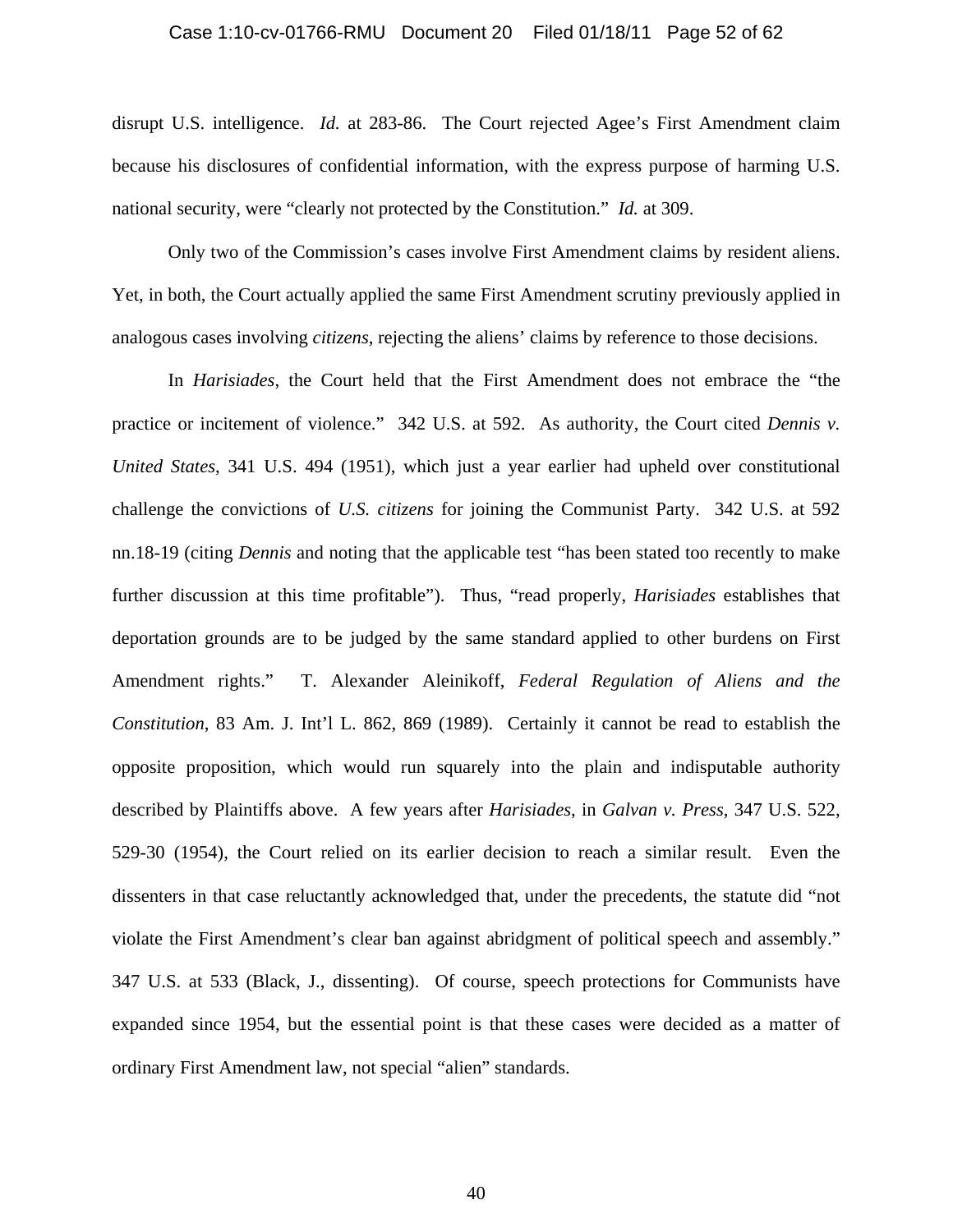### **2. In any event, the Alien Gag Law does not regulate immigration.**

Even if the Government could override the Bill of Rights in the course of exercising its "plenary" authority over immigration, that would at most allow it some additional leeway when it executes the immigration laws. But the Alien Gag Law is not an immigration law. It does not punish non-compliant aliens with removal; it sends them to prison. And outside the deportation context, the nexus to the federal Immigration Power is highly attenuated. Whatever the scope of the federal Government's power over *immigration*, it does not embrace laws like § 441e.

In arguing otherwise, the Commission is taking a position even *broader* than the one rejected over fifty years ago in *Bridges*. There, the Government sought to *deport* the alien, and Justice Murphy assumed that *everyone agreed* that the Government was "precluded from *enjoining* or *imprisoning* an alien for exercising his freedom of speech." 326 U.S. at 162 (emphases added). Yet it is this greater power that the Commission now asserts.

This is no small step since, even if federal plenary power did trump constitutional rights in the unique deportation setting (which it does not), one cannot maintain that plenary power trumps the First Amendment here without also maintaining that the Government can flout any constitutional protection with any domestic law that applies to aliens. A law banning other forms of political speech by resident aliens, a law banning resident aliens from practicing a particular religion, a law requiring suspicionless and generalized searches of resident aliens' homes—on the Commission's view, all would be reviewed only for a rational basis because any regulation of foreign nationals is an exercise of congressional "plenary power" over immigration.

# **B. The Commission's Parade of Horribles Is Unfounded and Anyway No Reason To Abandon the First Amendment.**

 Perhaps because the law is so clear that Plaintiffs' claims are subject to ordinary First Amendment review and not overcome by *ipse dixit* assertions of federal power, the Commission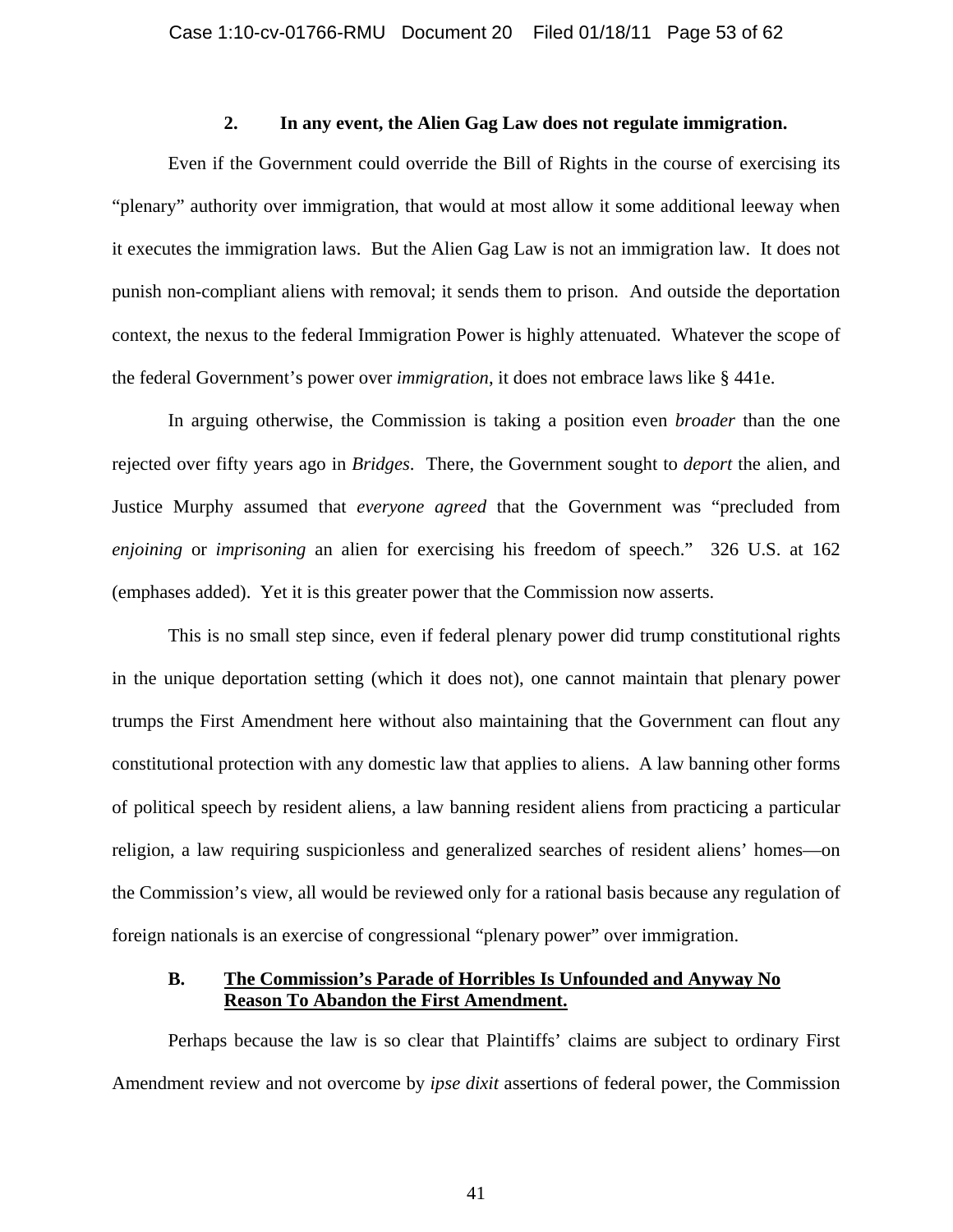#### Case 1:10-cv-01766-RMU Document 20 Filed 01/18/11 Page 54 of 62

also employs a more rhetorical strategy. Repeatedly, its brief argues from the harmful consequences that would supposedly flow from a ruling in Plaintiffs' favor. However, many of these consequences are derived from legal positions wrongly attributed to Plaintiffs, and the rest are extremely unlikely as a factual matter. In any event, the suggestion that courts should blindly defer to vague invocations of foreign dangers is flatly inconsistent with the rule of law. "Liberty and security can be reconciled; and in our system they are reconciled within the framework of the law." *Boumediene v. Bush*, 553 U.S. 723, 798 (2008).

 1. The Commission suggests that, under Plaintiffs' view, even "a foreign intelligence agent living in Washington, D.C., and working in a foreign embassy" would have the right to "finance attack ads" against candidates. MTD 23. Not so. To qualify for First Amendment protection, an alien must be "part of a national community or . . . have otherwise developed sufficient connection with this country to be considered part of that community." *Verdugo-Urquidez*, 494 U.S. at 265. Plainly, a foreign diplomat or other agent, who lives in the United States only as a means of representing his own foreign community, does not meet the test. Tellingly, such individuals are not even counted as part of the U.S. Census—unlike Plaintiffs because they reside on "embassy grounds (which is considered 'foreign soil,' and thus not within any state)." *Fed. for Am. Imm. Reform v. Klutznick*, 486 F. Supp. 564, 567 (D.D.C. 1980).<sup>11</sup>

 2. The Commission also sounds the alarm because some States apparently allow unlimited political contributions. "While such states have made a policy decision to permit large contributions by United States citizens," the Commission warns, "that in no way implies that they would reach the same conclusion as to foreign nationals." MTD 24. The implication is that Plaintiffs' argument would somehow prevent those States from imposing caps on contributions

<sup>&</sup>lt;sup>11</sup> This is not to say that foreign diplomats have *no* protections. The Due Process Clause provides basic protection for anyone within U.S. "territorial jurisdiction." *Yick Wo v. Hopkins*, 118 U.S. 356, 369 (1886).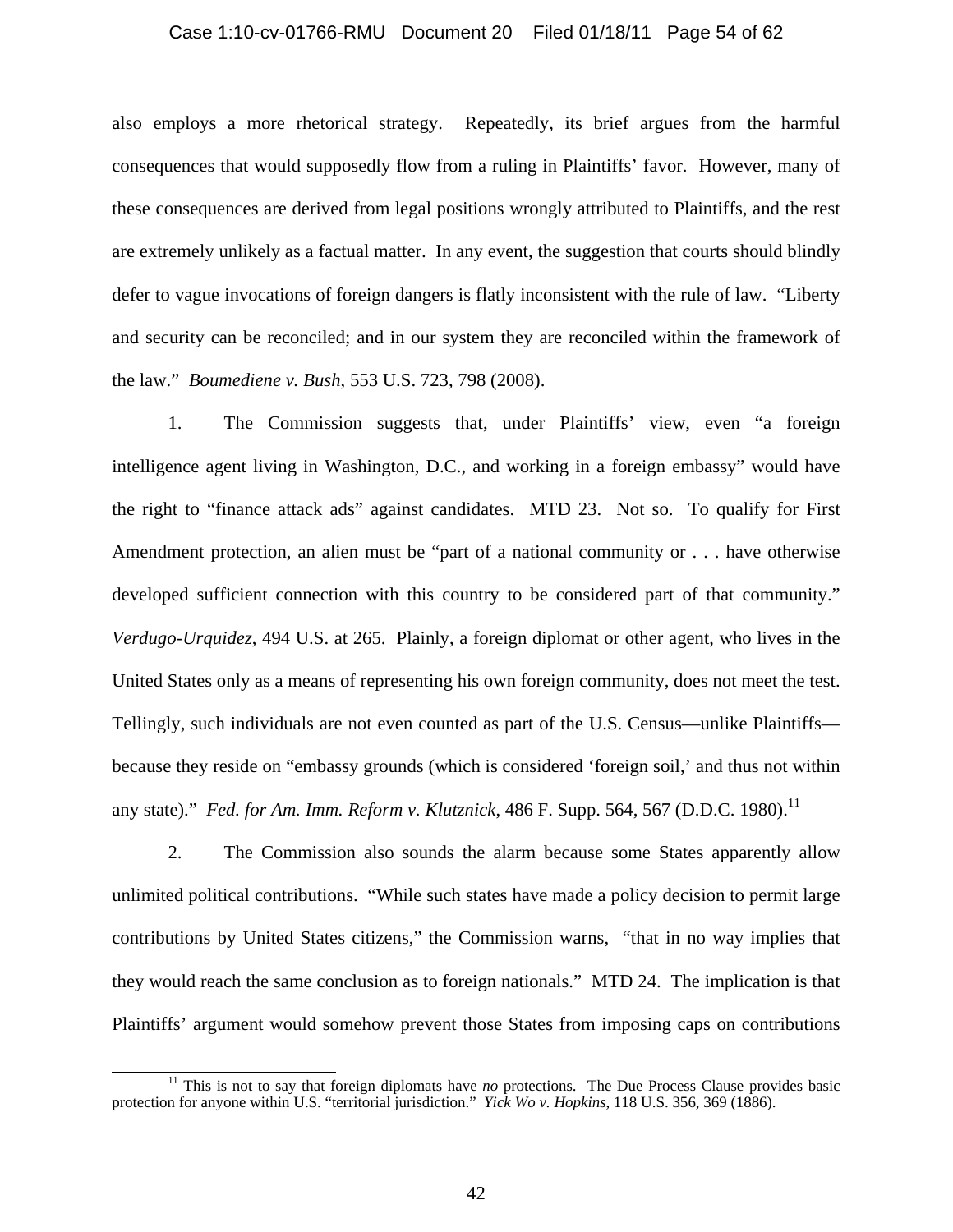#### Case 1:10-cv-01766-RMU Document 20 Filed 01/18/11 Page 55 of 62

by aliens. But reasonable contribution caps are entirely permissible, *Buckley*, 424 U.S. at 26-27, and if Virginia or Oregon decides to impose them, that is not a problem. Nothing in Plaintiffs' argument stands in their way. Saving "reckless" States from their own campaign-finance recalcitrance hardly constitutes a compelling government interest. *Cf. Tashjian v. Republican Party of Conn.*, 479 U.S. 208, 217 (1986) (recognizing that Constitution mandates "state control over the election process for state offices").

 3. The Commission speculates that "[a] concerted financial effort by even a portion of [the] alien population could generate enough money to skew many congressional, state, or local elections." MTD 25. But, apart from the fact that such rank speculation does not satisfy any type of heightened scrutiny, it strains credulity to suggest that individuals who come from a multitude of countries to work in thousands of jobs and hold views that run the ideological gamut might form a homogeneous or coordinated bloc. Israelis and Arabs living in the United States are not likely to find a consensus candidate to support. Nor are nationals of the *same* country likely to share a broad political agenda, as the American experience itself amply illustrates. Even assuming such an alien "flash mob" were plausible, this legitimate First Amendment activity by a segment of society would be no different than concerted attempts of, for example, public-service employees, school-teachers, or seniors, to join together to "skew" elections. To the extent these constituencies unite into "factions," that has long been understood to be an inevitable feature of democracy. *See The Federalist* No. 10 ("Liberty is to faction what air is to fire . . . [b]ut it could not be less folly to abolish liberty, which is essential to political life, because it nourishes faction, than it would be to wish the annihilation of air, which is essential to animal life, because it imparts to fire its destructive agency.").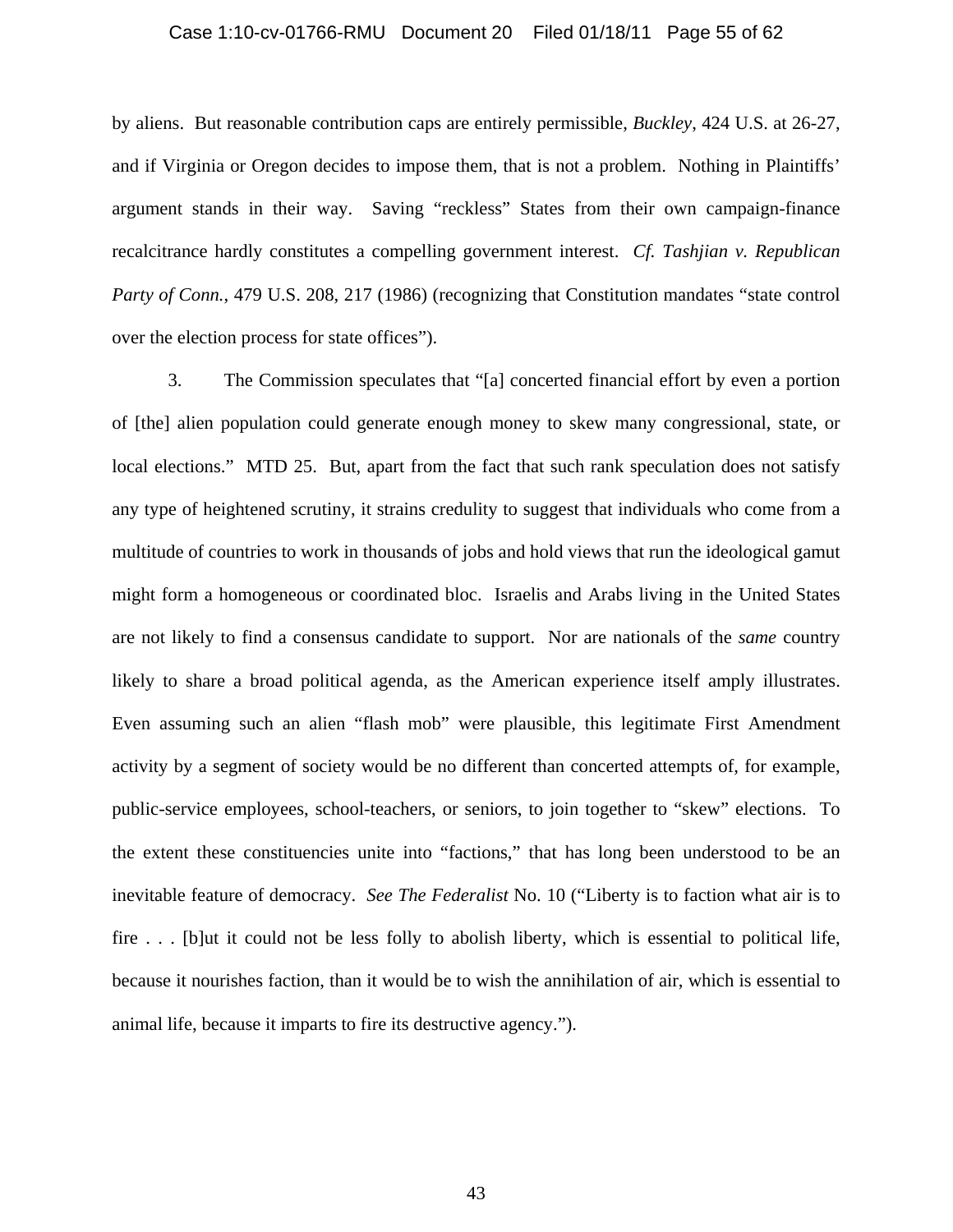#### Case 1:10-cv-01766-RMU Document 20 Filed 01/18/11 Page 56 of 62

 4. Next, the Commission assumes that, if Plaintiffs are correct, then foreign *corporations* would be entitled to the same constitutional protections. MTD 25-26. That does not follow. *No* corporation is permitted to contribute directly to candidates, 2 U.S.C. § 441b(a), a rule that is necessary to prevent individuals from artificially inflating contribution caps. So all that is at stake is independent expenditures. And a victory for Plaintiffs, who reside *domestically*, would not require that *foreign* corporations have a right to make political expenditures. The concept of "residency" does not translate in any obvious way to the corporate context, and therefore it is not clear—whatever the outcome of this case—how to treat foreign corporations that do business in the United States or domestic corporations that are owned in whole or in part by non-resident foreign nationals. These are complex questions with which Congress has been struggling, *see* DISCLOSE Act, 111th Cong., 2d Sess., S.3295 (2010), and which will undoubtedly come before the courts in the future, but Plaintiffs' claims have no bearing on them: Even if Plaintiffs are correct that natural persons residing in the United States are protected by the First Amendment, the same does not necessarily follow for corporations fictional persons—that are incorporated in foreign countries. These are fundamentally different and independent questions.

5. Finally, the Commission ominously warns that the United States Government has granted "thousands of student and work visas to citizens of Iran—a nation that has been formally designated a 'state sponsor of terrorism.'" MTD 27. It is hard to take seriously the suggestion that the Government allows possible terrorists to enter the country willy-nilly and live here without monitoring, but that the *real* danger is that, when they coordinate their energy to attack the Nation, it will be by donating a few hundred dollars each to a local congressional candidate.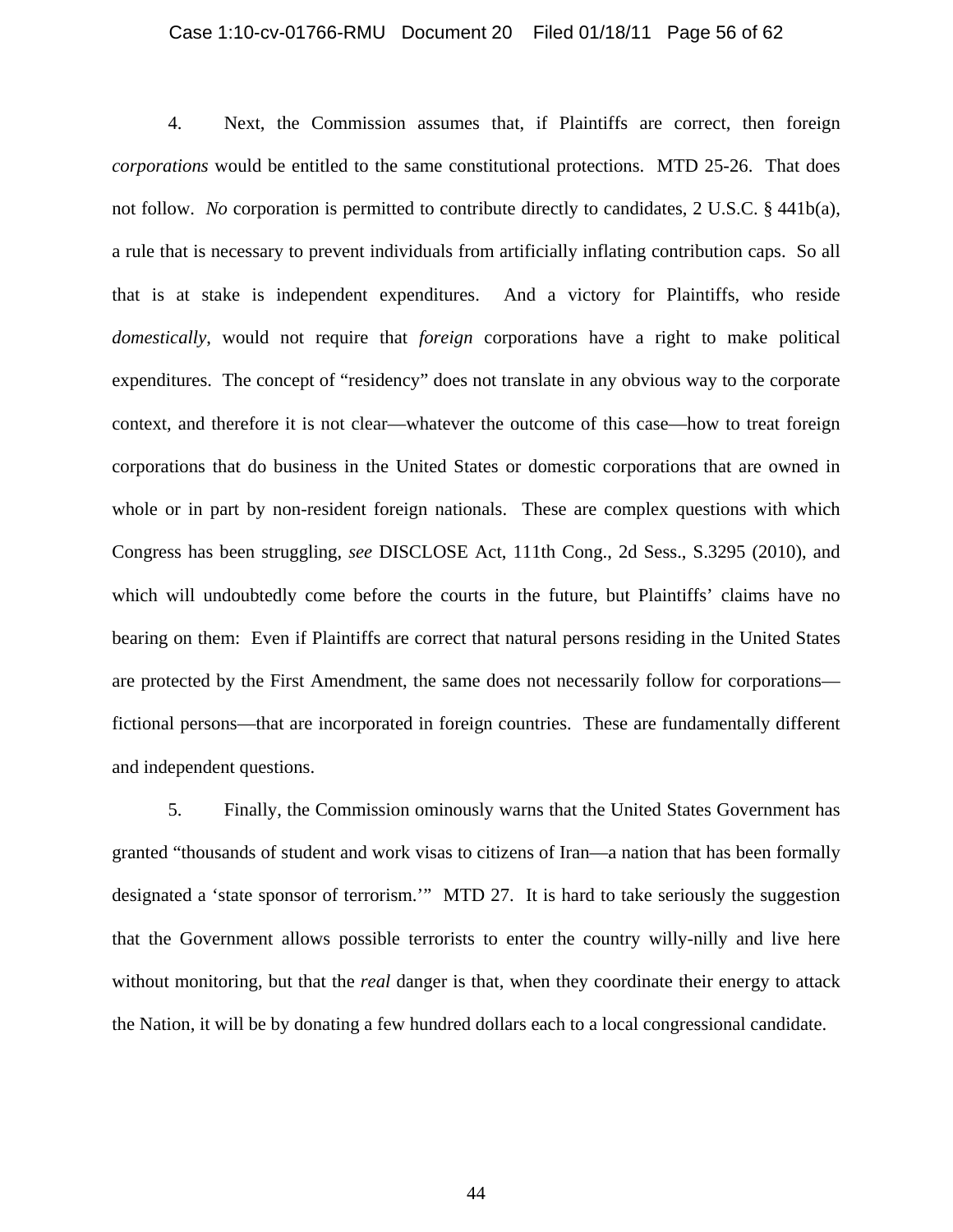#### Case 1:10-cv-01766-RMU Document 20 Filed 01/18/11 Page 57 of 62

More generally, the Commission's fearmongering is legally irrelevant. Its brief repeatedly invokes enemies of the United States—Nazis, Iranian terrorists, and a coordinated army of Chinese resident aliens, to name a few—all of whom apparently stand ready to use contributions of \$2,400 per candidate and independent expenditures to trick voters into electing representatives who will give material assistance to these enemies. *See, e.g.*, MTD 26, 27. Such a suggestion is demeaning to the American electorate, which the Commission appears to believe would vote for Khalid Shaikh Mohammed if presented with sufficiently expensive advertising. But in any event, the courts have developed tests to determine whether individual rights must give way to other important interests, like public safety or national security. *See* Part III.B.1, *supra*. The Commission, however, cannot plausibly satisfy those standards here; it does not even try to. In our constitutional system, the Government does not get a free pass to avoid settled legal standards and wipe out fundamental rights by incanting the phrase "national security."

#### **CONCLUSION**

For these reasons, Plaintiffs respectfully request that this Court deny Defendant's motion to dismiss, and enter summary judgment in favor of Plaintiffs.

Dated: January 18, 2010 Respectfully submitted,

/s/ Jacob M. Roth\_\_\_\_\_\_\_\_\_

Jacob M. Roth (D.C. Bar No. 995090) Warren D. Postman (D.C. Bar No. 995083)

JONES DAY 51 Louisiana Avenue N.W. Washington, DC 20001 Telephone: (202) 879-3939 Facsimile: (202) 626-1700 yroth@jonesday.com wpostman@jonesday.com

#### **Counsel for Plaintiffs**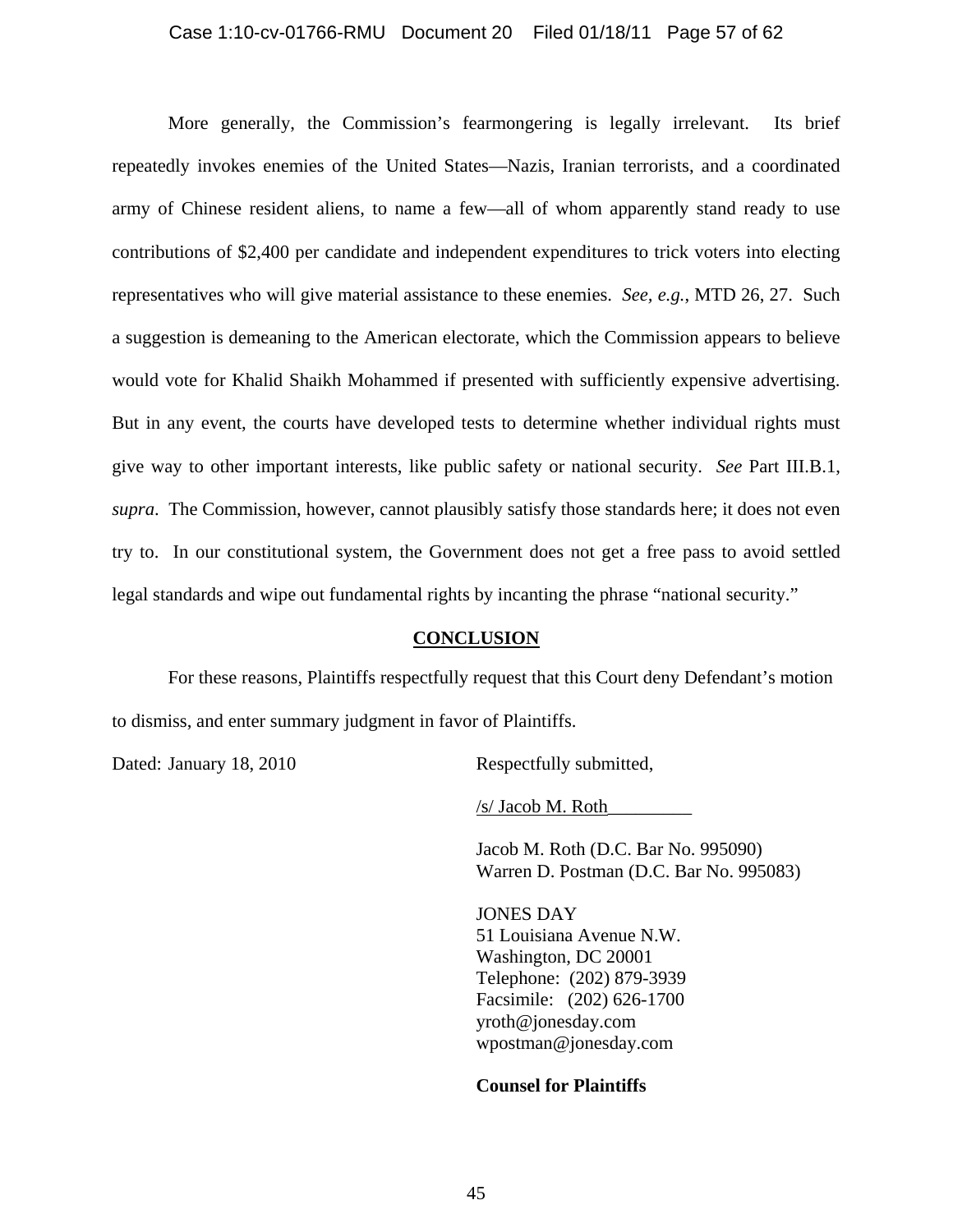# **IN THE UNITED STATES DISTRICT COURT FOR THE DISTRICT OF COLUMBIA**

**Benjamin Bluman, et al.,**

Plaintiffs,

v.

Civ. No. 10-1766

**Federal Election Commission,** 

(Three Judge Court)

Defendant.

# **STATEMENT OF MATERIAL FACTS IN SUPPORT OF PLAINTIFFS' MOTION FOR SUMMARY JUDGMENT**

 Pursuant to Federal Rule of Civil Procedure 56 and Local Rule 7(h), Plaintiffs submit the following statement of material facts as to which they contend there is no genuine disputed issue.

# **Material Facts About Plaintiff Bluman**

 1. Benjamin Bluman is a citizen of Canada. *See* Declaration of Benjamin Bluman ("Bluman Decl.")  $\P$  1.

 2. Mr. Bluman attended Harvard Law School, located in Cambridge, Massachusetts, between September 2006 and June 2009. During those years, he lawfully resided on a nearly continuous basis in the United States, as an "F-1" nonimmigrant. *See* Bluman Decl. ¶ 2.

 3. On November 12, 2009, Mr. Bluman applied for admission to the United States as a "TN" nonimmigrant. On that same date, he was so admitted. *See* Bluman Decl. ¶ 3.

 4. Since his admission on November 12, 2009, Mr. Bluman has lawfully resided in the United States, specifically, in New York City. *See* Bluman Decl. ¶ 4.

5. Mr. Bluman pays applicable federal state, and local taxes. *See* Bluman Decl. ¶ 5.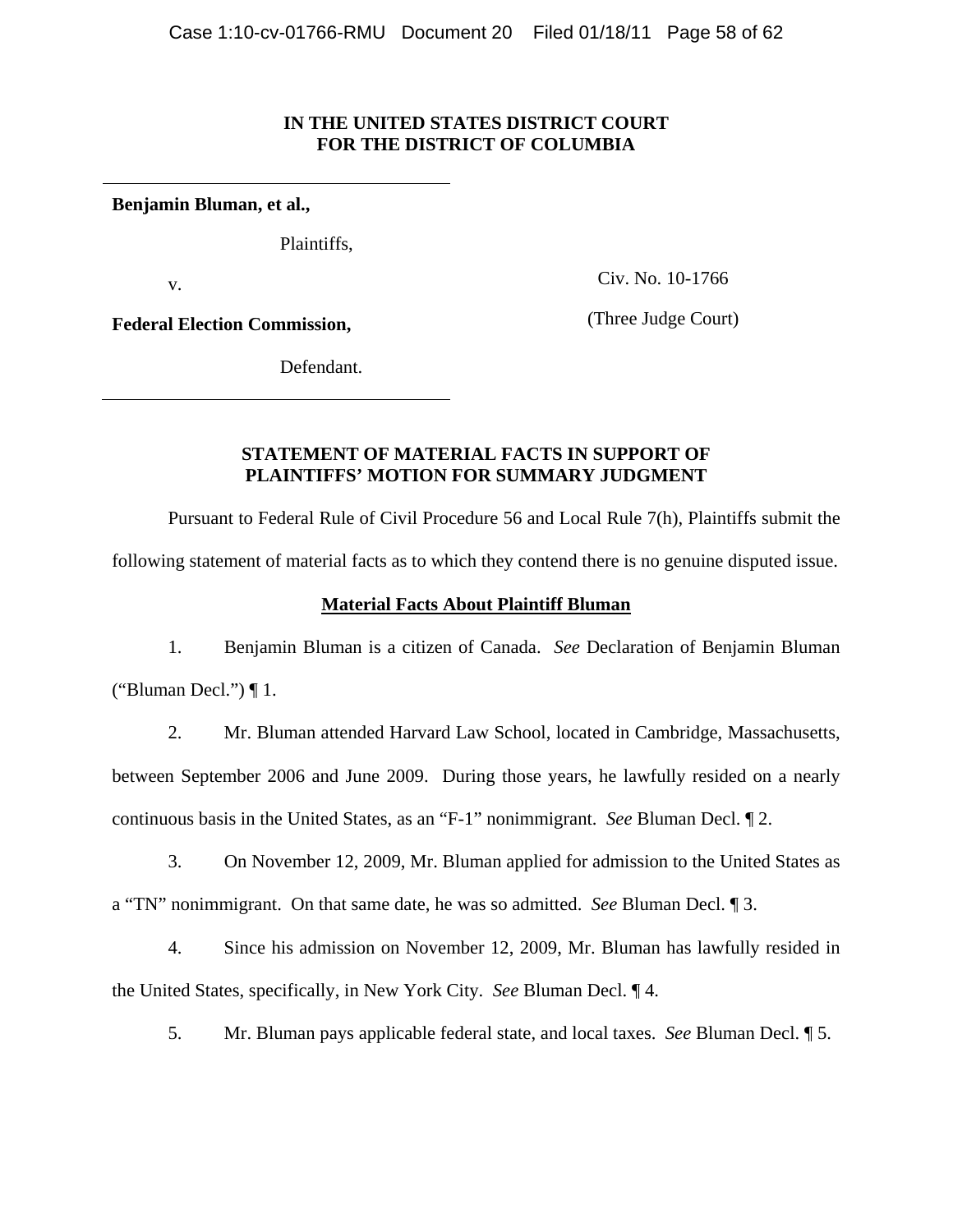#### Case 1:10-cv-01766-RMU Document 20 Filed 01/18/11 Page 59 of 62

 6. As a "TN" nonimmigrant, Mr. Bluman is authorized to remain in the United States until November 11, 2012. *See* Bluman Decl. ¶ 6.

 7. Upon expiration of his authorized term in the United States, Mr. Bluman anticipates applying for an additional three-year term. *See* Bluman Decl. ¶ 7.

8. Mr. Bluman is employed by a law firm in New York. *See* Bluman Decl. ¶ 8.

 9. Mr. Bluman is an active member of the Bar of the State of New York. Upon his admission to the Bar, he swore an oath to uphold the United States Constitutions and the Constitution of the State of New York. *See* Bluman Decl. ¶ 9.

 10. Mr. Bluman holds strong political views. Among other things, he believes that gay and lesbian individuals should have full civil rights, including the right to marry; that the United States must take robust action to prevent the threats posed by climate change; and that "net neutrality" should be mandated for internet service providers. *See* Bluman Decl. ¶ 10.

 11. Mr. Bluman wants to express his views on these and related issues by contributing money to political candidates who agree with them, and by independently spending money to advocate for the election of such candidates. *See* Bluman Decl. ¶ 11.

 12. Specifically, Mr. Bluman wants to contribute \$100 each to Representative Jay Inslee, Democrat of Washington, who has taken a lead role in advocating for net-neutrality; New York State Senator Diane Savino, who has eloquently defended the right of gays and lesbians to marry; and President Barack Obama, whose views and policies are largely in accord with his own. *See* Bluman Decl. ¶ 12.

 13. Mr. Bluman also wants to pay for the printing of flyers that support the re-election of President Barack Obama, and distribute those flyers near his home, in Central Park. *See*  Bluman Decl. ¶ 13.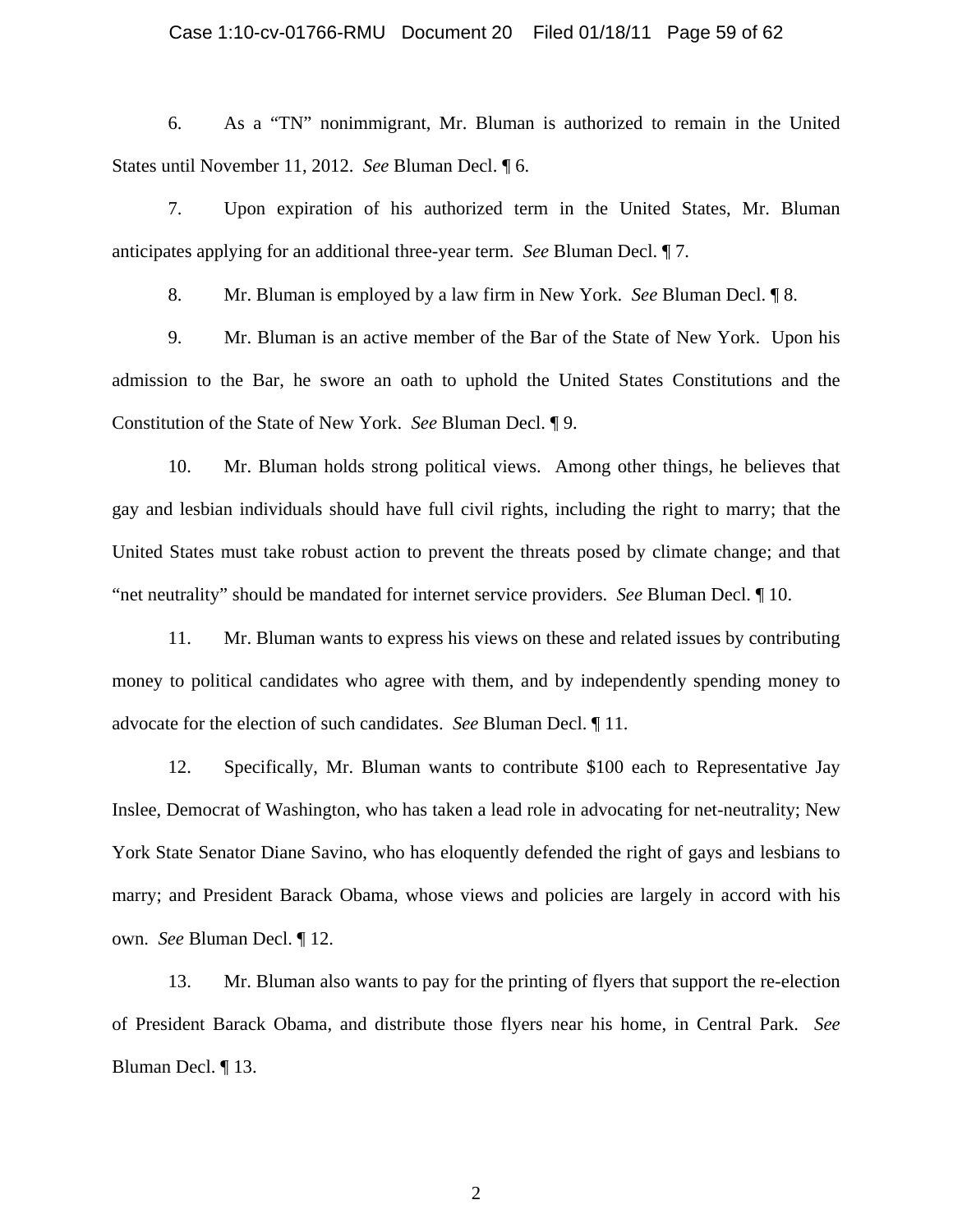#### Case 1:10-cv-01766-RMU Document 20 Filed 01/18/11 Page 60 of 62

 14. Mr. Bluman anticipates wanting to make similar contributions and expenditures in the future, during the time that he remains resident in the United States. *See* Bluman Decl. ¶ 14.

 15. Mr. Bluman cannot engage in the above activities because they are illegal under current law and would subject him to severe sanctions. However, if the law prohibiting the activities were invalidated, he would engage in those activities. *See* Bluman Decl. ¶ 15.

### **Material Facts About Plaintiff Steiman**

 16. Asenath Steiman is a dual citizen of Canada and the State of Israel. *See* Declaration of Asenath Steiman ("Steiman Decl.") ¶ 1.

 17. On June 23, 2009, Dr. Steiman applied for admission to the United States as a "J-1" nonimmigrant. On that same date, she was so admitted. *See* Steiman Decl. ¶ 2.

 18. Since her admission on June 23, 2009, Dr. Steiman has lawfully resided in the United States. *See* Steiman Decl. ¶ 3.

 19. Dr. Steiman is lawfully employed as a physician by the Beth Israel Medical Center in New York City, where she is fulfilling her medical residency. *See* Steiman Decl. ¶ 4.

20. Dr. Steiman pays applicable federal, state, and local taxes. *See* Steiman Decl. ¶ 5.

 21. As a "J-1" nonimmigrant, Dr. Steiman is authorized to remain in the United States until June 22, 2012. That term is likely to be extended by up to four years, depending on the course of her medical specialization. *See* Steiman Decl. ¶ 6.

22. Dr. Steiman belongs to the American Medial Association. *See* Steiman Decl. ¶ 7.

 23. Dr. Steiman holds strong political views. She considers herself a conservative, and believes that government should be smaller and taxes lower. As a medical professional, she is especially concerned about recent political developments relating to healthcare and fears the growing role of the government in the delivery of medical services. *See* Steiman Decl. ¶ 8.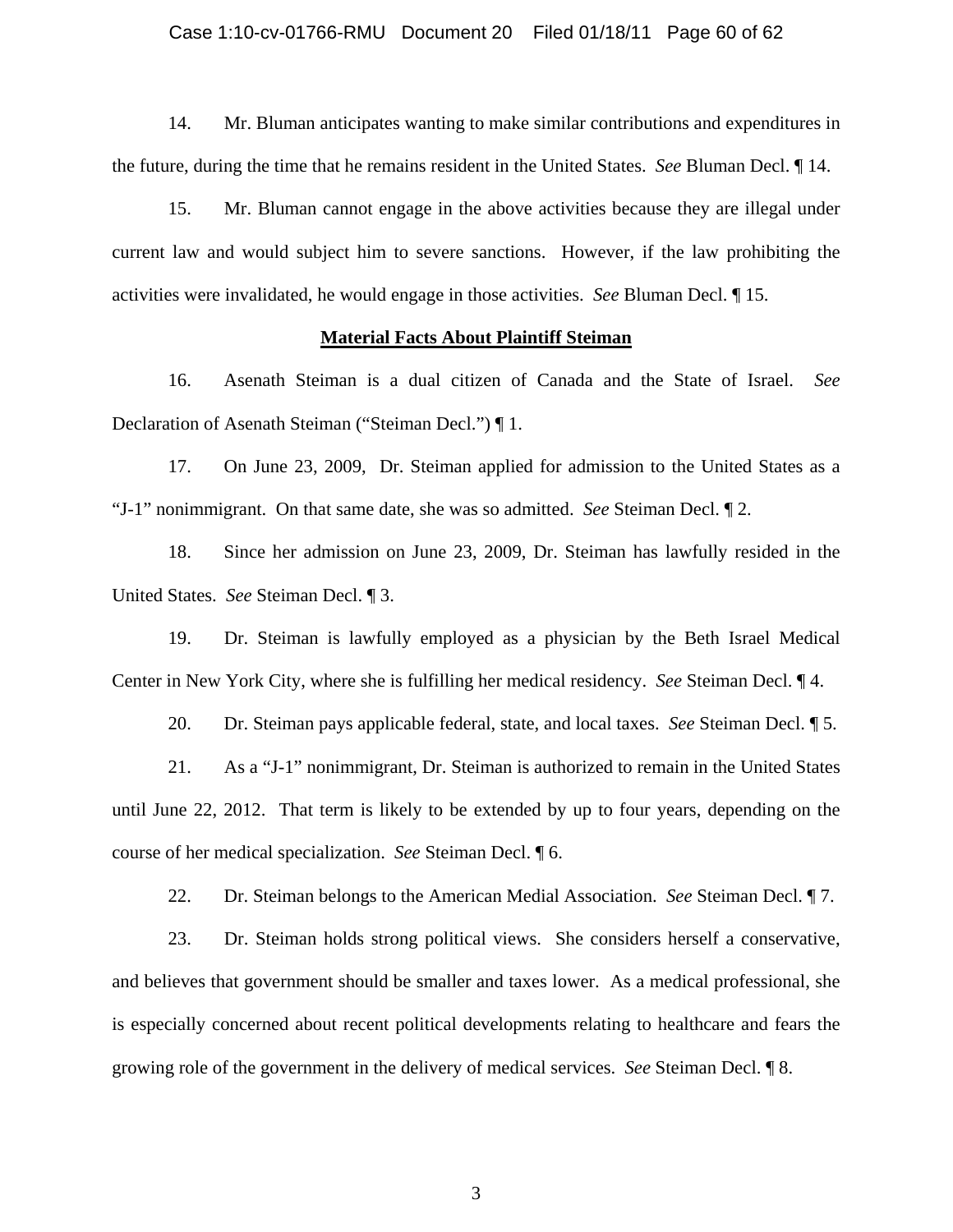#### Case 1:10-cv-01766-RMU Document 20 Filed 01/18/11 Page 61 of 62

 24. When Dr. Steiman lived in Canada, she paid membership fees to join the Conservative Party of Canada and its predecessor. Further, as a college student in Toronto, Canada, she served on the executive of the party's campus association. *See* Steiman Decl. ¶ 9.

 25. Dr. Steiman receives regular email updates from the Club for Growth, an organization devoted to supporting candidates who promote economic growth and economic liberty. *See* Steiman Decl. ¶10.

 26. Dr. Steiman wants to express her political views by contributing money to political candidates who agree with them and by independently spending money to advocate for such candidates. *See* Steiman Decl. ¶ 11.

 27. Specifically, Dr. Steiman wants to contribute \$100 each to Senator Tom Coburn, Republican of Oklahoma, who has taken a lead role in opposing government intrusion into the healthcare system; and to her preferred candidate for the Republican nomination to challenge President Barack Obama in the next presidential election. *See* Steiman Decl. ¶ 12.

 28. Dr. Steiman further wants to donate \$100 to the National Republican Senatorial Committee, a party-affiliated political committee that helps to elect candidates who share her views. *See* Steiman Decl. ¶ 13.

 29. Dr. Steiman also wants to donate \$100 to the Club for Growth, in order to help advocate for the election of fiscally conservative candidates. *See* Steiman Decl. ¶ 14.

 30. Dr. Steiman anticipates wanting to make similar contributions and expenditures in the future, during the time that she remains resident in the United States. *See* Steiman Decl. ¶ 15.

 31. Dr. Steiman cannot engage in the above activities because they are illegal under current law and would subject her to severe sanctions. However, if the law prohibiting the activities were invalidated, she would engage in those activities. *See* Steiman Decl. ¶ 16.